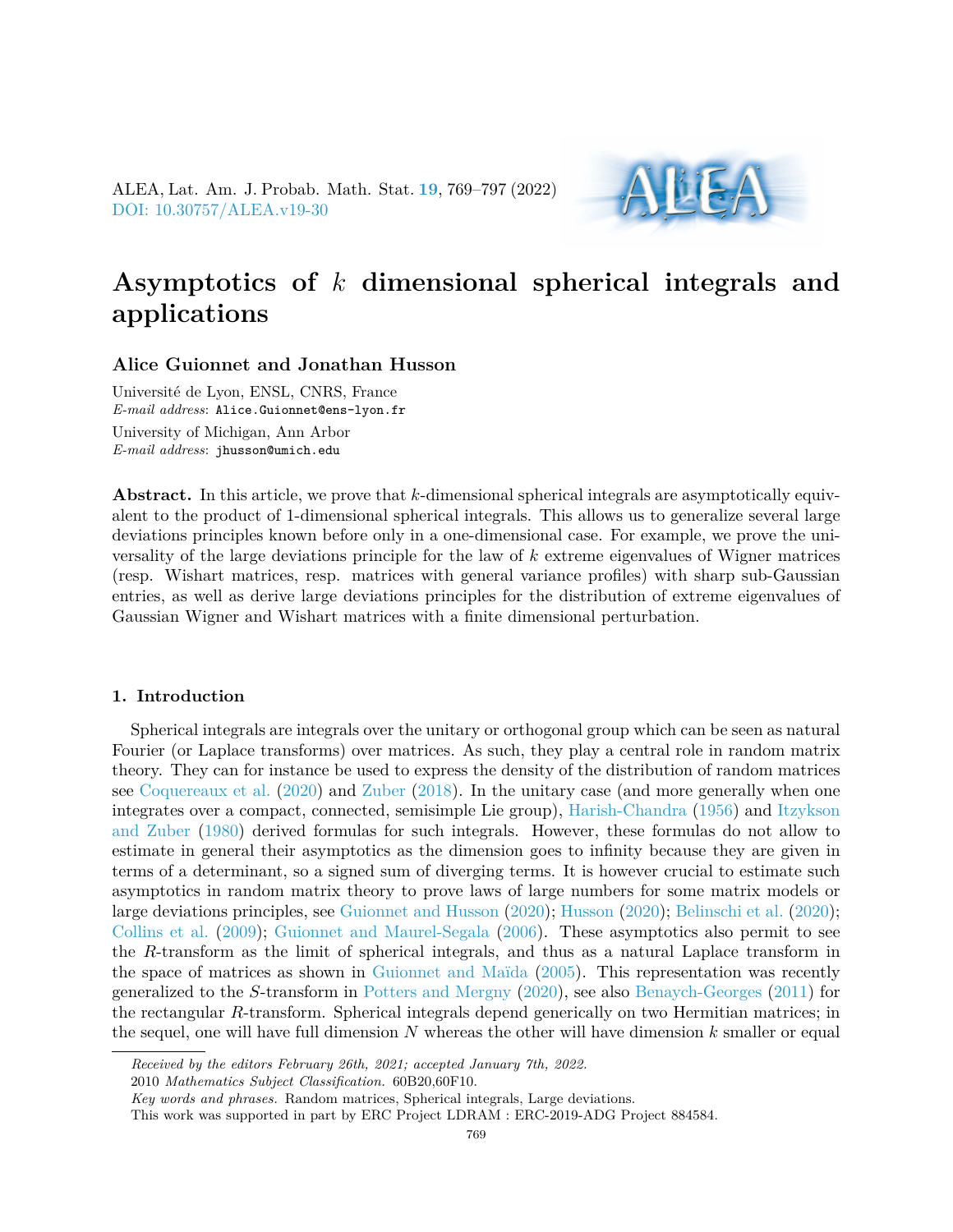to *N*. In the case of a one dimensional spherical integral  $(k = 1)$  which amounts to computing the Laplace transform of the matrix evaluated in the direction of a uniformly distributed vector on the sphere, these asymptotics were derived in [Guionnet and Maïda](#page-27-5) [\(2005\)](#page-27-5) (see also [Gorin and](#page-27-7) [Panova](#page-27-7) [\(2015\)](#page-27-7)). The case where the matrix has a full rank  $(k = N)$  was addressed in [Guionnet](#page-27-8) [and Zeitouni](#page-27-8) [\(2002\)](#page-27-8). In the case where the exponent is small enough, and the spherical integral is *k*-dimensional, with *k* much smaller than the dimension, the spherical integrals were shown to be equivalent to a product of one dimensional spherical integrals when *k* is finite in [Guionnet](#page-27-5) [and Maïda](#page-27-5) [\(2005\)](#page-27-5), or going to infinity in a mesoscopic regime where *k* grows like a power of the dimension [Collins and Śniady](#page-27-9) [\(2007\)](#page-27-9); [Huang](#page-28-5) [\(2019\)](#page-28-5). In this article, we show that when *k* is finite, this property remains true for all ranges of parameters. In the small parameter range, the limit of spherical integrals only depends on the limit of the empirical measure of the eigenvalues and not of the outliers, whereas it was shown in [Guionnet and Maïda](#page-27-5) [\(2005,](#page-27-5) Theorem 6) that for large parameters the limit of one dimensional spherical integrals also depends on the largest eigenvalue. For general parameters, we prove that the limit of *k*-dimensional spherical integrals is equivalent to the product of one dimensional integrals which are evaluated at the successive largest eigenvalues. For instance, as foreseen in [Maïda et al.](#page-28-6) [\(2007\)](#page-28-6), the limit of a 2-dimensional spherical integral depends on the two largest outliers in the large parameters regime, and not only on the top one. As a consequence, *k*-dimensional spherical integrals allow us to study the universality of the large deviations for the joint distribution of *k* extreme eigenvalues of Wigner matrices with sharp sub-Gaussian entries, hence generalizing the results of [Guionnet and Husson](#page-27-1) [\(2020\)](#page-27-1) to finitely many extreme eigenvalues. Similarly, we extend to finitely many extreme eigenvalues the universality of large deviations for Wishart matrices obtained in [Guionnet and Husson](#page-27-1) [\(2020\)](#page-27-1) and for matrices with general variance profile studied in [Husson](#page-28-3) [\(2020\)](#page-28-3) with sharp sub-Gaussian tails. We also prove large deviations principles for extreme eigenvalues of Gaussian Wigner and Wishart matrices with a finite dimensional perturbation. This generalizes the one-dimensional case derived in [Maïda](#page-28-7) [\(2007\)](#page-28-7). The large deviations rate functions of these large deviations principles simply decompose as the sum of the one dimensional rate functions.

The approach of this paper differs from the arguments used in [Guionnet and Maïda](#page-27-5) [\(2005\)](#page-27-5) in the one-dimensional case, which relied heavily on the representation of the uniform law on the sphere in terms of Gaussian variables. Instead, it is based on considering first spherical integrals of matrices with finitely many different eigenvalues. In this case, the uniform law on the sphere can be easily described by Beta-distributions allowing to use Laplace's principle and rate functions can be more simply described as maxima over real numbers, see Section [3.](#page-6-0) We then generalize our results to matrices with a continuous spectrum by density, see Section [4.](#page-16-0) Applications to large deviations principles for the law of the extreme eigenvalues of random matrices are given in Section [5.](#page-18-0)

#### **2. Statement of the results**

We denote  $\mathbb{R}^+ = \{x \in \mathbb{R} : x \geq 0\}$  the set of non-negative real numbers. We consider a  $N \times N$ Hermitian matrix  $\mathbf{X}_N$  such that the empirical measure of its eigenvalues

$$
\hat{\mu}_{\mathbf{X}_N} = \frac{1}{N}\sum_{i=1}^N \delta_{\lambda_i}
$$

converges towards a probability measure  $\mu$  with support with rightmost point  $r_{\mu}$  and leftmost point *l*<sub>*µ*</sub> which are assumed to be finite. Let *k,*  $\ell$  be two integer numbers. Let  $\lambda_1^N \geq \lambda_2^N \geq \cdots \geq \lambda_k^N \geq r_{\mu}$ be the *k* largest outliers of  $\mathbf{X}_N$ ,  $\lambda_{-1}^N \leq \cdots \leq \lambda_{-\ell}^N \leq l_\mu$  be the  $\ell$  smallest outliers of  $\mathbf{X}_N$ . Here, each eigenvalue has multiplicity one (but they can be equal). Assume that there exists  $\lambda_1 \geq \lambda_2 \geq \cdots \geq$  $\lambda_k > r_\mu > l_\mu > \lambda_{-\ell} \geq \lambda_{-\ell+1} \geq \cdots \geq \lambda_{-1}$  so that

$$
\lim_{N \to \infty} \lambda_i^N = \lambda_i > r_\mu \text{ for } i \in [1, k], \lim_{N \to \infty} \lambda_{-i}^N = \lambda_{-i} < l_\mu \text{ for } i \in [1, \ell]
$$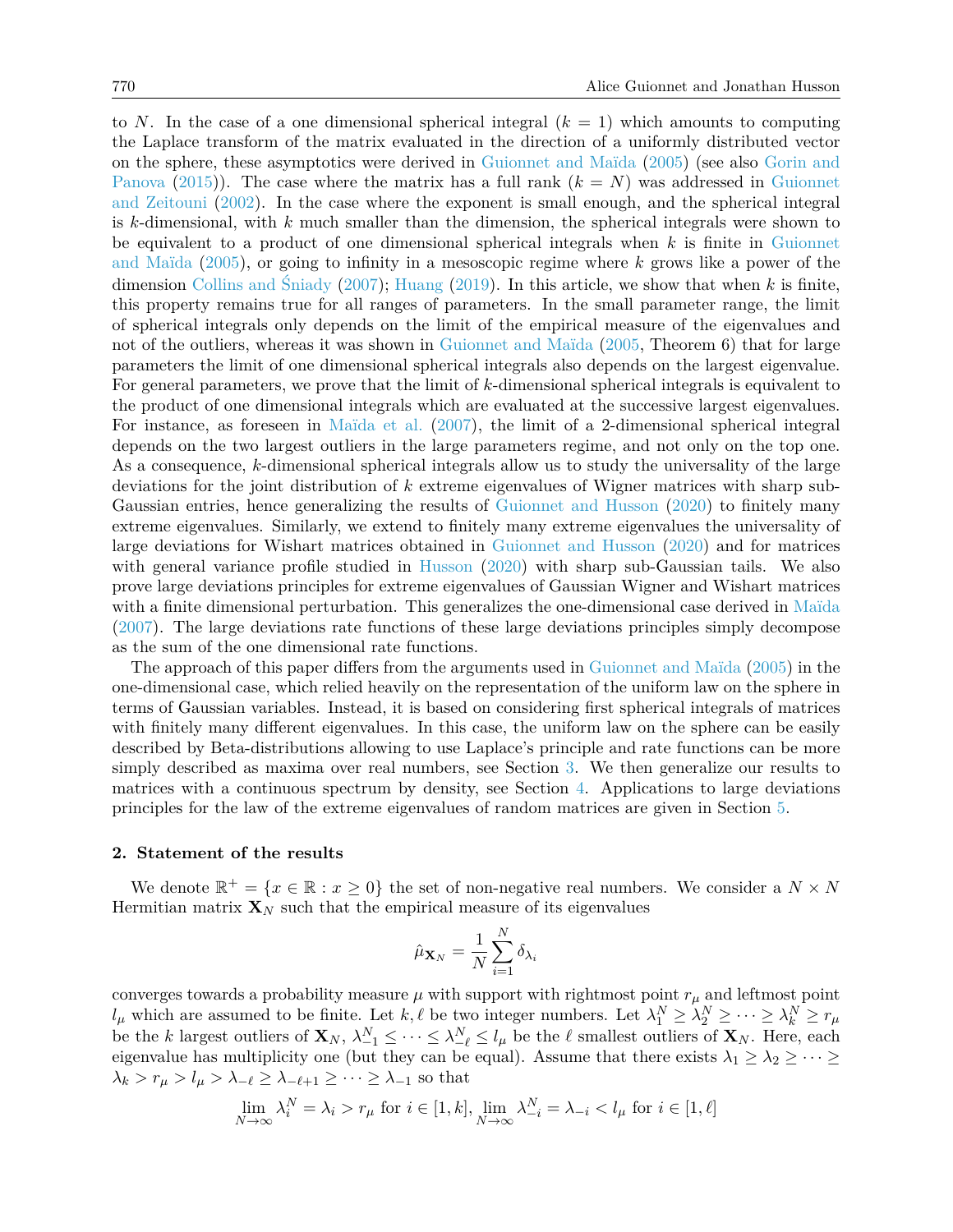The main result of our paper is the following asymptotics for the  $k+\ell$  dimensional spherical integral of  $\mathbf{X}_N$ . Denote by  $(e_i)$ <sub> $-e \le i \le k$ </sub> a family of  $k + \ell$  orthonormal eigenvectors following the uniform law on the sphere with radius one, taken with complex coordinates if  $\beta = 2$  and real coordinates if  $\beta=1$ .

<span id="page-2-3"></span>**Proposition 2.1.** *Let*  $\theta_1 \geq \theta_2 \geq \cdots \geq \theta_k \geq 0 \geq \theta_{-\ell} \geq \cdots \geq \theta_{-1}$ *. Then* 

$$
\lim_{N\to\infty}\frac{1}{N}\log\mathbb{E}\Big[\exp\Big(\frac{\beta N}{2}\sum_{\stackrel{i=-l}{i\neq 0}}^k\theta_i\langle e_i,\mathbf{X}_Ne_i\rangle\Big)\Big]
$$

$$
= \frac{\beta}{2} \Big( \sum_{i=1}^k J(\mu, \theta_i, \lambda_i) + \sum_{i=1}^\ell J(\mu, \theta_{-i}, \lambda_{-i}) \Big).
$$

*Here,*  $J(\mu, 0, \lambda) = 0$ *. For*  $\theta > 0$ *,*  $J(\mu, \theta, \lambda) = K(\mu, \theta, \lambda, v(\mu, \theta, \lambda))$  with

$$
K(\mu, \theta, \lambda, v) = \theta \lambda + (v - \lambda)G_{\mu}(v) - \log \theta - \int \log |v - x| d\mu(x) - 1
$$

*and*

$$
v(\mu, \theta, \lambda) = \begin{cases} \lambda & \text{if } G_{\mu}(\lambda) \leq \theta, \\ G_{\mu}^{-1}(\theta) & \text{if } G_{\mu}(\lambda) > \theta. \end{cases}
$$

 $G_{\mu}$  *denotes the Cauchy-Stieltjes transform of*  $\mu$  *given, for z outside the support of*  $\mu$ *, by*  $G_{\mu}(z)$  =  $\int (z-x)^{-1}d\mu(x)$ .

*For*  $\theta < 0$ , if we denote by  $\mu$ - the push-forward of  $\mu$  by  $x \mapsto -x$ ,  $\mu$ - $(x \in .) = \mu(-x \in .)$ ,  $J(\mu, \theta, \lambda) = J(\mu_-, -\theta, -\lambda).$ 

This key proposition is proved in Section [3](#page-6-0) in the case of a spectrum with finitely many different points and in Section [4](#page-16-0) in the general case. The convergence of finite rank spherical integral was already derived in [Gorin and Panova](#page-27-7) [\(2015,](#page-27-7) Theorem 3.7 and Corollary 3.11) but in cases where there are no outliers. As a first application, we generalize the universality of the large deviations of the largest eigenvalue for Wigner matrices with sharp sub-Gaussian tails proved by [Guionnet](#page-27-1) [and Husson](#page-27-1) [\(2020\)](#page-27-1) to the *k*-th extreme eigenvalues. We consider a Wigner matrix  $\mathbf{X}_N$  with entries √ *Xij N*  $\setminus$  $\sum_{1 \leq i,j \leq N}$  where  $(X_{ij})_{i \leq j}$  are independent centered variables such that

<span id="page-2-2"></span>
$$
\mathbb{E}[|X_{ij}|^2] = 1, \quad i < j \text{ and } \mathbb{E}[|X_{ii}|^2] = 2^{1_{\beta=1}} \tag{2.1}
$$

*.*

where  $\beta = 1$  if the entries are real, and  $\beta = 2$  if they are complex. In the complex case we assume that the real and the imaginary part of  $X_{ij}$ ,  $1 \leq i < j \leq N$ , are independent. We moreover assume that the  $X_{ij}$  have sharp sub-Gaussian tails in the sense that

<span id="page-2-1"></span>
$$
\mathbb{E}[\exp(\Re(aX_{ij}))] \le \exp(\frac{1}{2}\mathbb{E}[\Re(\bar{a}X_{ij})^2])\tag{2.2}
$$

for any complex number *a*. Note that in the case where the *Xij* are real, it is enough to take *a* real and the real part can be removed. We finally make the following concentration assumption.

<span id="page-2-0"></span>**Assumption 2.2.** We say that  $\mathbf{X}_N$  concentrates if the spectral radius of  $\mathbf{X}_N$ ,  $||\mathbf{X}_N||$ , as well *as the empirical measure*  $\hat{\mu}_{\mathbf{X}_N}$  *of its eigenvalues satisfy the following properties. First,*  $\|\mathbf{X}_N\|$  *is exponentially tight at the scale N:*

$$
\lim_{K \to +\infty} \limsup_{N \to +\infty} \frac{1}{N} \log \mathbb{P}(||\mathbf{X}_N|| > K) = -\infty.
$$
\n(2.3)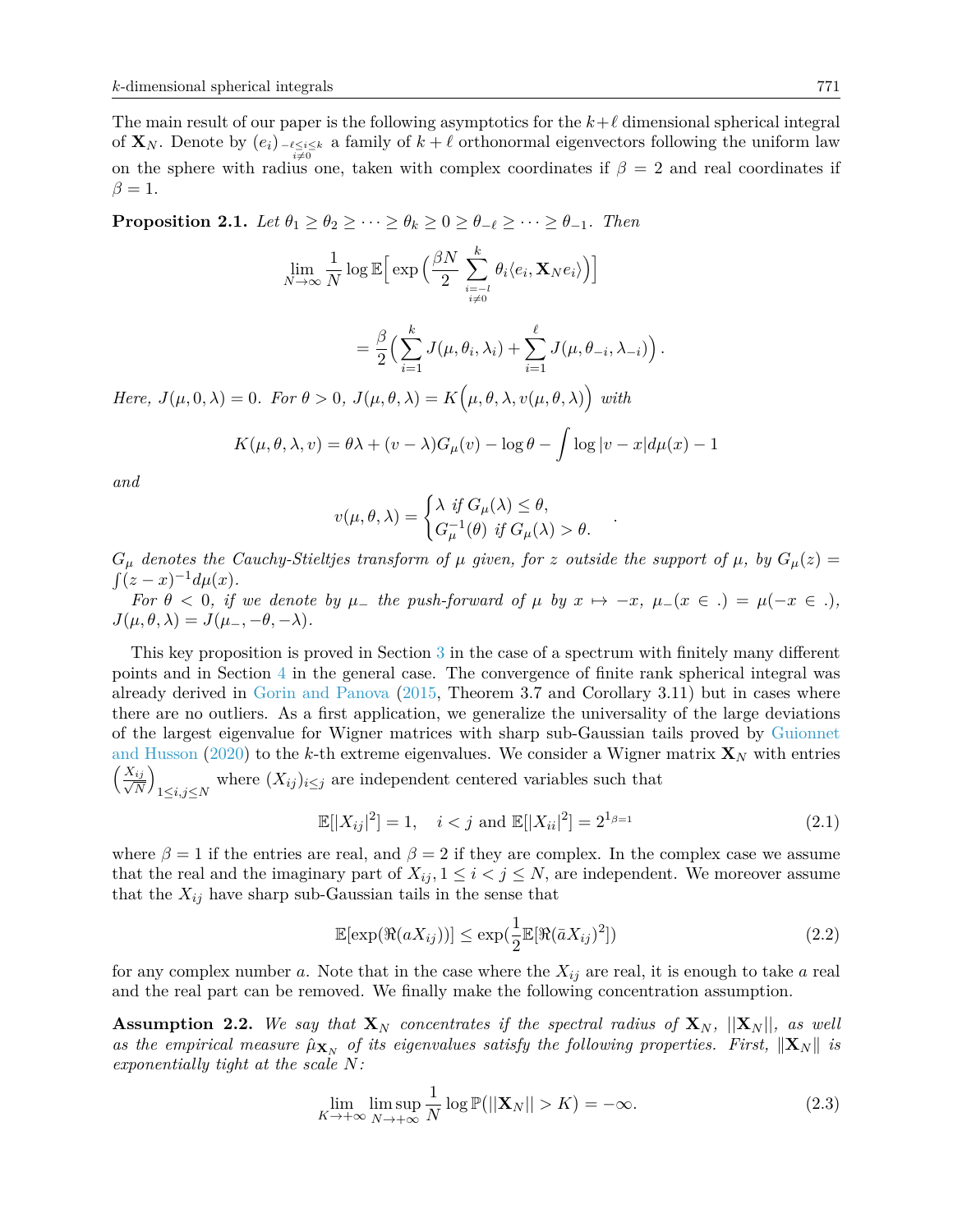*Moreover, the empirical distribution of the eigenvalues*  $\hat{\mu}_{\mathbf{X}_N}$  concentrates at the scale N: There *exists a probability measure π such that*

$$
\limsup_{N \to +\infty} \frac{1}{N} \log \mathbb{P}\Big(d(\hat{\mu}_{\mathbf{X}_N}, \pi) > \varepsilon(N)\Big) = -\infty, \tag{2.4}
$$

*for some ε*(*N*) *goes to zero as N goes to infinity. Here, d is a distance compatible with the weak topology.*

In our previous paper [Guionnet and Husson](#page-27-1) [\(2020\)](#page-27-1) we took  $\varepsilon(N) = N^{-\kappa}$ . This hypothesis was needed to ensure the continuity of spherical integrals according to [Maïda](#page-28-7) [\(2007\)](#page-28-7). However, part of the consequences of our new approach is that spherical integrals enjoy better continuity properties, see the Appendix [6.](#page-26-0) Assumption [2.2](#page-2-0) is satisfied by all the matrix models we shall consider below (Wigner, Wishart and variance profile) as soon as the entries satisfy log-Sobolev inequality with uniformly bounded constant or are bounded (see [Anderson et al.](#page-27-10) [\(2010\)](#page-27-10) and the Appendix in [Guionnet and Husson](#page-27-1) [\(2020\)](#page-27-1)). Examples of entries satisfying all our hypotheses (including [\(2.2\)](#page-2-1)) are Rademacher variables or uniform variables. We prove the following universality of the large deviations for the extreme eigenvalues of  $\mathbf{X}_N$ :

<span id="page-3-0"></span>**Theorem 2.3.** *Let*  $\mathbf{X}_N = \left(\frac{X_{ij}}{\sqrt{N}}\right)$  $\frac{M}{N}$ )*i,j* be a  $N \times N$  *Hermitian matrix where*  $(X_{i,j})_{i \leq j}$  *are centered*  $independent$  entries satisfying  $(2.1)$  and  $(2.2)$ , as well as such that  $\mathbf{X}_N$  satisfies Assumption [2.2.](#page-2-0) Let  $\lambda_1^N \geq \lambda_2^N \geq \cdots \geq \lambda_N^N$  be the N eigenvalues of  $\mathbf{X}_N$ . Let  $k, \ell$  be fixed integer numbers. Then the law of  $\bar{\lambda}^N=(\bar{\lambda}_1^N,\lambda_2^N,\ldots,\bar{\lambda}_k^N,\lambda_{N-\ell+1}^N,\ldots,\lambda_N^N)$  satisfies a large deviations principle in the scale N and with good rate function  $I(x_1,...,x_k,x_{-\ell},...,x_{-1})$  which is infinite unless  $\bar{x} = (x_1,...,x_k,x_{-\ell},...,x_{-1})$ *satisfies*

$$
x_1 \ge x_2 \ge \dots \ge x_k \ge 2 \ge -2 \ge x_{-\ell} \ge x_{-\ell+1} \ge \dots \ge x_{-1}
$$

*and is then given by*

$$
I(x_1,\ldots,x_k,x_{-\ell},\ldots,x_{-1})=\frac{\beta}{2}\Big(\sum_{i=1}^k\int_2^{x_i}\sqrt{t^2-4}dt+\sum_{i=1}^\ell\int_2^{-x_{-i}}\sqrt{t^2-4}dt\Big).
$$

First note that if  $\mathbf{X}_N$  satisfies Assumption [2.2,](#page-2-0) we must take  $\pi$  to be equal to the semi-circle law, defined by

$$
\sigma(dx) = \frac{1}{2\pi} \sqrt{4 - x^2} \mathbb{1}_{|x| \le 2} dx.
$$

Indeed, we know the semi-circle law is the almost sure limit of the empirical measure of the eigenvalues since [Wigner](#page-28-8) [\(1955\)](#page-28-8), see also [Anderson et al.](#page-27-10) [\(2010\)](#page-27-10). The proof of this theorem is given in Section [5.1.](#page-18-1) This result is well known in the Gaussian case for the case  $k = 1$ , see [Anderson](#page-27-10) [et al.](#page-27-10) [\(2010,](#page-27-10) Section 2.6.2) and [Ben Arous et al.](#page-27-11) [\(2001\)](#page-27-11). The case of more general *k* but Gaussian entries is a straightforward generalization, see e.g. [Biroli and Guionnet](#page-27-12) [\(2020\)](#page-27-12). The case of sharp sub-Gaussian entries and  $k = 1$  was proven in [Guionnet and Husson](#page-27-1) [\(2020,](#page-27-1) Theorem 1.4 and Theorem 1.5). This result can also be generalized to Wishart matrices. We consider  $\mathbf{G}_{L,M}$  a  $L \times M$ random matrix and set  $N = L + M$ . We define the Wishart matrix  $\mathbf{W}_{L,M} = \frac{1}{M} \mathbf{G}_{L,M} \mathbf{G}_{L,M}^*$ . If  $L/M$  goes to  $\alpha \leq 1$ , it is well known that the spectral measure of  $\mathbf{W}_{M,L}$  converges towards the Pastur-Marchenko distribution

$$
d\pi_{\alpha}(x) = \frac{1}{2\pi\alpha x} \sqrt{(\lambda_{+} - x)(x - \lambda_{-})} dx.
$$

where  $\lambda_{\pm} = (1 \pm \sqrt{\alpha})^2$ . Then we have the following :

<span id="page-3-1"></span>**Theorem 2.4.** Let  $\mathbf{G}_{L,M} = (X_{ij})_{1 \leq i \leq L \atop 1 \leq j \leq M}$  be a  $L \times M$  matrix where  $(X_{i,j})_{i,j}$  are centered independent *entries satisfying* [\(2.1\)](#page-2-2) *and* [\(2.2\)](#page-2-1)*, as well as such that*  $W_{L,M}$  *satisfies Assumption* [2.2](#page-2-0) (with  $\pi = \pi_{\alpha}$ ). Let  $k \geq 0$  and  $\lambda_1^N \geq ... \geq \lambda_k^N$  be the k largest eigenvalues of  $\mathbf{W}_{L,M}$ . Assume that there exists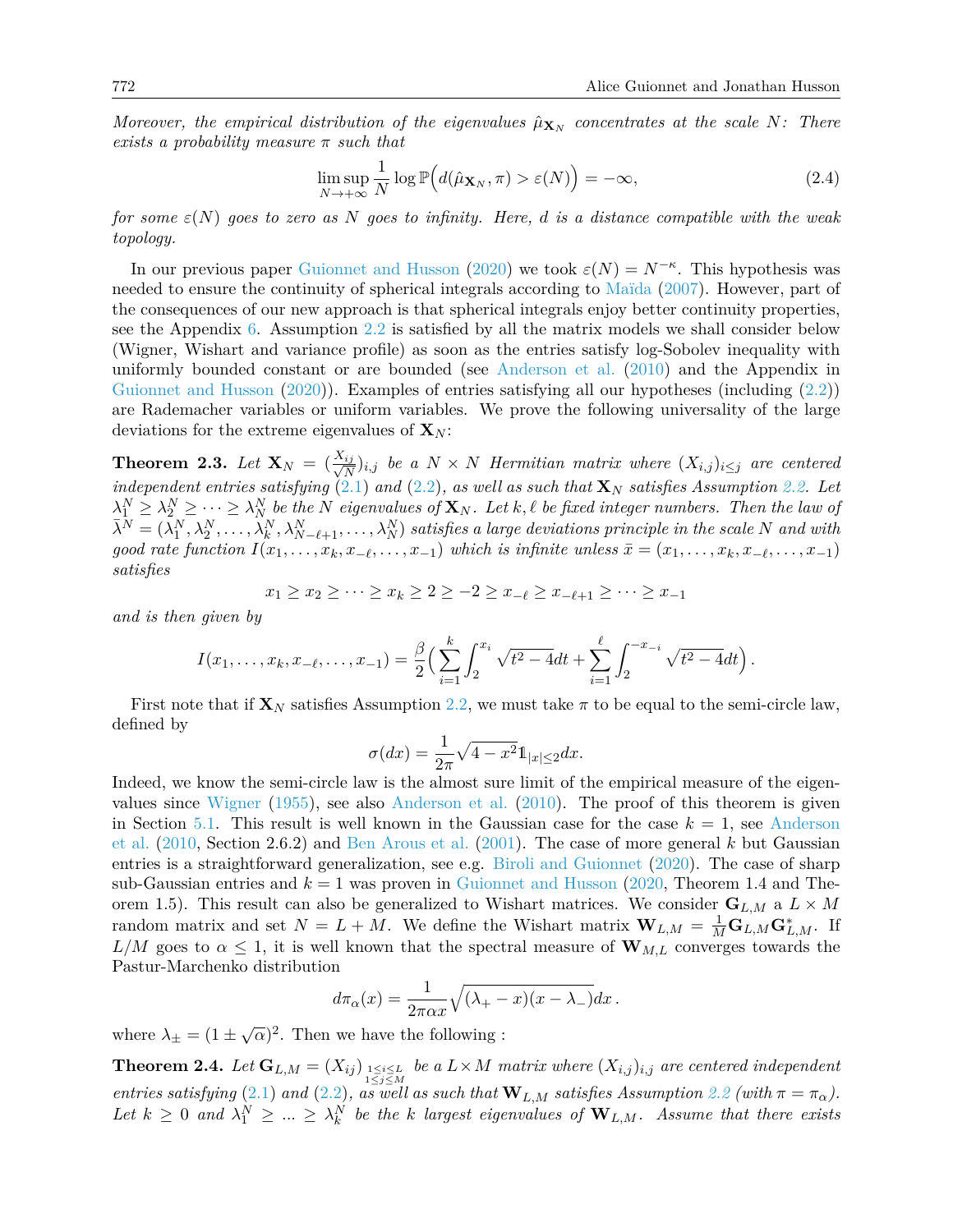$\alpha \in (0,1]$  *so that*  $\lim_{N\to\infty} L/M = \alpha$ . Then  $(\lambda_1^N,...,\lambda_k^N)$  satisfies a large deviations principle in the *scale N with good rate function*  $J(x_1, ..., x_k)$  *which is infinite unless*  $x_1 \ge ... \ge x_k \ge \lambda_+$  *and :* 

$$
J(x_1, ..., x_k) = \frac{\beta}{4(1+\alpha)} \sum_{i=1}^k \int_{\lambda_+}^{x_i} \frac{\sqrt{(y-\lambda_-)(y-\lambda_+)}}{y} dy
$$

As in the Wigner case, as soon as the entries satisfy a log-Sobolev inequality or are compactly supported, the empirical measure converges towards the Pastur-Marchenko distribution with probability larger than any exponential and the norm of Wishart matrices stays bounded, yielding a property similar to Assumption [2.2](#page-2-0) for  $W_{L,M}$ . Note that the article [Guionnet and Husson](#page-27-1) [\(2020\)](#page-27-1) initially had the stronger assumption that  $L/M - \alpha = O(N^{-\kappa})$  for some  $\kappa > 0$  but there again, using the new continuity properties of this paper, see Theorem  $6.1$ , we can relax this hypothesis. This theorem is proved in Section [5.2.](#page-19-0)

This result can be further extended to Wigner matrices with variance profiles. Those matrices are built by letting  $\mathbf{X}_N^{\sigma}(i,j) = \sigma_N(i,j) \frac{X_{i,j}}{\sqrt{N}}$  $\frac{i,j}{N}$  where :

• either there exists  $p \in \mathbb{N}$ ,  $\alpha_1(N)$ , ...,  $\alpha_p(N) > 0$  such that  $\sum_1^p \alpha_i(N) = N$  and  $\lim \alpha_i(N)/N =$  $\alpha_i > 0$ , and  $(\sigma_{i,j})_{i,j} \in M_{p,p}(\mathbb{R}^+), \sigma = \sigma^T$ , such that :

$$
\sigma_N(i,j) = \sum_{k,l=1}^p \sigma_{k,l} 1\!\!1_{I^k_N \times I^l_N}(i,j)
$$

where  $I_N^1 = [1, \alpha_1(N)]$  and  $I_N^{i+1} = [\sum_{j=1}^i \alpha_j(N) + 1, \sum_{j=1}^{i+1} \alpha_j(N)]$ . This case will be called the piecewise constant case with parameters  $\sigma$  and  $\alpha$ .

• or  $\sigma_N(i,j) = \sigma(i/N, j/N)$  where  $\sigma$  is a continuous symmetric positive function of  $[0, 1]^2$ . This case will be called the continuous case.

We will also make the following assumption on the variance profiles :

#### <span id="page-4-0"></span>**Assumption 2.5.**

- In the piecewise constant case, we assume that the quadratic form  $\psi \mapsto \sum_{i,j}^p \sigma_{i,j}^2 \psi_i \psi_j$  is *negative on the subspace*  $Vect(1, ..., 1)^{\perp}$ .
- In the continuous case, we assume that the function  $\psi \mapsto \int \sigma^2(x, y) d\psi(x) d\psi(y)$  is concave *on the set*  $\mathcal{P}([0,1])$  *of probability measures on*  $[0,1]$ *.*

When this Assumption, as well as Assumption [2.2](#page-2-0) and  $(2.2)$ , are verified, the almost sure convergence of the empirical measure of the eigenvalues towards a limiting profile  $\mu_{\sigma}$  is guaranteed and one of the authors of this article proved in [Husson](#page-28-3) [\(2020\)](#page-28-3) that the largest eigenvalue of  $\mathbf{X}_N^{\sigma}$ satisfies a large deviations principle with a good rate function  $J_{\sigma}^{(1)}$ . It is defined as follows. Let  $r_{\sigma}$ be the rightmost point of the support of the limit  $\mu_{\sigma}$  of the empirical measure of  $\mathbf{X}_N$ . Then  $J_{\sigma}^{(1)}$ is defined for  $x \geq r_{\sigma}$  as :

<span id="page-4-1"></span>
$$
J_{\sigma}^{(1)}(x) = \frac{\beta}{2} \sup_{\theta \ge 0} [J(\theta, x, \mu_{\sigma}) - F_{\sigma}(\theta)] \tag{2.5}
$$

In the piecewise constant case,  $F_{\sigma}$  is defined for  $\theta \geq 0$  by:

$$
F_{\sigma}(\theta) = \max_{\substack{\sum_{i=1}^{p} \psi_i = 1 \\ \psi \in (\mathbb{R}^+)^p}} \left[ \frac{\theta^2}{2} \sum_{1 \le i,j \le p} \sigma_{i,j}^2 \psi_i \psi_j - \sum_{i=1}^{p} \alpha_i \log(\psi_i/\alpha_i) \right]
$$

In the continuous one,  $F_{\sigma}$  is defined for  $\theta \geq 0$  by:

$$
F_{\sigma}(\theta) = \max_{\mu \in \mathcal{P}[0,1]} \left[ \frac{\theta^2}{2} \int \sigma(x,y) d\mu(x) d\mu(y) - I(Leb||\mu) \right]
$$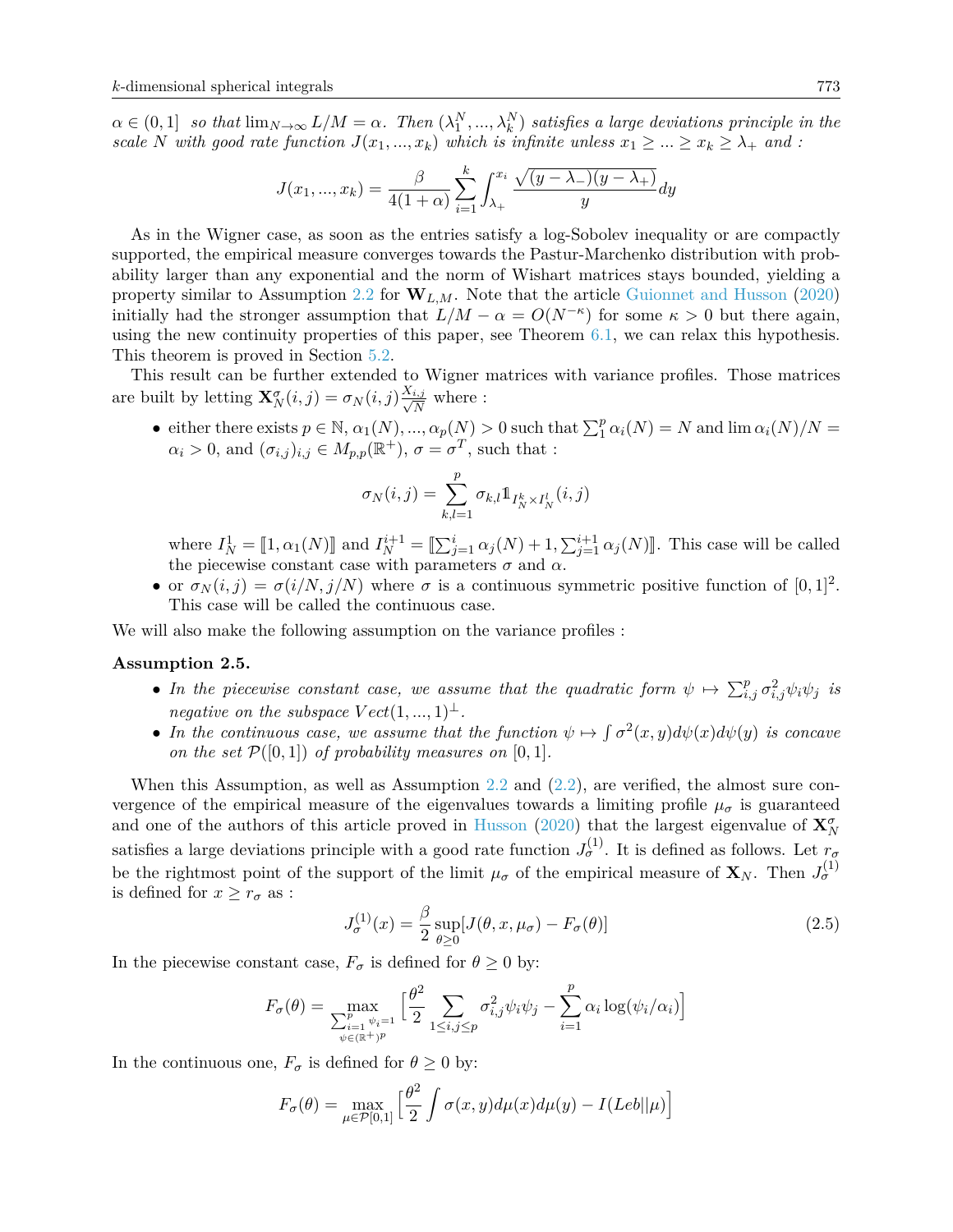where *I* is the Kullback-Leibler divergence and *Leb* the Lebesgue measure on [0*,* 1]. For *x* below the leftmost point  $l_{\sigma}$  of the support of  $\mu_{\sigma}$ , we set  $J_{\sigma}^{(1)}(x) = J_{\sigma}^{(1)}(-x)$ . In this article we generalize this result to the *k*-th largest eigenvalues and prove the following theorem :

<span id="page-5-0"></span>**Theorem 2.6.** *Let*  $\mathbf{X}_N^{\sigma} = \left(\frac{\sigma_N(i,j)X_{ij}}{\sqrt{N}}\right)$  $\frac{J(X_i,j)}{N}$ *i,j be a*  $N \times N$  *Hermitian matrix where*  $(X_{i,j})_{i \leq j}$  *are centered independent entries satisfying*  $(2.1)$  *and*  $(2.2)$ *, as well as such that*  $\mathbf{X}_N^{\sigma}$  *satisfies Assumption* [2.2](#page-2-0) *with*  $\pi=\mu_\sigma$  and  $\sigma$  verifies Assumption [2.5.](#page-4-0) Let  $k\geq 0$  and  $\lambda^N_1\geq ...\geq \lambda^N_k$  be the k-largest eigenvalues of  $\mathbf{X}_N^{\sigma}$ . Then  $(\lambda_1^N,...,\lambda_k^N)$  satisfies a large deviations principle in the scale  $N$  with good rate function  $J_{\sigma}^{(k)}(x_1, ..., x_k)$  *which is infinite unless*  $x_1 \ge ... \ge x_k \ge r_{\sigma}$  *and in this case equals:* 

$$
J^{(k)}_{\sigma}(x_1,...,x_k)=\sum_{i=1}^k J^{(1)}_{\sigma}(x_i)
$$

*where*  $J_{\sigma}^{(1)}$  *is the large deviations rate function given in* [\(2.5\)](#page-4-1).

This result was proved in the case  $k = 1, \ell = 0$  in [Guionnet and Maïda](#page-27-5) [\(2005,](#page-27-5) Theorem 6). We outline the proof of Theorem [2.6](#page-5-0) in Section [5.3.](#page-22-0)

Let us now consider  $\mathbf{X}_N$  to be a GOE/GUE matrix, that is a  $N \times N$  Hermitian matrix with centered real/complex Gaussian entries satisfying  $(2.1)$ . Let  $\ell$  and  $k$  be two integer numbers and let  $(e_1, \ldots, e_k, e_{-1}, \ldots, e_{-\ell})$  be orthonormal vectors following the uniform law on the sphere. [Maïda](#page-28-7) [\(2007\)](#page-28-7) showed that the largest eigenvalue of a Gaussian Wigner matrix perturbed by a rank one matrix satisfy a large deviations principle. In this article we generalize this result to the *k*-th largest eigenvalues and  $\ell$  smallest eigenvalues when the Gaussian matrix is perturbed by a finite rank matrix with  $k$  non-negative eigenvalues and  $\ell$  non-positive eigenvalues.

<span id="page-5-1"></span>**Proposition 2.7.** Let  $\mathbf{X}_N$  be a GUE ( $\beta = 2$ ) or GOE ( $\beta = 1$ ) matrix. Let  $\ell, k$  be two finite integer *numbers.* Let  $\theta_1 \ge \theta_2 \ge \cdots \ge \theta_k \ge 0 \ge \theta_{-\ell} \ge \cdots \ge \theta_{-1}$  and define

$$
\mathbf{X}_N^{\theta} = \mathbf{X}_N + \sum_{\genfrac{}{}{0pt}{}{-\ell \leq i \leq k}{i \neq 0}} \theta_i e_i e_i^* \,.
$$

 $Let \lambda_1^{N,\theta} \geq \lambda_2^{N,\theta} \geq \cdots \geq \lambda_N^{N,\theta}$  be the eigenvalues of  $\mathbf{X}_N^{\theta}$ . Then, the distribution of  $(\lambda_1^{N,\theta}$  $N, \theta, \ldots, \lambda_k^{N, \theta}, \lambda_{N-\ell+1}^{N, \theta}, \ldots, \lambda_N^{N, \theta}$  satisfies a large deviations principle in the scale  $N$  and with good *rate function which is infinite unless*

$$
x_1 \ge x_2 \ge \dots \ge x_k \ge 2 \ge -2 \ge x_{-\ell} \ge \dots \ge x_{-1}
$$

and is given then by  $\beta \sum_{-\ell \leq i \leq k} I_{\theta_i}(x_i)$ . Here, with  $I(x) = \frac{1}{4}x^2 - \int \log |x - y| d\sigma(y)$ , we have set

$$
I_{\theta}(x) = I(x) - \frac{1}{2}J(\sigma, \theta, x) - \inf_{y}(I(y) - \frac{1}{2}J(\sigma, \theta, y)).
$$

This Proposition is proved in Section [5.4.](#page-25-0) A similar result holds for finite rank perturbation of Gaussian Wishart matrices. Indeed, let us consider a  $L \times M$  matrix  $\mathbf{G}_{L,M}$  with i.i.d standard Gaussian matrices with covariance 1, set  $N = M + L$ , and assume without loss of generality that  $M \geq L$ . We consider the Wishart matrix

$$
\mathbf{W}_N^\gamma = \frac{1}{M}\boldsymbol{\Sigma}_L^{1/2}\mathbf{G}_{L,M}\mathbf{G}_{L,M}^*\boldsymbol{\Sigma}_L^{1/2}
$$

where  $\Sigma_L$  is a  $L \times L$  covariance matrix given by  $I_L + \sum_{i=1}^k \gamma_i e_i e_i^*$  for some fixed  $\gamma_i > -1$ . Here  $(e_i, 1 \leq i \leq k)$  are *k* orthonormal vectors. It is well known that when  $L/M$  goes to  $\alpha \in [0,1]$ , the empirical measure of the eigenvalues of  $\mathbf{W}_N^{\gamma}$  goes to the Pastur-Marchenko distribution.

Large deviations for the extreme eigenvalues in the case  $\gamma_i = 0$  are well known, and similar to the Gaussian case, see [Anderson et al.](#page-27-10) [\(2010\)](#page-27-10); [Dean and Majumdar](#page-27-13) [\(2006\)](#page-27-13). The rate function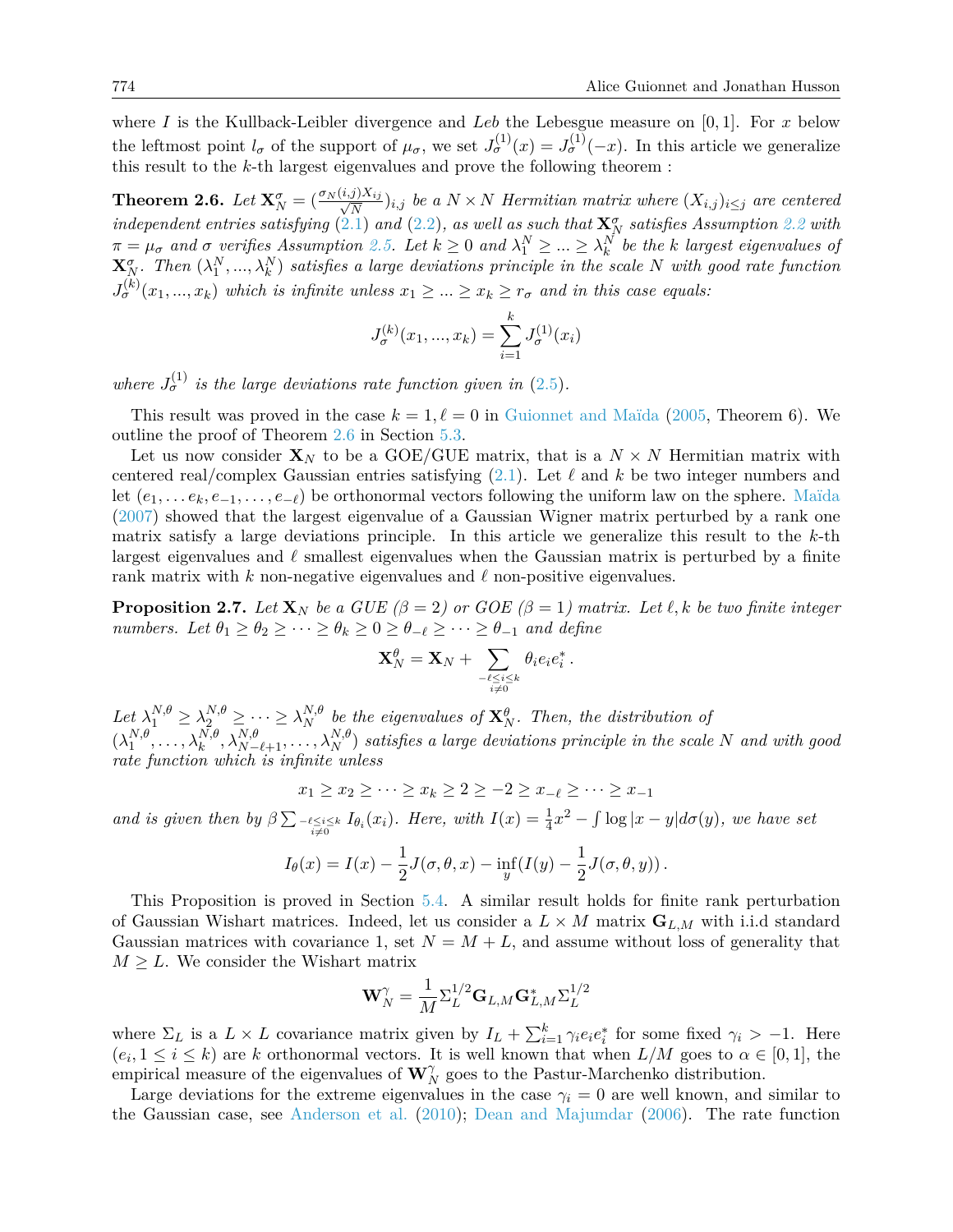governing the large deviations in the scale *N* for the smallest eigenvalue is infinite outside  $[0, \lambda_+]$ and is given for  $y \in [0, \lambda_{-}]$  by  $I_{\alpha}(y)$  defined by

$$
I_{\alpha}(y) = \frac{\beta}{4(1+\alpha)}(y - (1-\alpha)\log y - 2\alpha \int \log|y - t|d\pi_{\alpha}(y) - C)
$$
  
= 
$$
\frac{\beta}{4(1+\alpha)} \int_{y}^{\lambda - 1} \frac{1}{t} \sqrt{(t - \lambda_{+})(t - \lambda_{-})} dt
$$

where *C* is the infimum of  $y - (1 - \alpha) \log y - 2\alpha \int \log |y - t| d\pi_{\alpha}(y)$ . The same result holds for the largest eigenvalue where the rate function is infinite on  $[0, \lambda_+)$  and otherwise given by  $I_\alpha$  which for  $y \in [\lambda_+, \infty)$  equals to

$$
I_{\alpha}(y) = \frac{\beta}{4(1+\alpha)} \int_{\lambda_{+}}^{y} \frac{1}{t} \sqrt{(t-\lambda_{+})(t-\lambda_{-})} dt.
$$

We have the following analogue to Proposition [2.7.](#page-5-1)

<span id="page-6-2"></span>**Proposition 2.8.** Let  $\ell, k$  be two finite integer numbers. Let  $\gamma_1 \geq \gamma_2 \geq \cdots \geq \gamma_k \geq 0 \geq \gamma_{-\ell} \geq \cdots \geq$  $\gamma_{-1}$  >  $-1$ *. Let*  $\lambda_1^{N,\gamma} \geq \lambda_2^{N,\gamma} \geq \cdots \geq \lambda_M^{N,\gamma}$  be the eigenvalues of  $\mathbf{W}_N^{\gamma}$  in decreasing order. Then, the *law of*  $(\lambda_1^{N,\gamma})$  $\Lambda_1^{N,\gamma}, \ldots, \lambda_k^{N,\gamma}, \lambda_{M-\ell+1}^{N,\gamma}, \ldots, \lambda_M^{N,\gamma}$  satisfies a large deviations principle in the scale N and *with good rate function which is infinite unless*

$$
x_1 \ge x_2 \ge \dots \ge x_k \ge \lambda_+ \ge \lambda_- \ge x_{-\ell} \ge \dots \ge x_{-1} \ge 0
$$

*and is given otherwise by*  $\sum_{i=0}^{k} I_{\gamma_i,\alpha}(x_i)$  *where we have set* 

$$
I_{\gamma,\alpha}(x) = I_{\alpha}(x) - \frac{\beta}{2}J(\pi_{\alpha}, \frac{\gamma}{1-\gamma}, x) - \inf_{y}(I_{\alpha}(y) - \frac{\beta}{2}J(\pi_{\alpha}, \frac{\gamma}{1-\gamma}, y))
$$

This result is proved in Section [5.5.](#page-25-1) We finally notice that since our results hold for any number of eigenvalues, they capture as well the large deviations for the point processes of the outliers. For instance, if we let  $A_i = [a_i, b_i]$  be intervals above the bulk,  $b_i < a_{i+1} < b_{i+1}$ , if we denote *I* the large deviation rate function for any of the above models, the probability that there are *n<sup>i</sup>* outliers in the set  $A_i$  has probability of order  $\exp\{-N\sum_i n_i \inf_{A_i} I\}.$ 

**Acknowledgements** We are very grateful to Mylène Maïda and Marc Potters for preliminary discussions about the questions addressed in this paper, as well as to the anonymous referees for their comments which allowed to improve the presentation of our results.

## <span id="page-6-0"></span>**3. Limiting spherical integral in the discrete case**

Throughout this section, we restrict ourselves to the case where  $\mathbf{X}_N$  has finitely many different eigenvalues :

<span id="page-6-1"></span>
$$
\mathbf{X}_{N} = diag\left(\underbrace{\eta_{-m_{1}+1}, ..., \eta_{-m_{1}+1}}_{N_{-m_{1}+1}}, \underbrace{\eta_{-m_{1}+2}, ..., \eta_{-m_{1}+2}}_{N_{-m_{1}+2}}, ..., \underbrace{\eta_{p+m_{2}}, ..., \eta_{p+m_{2}}}_{N_{p+m_{2}}}\right),
$$
(3.1)

where  $(\eta_i)_{1-m_1\leq i\leq p+m_2}$  is a  $p+m_1+m_2$ -tuple of real numbers such that  $\eta_{-m_1+1} < ... < \eta_1 <$  $\cdots < \eta_p < \eta_{p+1} < \cdots < \eta_{p+m_2}$ . Moreover,  $\eta_i$  has multiplicity  $N_i$  where  $(N_i)_{1-m_1 \leq i \leq p+m_2}$  is a  $p + m_1 + m_2$ -tuple of integer numbers such that  $\sum_{i=-m_1+1}^{p+m_2} N_i = N$ . We assume that  $N_i/N$  goes to a positive limit  $\alpha_i$  for  $i \in \{1, p\}$  and to zero for  $i \in \{1 - m_1, \ldots, 0\} \cup \{p + 1, \ldots, p + m_2\}$ , the later representing the outliers of  $\mathbf{X}_N$ .  $m_1, m_2, p$  are independent of N (with the convention that if  $\alpha_i = 0$ ,  $\alpha_i \log \alpha_i = 0$  and  $\log 0 = -\infty$ ). In the previous notations, the eigenvalues of **X**<sub>*N*</sub> are given by  $\lambda_1^N \geq \lambda_2^N \geq \cdots \geq \lambda_N^N$  with  $\lambda_i^N = \eta_{p+m_2}$  for  $i \in I_{p+m_2} = [1, N_{p+m_2}]$  and for  $i \geq N_{p+m_2} + 1$ ,

$$
\lambda_i^N = \eta_j, i \in I_j = [N_{p+m_2} + \dots + N_{j+1} + 1, N_{p+m_2} + \dots + N_j]
$$
\n(3.2)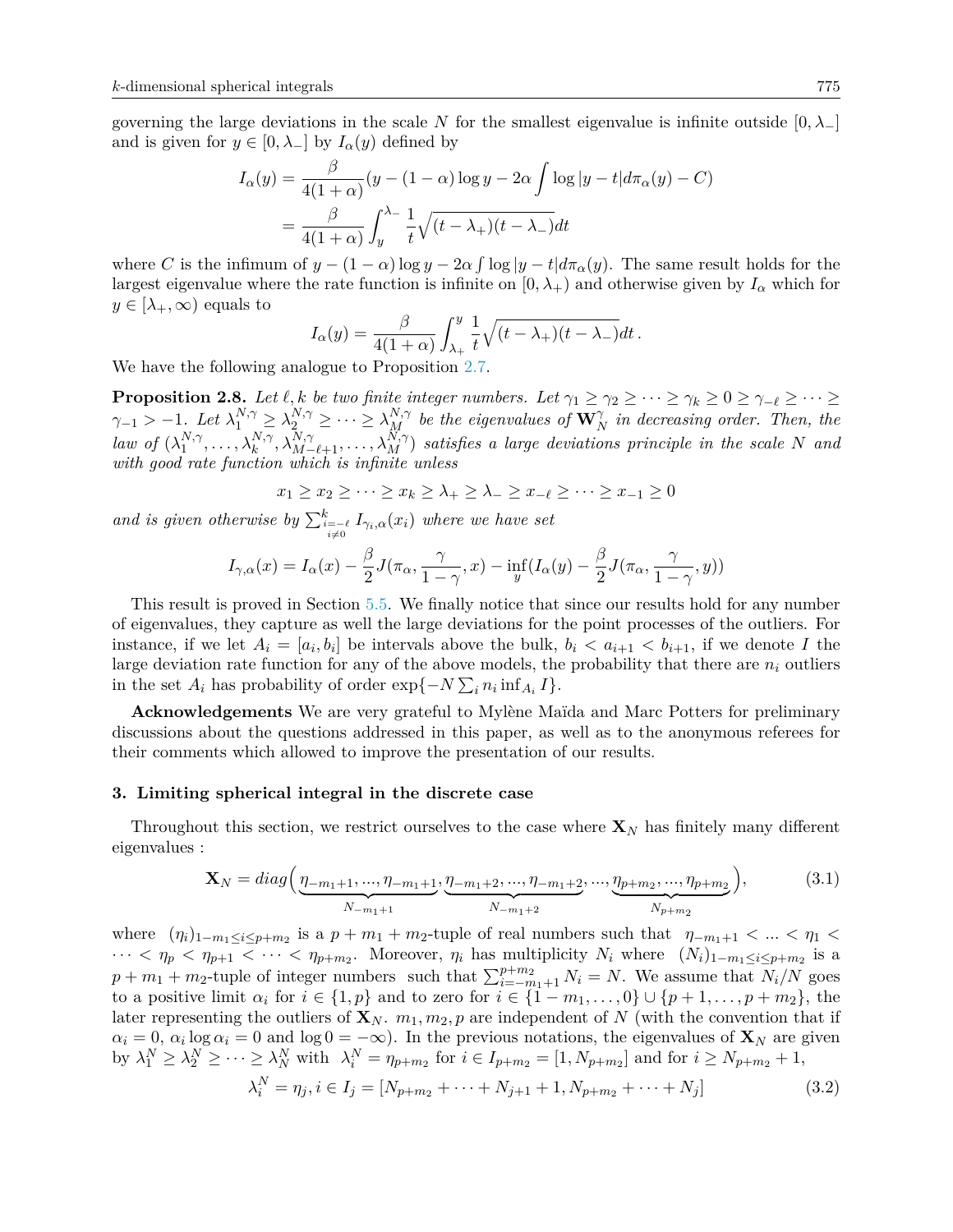<span id="page-7-3"></span>*Remark* 3.1. We notice that if the sequences  $N_i$  are fixed, the spherical integrals are  $\beta/2$ -Lipschitz in the *p* + *m*<sub>1</sub> + *m*<sub>2</sub>-tuple  $(\eta_i)$ <sub>−*m*<sub>1</sub>+1≤*i*≤*p*+*m*<sub>2</sub> with the norm  $||.||_{\infty}$ .</sub>

3.1. *Limiting 1-d spherical integral.* We start by giving a new proof of [Guionnet and Maïda](#page-27-5) [\(2005,](#page-27-5) Theorem 6) giving the asymptotics of spherical integrals in the one dimensional case, in the case of matrices with  $p + m_1 + m_2$  different eigenvalues with multiplicity as above. This proof will be extended to the higher dimensional setting in the next subsection.

<span id="page-7-0"></span>**Proposition 3.2.** *Let*  $\theta \ge 0$  *and*  $\mathbf{X}_N$  *be given by* [\(3.1\)](#page-6-1)*. Then, if e follows the uniform law on the sphere* S *<sup>N</sup>*−<sup>1</sup> *of radius one, we have*

$$
\lim_{N \to \infty} \frac{1}{N} \log \mathbb{E} \Big[ \exp \Big( \frac{\beta N}{2} \theta \langle e, \mathbf{X}_N e \rangle \Big) \Big] = \frac{\beta}{2} \sup_{\substack{\gamma_i \ge 0 \\ \sum_{i=1-m_1}^{p+m_2} \gamma_i = 1}} \Big\{ \theta \sum_{i=-m_1+1}^{p+m_2} \eta_i \gamma_i + \sum_{i=1}^p \alpha_i \log \frac{\gamma_i}{\alpha_i} \Big\}
$$

*Proof*: We have the following formula :

$$
\langle e, \mathbf{X}_N e \rangle = \sum_{i=-m_1+1}^{p+m_2} \eta_i \gamma_i^N
$$

where we have denoted  $\gamma_j^N = \sum_{i \in I_j} |u_i|^2$  with  $u_i = \langle v_i, e \rangle$  if  $v_i$  is the eigenvector for the *i*-th eigenvalue of  $\mathbf{X}_N$ . In other words,  $\gamma_j^N$  is the  $\ell^2$ -norm of the projection of *e* onto the eigenspace of  $\eta_j$ . The vector  $\gamma^N$  follows a Dirichlet law of parameters  $\frac{\beta}{2}(N_{1-m_1},\ldots,N_{p+m_2})$ , that is the distribution on  $\Sigma = \{x \in [0,1]^{m_1+m_2+p} : \sum_{i=1-m_1}^{m_2+p} x_i = 1\}$  given by  $\gamma_{1-m_1}^N = 1 - \sum_{i=2-m_1}^{p+m_2} \gamma_i^N$  and

$$
d\mathbb{P}_{\mathbf{N}}^N(\gamma) = \frac{1}{Z_{\alpha}^N} \mathbf{1}_{\sum_{i=2-m_1}^{p+m_2} \gamma_i \le 1} (1 - \sum_{i=2-m_1}^{p+m_2} \gamma_i)^{\frac{\beta}{2}N_{1-m_1}-1} \prod_{j=2-m_1}^{p+m_2} \gamma_j^{\frac{\beta}{2}N_i-1} \mathbf{1}_{\gamma_j \ge 0} d\gamma_j.
$$
 (3.3)

From this explicit formula of the density, we deduce the following large deviations principle

<span id="page-7-1"></span>**Theorem 3.3.** Assume that  $N_i/N$  converges towards  $\alpha_i$  for all *i*, with  $\alpha_i = 0$  for  $i \notin [1, p]$ . Then, *the law of*  $\gamma^N$  *satisfies a large deviations principle with scale*  $N$  *and good rate function*  $I_\alpha$  *given for*  $x \in \Sigma$  *by* 

$$
I_{\alpha}(x_{1-m_1},...,x_{p+m_2}) = -\frac{\beta}{2} \sum_{i=1}^p \alpha_i \log \frac{x_i}{\alpha_i}.
$$

The proof is a direct consequence of Laplace's method. We deduce Proposition [3.2](#page-7-0) from Theorem [3.3](#page-7-1) by Varadhan's lemma.

<span id="page-7-2"></span>**Lemma 3.4.** Let  $(\alpha_i)_{1 \leq i \leq p} \in (\mathbb{R}^+)^p$  such that  $\sum_{i=1}^p \alpha_i = 1$ . For  $\theta \geq 0$  and  $\eta = (\eta_{1-m_1} < \cdots < \eta_{n-m_n})$ *ηp*+*m*<sup>2</sup> )*, the function J given by*

$$
J(\theta, \eta) := \sup_{\substack{\gamma_i \ge 0 \\ \sum \gamma_i = 1}} \left\{ \theta \sum_{i=-m_1+1}^{p+m_2} \eta_i \gamma_i + \sum_{i=1}^p \alpha_i \log \frac{\gamma_i}{\alpha_i} \right\}
$$

only depends on  $\eta_{p+m_2}, \theta$  and  $\mu = \sum_{i=1}^p \alpha_i \delta_{\eta_i}$ . For  $\theta = 0$ ,  $J(0, \eta)$  vanishes and for  $\theta > 0$ , it is given *by:*

$$
J(\theta, \eta) = J(\mu, \theta, \eta_{p+m_2}) = K(\mu, \theta, \eta_{p+m_2}, v(\mu, \theta, \eta_{p+m_2}))
$$

*with*

$$
K(\mu, \theta, \lambda, v) = \theta \lambda + (v - \lambda)G_{\mu}(v) - \log|\theta| - \int \log|v - x| d\mu(x) - 1
$$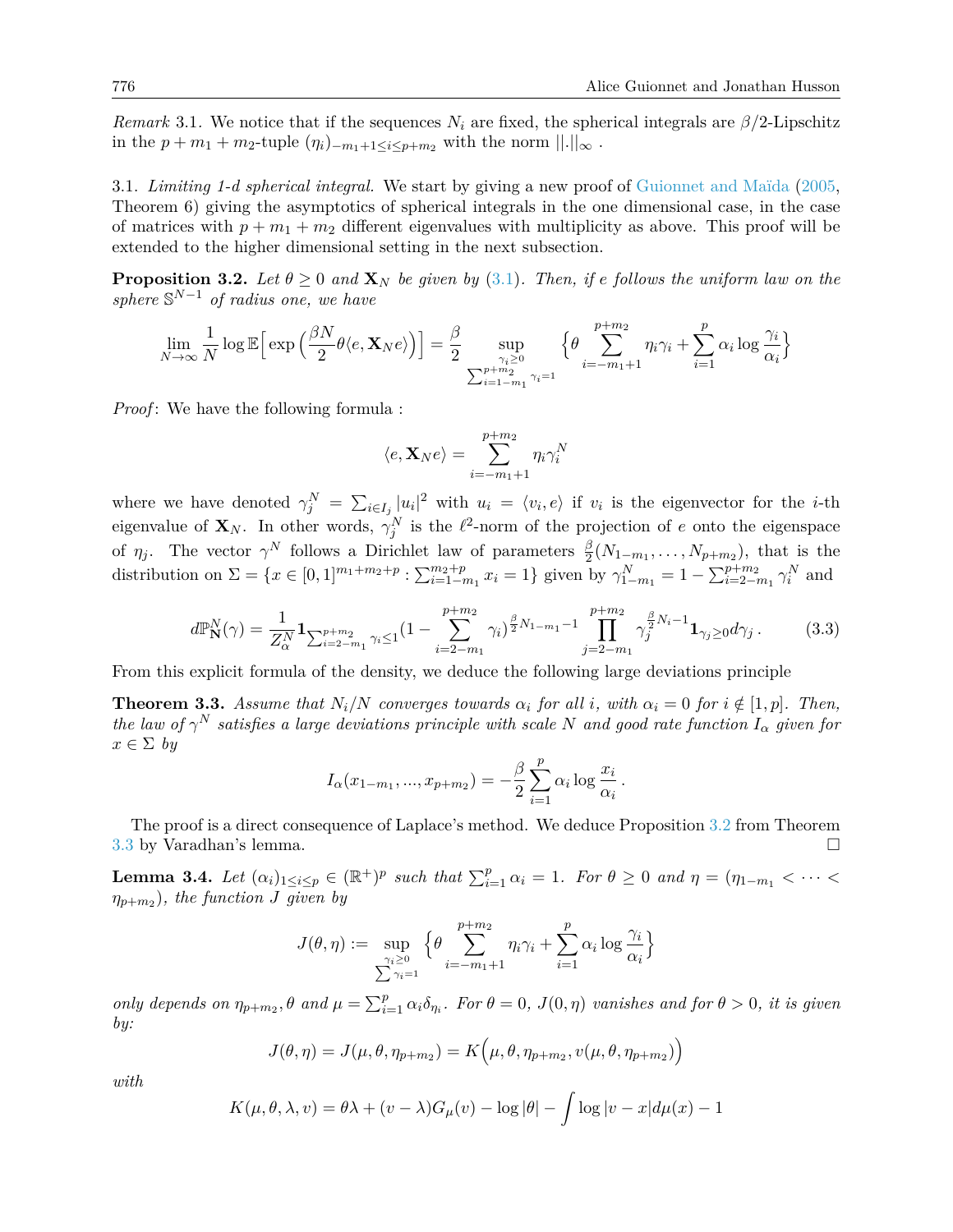*and*

$$
v(\mu, \theta, \lambda) = \begin{cases} \lambda & \text{if } G_{\mu}(\lambda) \leq \theta, \\ G_{\mu}^{-1}(\theta) & \text{if } G_{\mu}(\lambda) > \theta. \end{cases}
$$

*Proof*:  $J(\theta, \eta)$  is the supremum over  $\Sigma = \{x \in (\mathbb{R}^+)^{p+m_1+m_2} : \sum_{i=1-m_1}^{p+m_2} x_i = 1\}$  of the function

<span id="page-8-0"></span>
$$
I_{\theta,\eta}^{p+m_2}(\gamma) := \theta \sum_{i=-m_1+1}^{p+m_2} \eta_i \gamma_i + \sum_{i=1}^p \alpha_i \log \frac{\gamma_i}{\alpha_i}.
$$
 (3.4)

Observe that  $I_{\theta,\eta}^{p+m_2}$  is continuous except when the  $\gamma_i$  vanishes but then is equal to  $-\infty$ . Hence, since  $\Sigma$  is compact the supremum is achieved. The entropic term in  $I_{\theta,\eta}^{p+m_2}$  does not depend on  $(\gamma_i, i \leq 1 \text{ or } i > p)$ , and the first term increases when we take these terms equal to zero except *γ*<sub>*m*2+*p*</sub>. Hence, the maximum is taken at *γ*<sup>*i*</sup> = 0 for *i* < 1 or *i* ∈ [*p* + 1*, p* + *m*<sub>2</sub> − 1]. Then, putting  $\gamma_{p+m_2} = 1 - \sum_{i=1}^{p} \gamma_i$  we see that we need to maximize

$$
I_{\theta,\eta}(\gamma) = \theta \eta_{p+m_2} + \Big\{ \theta \sum_{i=1}^p (\eta_i - \eta_{p+m_2}) \gamma_i + \sum_{i=1}^p \alpha_i \log \frac{\gamma_i}{\alpha_i} \Big\}
$$

over  $(\gamma_i)_{1 \leq i \leq p} \in (\mathbb{R}^+)^p$ ,  $\sum_{i=1}^p \gamma_i \leq 1$ . Note here that we can assume without loss of generality that  $\gamma_i > 0, 1 \leq i \leq p$ . We see that the critical point of  $I_{\theta,\eta}$  is

$$
\gamma_i^* = \frac{\alpha_i}{\theta(\eta_{p+m_2} - \eta_i)}, 1 \le i \le p, \ \gamma_{p+m_2}^* = 1 - \sum_{i=1}^p \gamma_i^* = 1 - \frac{1}{\theta} G_\mu(\eta_{p+m_2})
$$

provided  $\sum_{i=1}^p \gamma_i^* = \frac{1}{\theta} G_\mu(\eta_{p+m_2}) \leq 1$ . For  $\theta < G_\mu(\eta_{p+m_2})$ , the supremum is achieved at

$$
\gamma_i^{**} = \frac{\alpha_i}{\theta(G_{\mu}^{-1}(\theta) - \eta_i)}, 1 \le i \le p,
$$

so that  $\gamma_{p+m_2}^{**} = 0$ . This gives the announced formula.

3.2. *Limiting 2-d spherical integral.* We next consider the 2-dimensional case with non negative parameters  $\theta_1$  and  $\theta_2$  and show that it only depends on the two largest eigenvalues of  $\mathbf{X}_N$  as follows. Let (*e, f*) denote two orthonormal vectors following the uniform law in the sphere. We then have the following proposition.

**Proposition 3.5.** *Let*  $\theta_1 \geq \theta_2 \geq 0$ *. Then, if*  $N_{p+m_2} = 1$ *,* 

$$
\lim_{N \to \infty} \frac{1}{N} \log \mathbb{E} \Big[ \exp \Big( \frac{\beta N}{2} (\theta_1 \langle e, \mathbf{X}_N e \rangle + \theta_2 \langle f, \mathbf{X}_N f \rangle) \Big) \Big] \n= \frac{\beta}{2} (J(\mu, \theta_1, \eta_{p+m_2}) + J(\mu, \theta_2, \eta_{p+m_2-1})) .
$$

*If*  $N_{m+p_2} \geq 2$ *,* 

$$
\lim_{N \to \infty} \frac{1}{N} \log \mathbb{E} \Big[ \exp \Big( \frac{\beta N}{2} (\theta_1 \langle e, \mathbf{X}_N e \rangle + \theta_2 \langle f, \mathbf{X}_N f \rangle) \Big) \Big] \n= \frac{\beta}{2} (J(\mu, \theta_1, \eta_{p+m_2}) + J(\mu, \theta_2, \eta_{m+p_2})) .
$$

*Proof*: We first assume that  $N_{p+m_2} = 1$ . We can write :

$$
\mathbb{E}\Big[\exp\Big(N\frac{\beta}{2}\Big(\theta_1\langle e, \mathbf{X}_N e\rangle + \theta_2\langle f, \mathbf{X}_N f\rangle\Big)\Big)\Big] \n= \mathbb{E}\Big[\exp\Big(N\frac{\beta}{2}\theta_1\langle e, \mathbf{X}_N e\rangle\Big)\mathbb{E}\Big[\exp\Big(N\frac{\beta}{2}\theta_2\langle f, \mathbf{X}_N^{(e)} f\rangle\Big)\Big|e\Big]\Big]
$$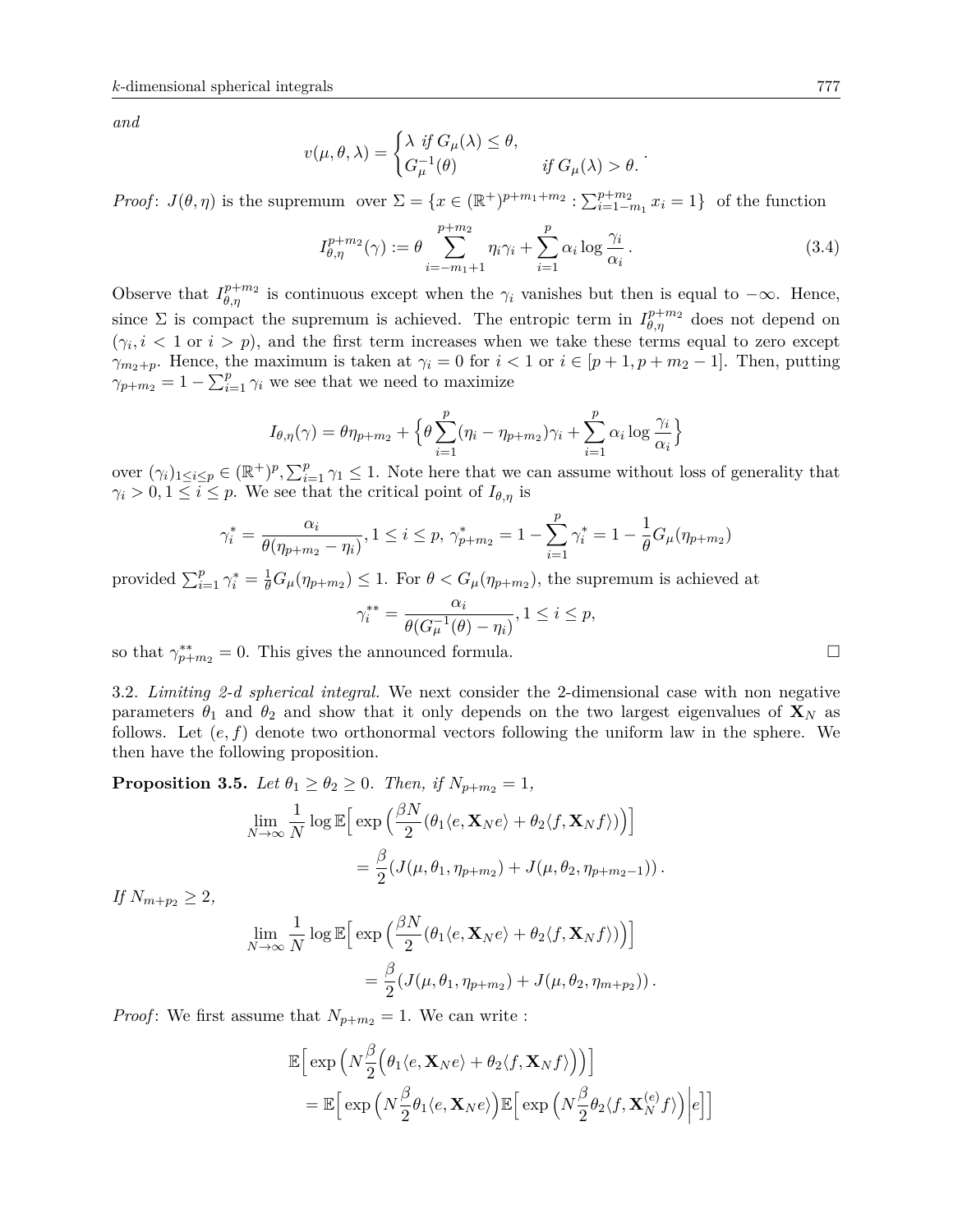where  $\mathbf{X}_N^{(e)} = P_{e^{\perp}} \mathbf{X}_N P_{e^{\perp}}$  if  $P_{e^{\perp}} = I - ee^*$  is the orthogonal projection onto the ortho-complement of *e*. We can see  $\mathbf{X}_{N}^{(e)}$  as a  $(N-1) \times (N-1)$  matrix living in  $Vect(e)^{\perp}$ . Its largest eigenvalue  $\chi$  belongs to  $[\eta_{p+m_2-1}, \eta_{p+m_2}]$ . Writing that the corresponding eigenvector  $v \in Vect(e)^{\perp}$  satisfies  $\mathbf{X}_{N}^{(e)}v = \chi v$  and  $\langle e, v \rangle = 0$ , we find that

$$
\chi = \chi(\gamma^N(e))\tag{3.5}
$$

where

<span id="page-9-2"></span>
$$
\gamma_i^N(e) = \sum_{j \in I_i} |\langle v_j, e \rangle|^2 \tag{3.6}
$$

with  $v_j$  the *j*th eigenvector of  $\mathbf{X}_N$  and we remind that the  $I_i$  are defined in [\(3.4\)](#page-8-0).  $\chi(.)$  is the function on  $\Sigma$  with values in  $[\eta_{p+m_2-1}, \eta_{p+m_2}]$  given by the solution of the equation

<span id="page-9-0"></span>
$$
\sum_{i=1-m_1}^{p+m_2} \frac{x_i}{\chi(x) - \eta_i} = 0
$$
\n(3.7)

if there is a solution in this interval. If there is no solution (which can happen only if  $x_{p+m_2} = 0$ or  $x_{p+m_2-1} = 0$ ) then  $\chi(x) = \eta_{p+m_2}$  if the rational function is positive on this interval and  $\chi(x) =$  $\eta_{p+m_2-1}$  if it is negative. Note that *χ* is a continuous function on Σ.

Moreover, the spectral measure of  $\mathbf{X}_{N}^{(e)}$  converges towards  $\mu$ , the limiting spectral measure of  $\mathbf{X}_N$  by Weyl's interlacing property. Therefore, on the event where  $\gamma^N(e)$  converges towards some  $\kappa \in \Sigma$ , and since the empirical measure of  $\mathbf{X}_{N}^{(e)}$  converges toward the same limit that the empirical measure of  $\mathbf{X}_N$ , we have

$$
\lim_{N \to \infty} \frac{1}{N-1} \log \mathbb{E}[e^{\theta_2 N \frac{\beta}{2} \langle f, \mathbf{X}_N f \rangle} | e] = \frac{\beta}{2} J(\mu, \theta_2, \chi(\kappa)).
$$

Moreover, the right hand side depends continuously on  $\kappa$  (since *J* is continuous in  $\chi$  and  $\chi$  in  $\kappa$ ). We can also easily see that the convergence above is uniform in  $\kappa$ . We now can apply the fact that the law of  $\gamma^N(e) = (\gamma_i^N(e))_{i=1-m_1}^{p+m_2}$  follows a large deviations principle, see Theorem [3.3,](#page-7-1) to conclude by Varadhan's lemma that

$$
\lim \frac{1}{N} \log \mathbb{E}[\exp \left( N \frac{\beta}{2} \Big( \theta_1 \langle e, \mathbf{X}_N e \rangle + \theta_2 \langle f, \mathbf{X}_N f \rangle \Big) \right)]
$$
  

$$
= \frac{\beta}{2} \sup_{\gamma \in \Sigma} \Big( J(\mu, \theta_2, \chi(\gamma)) + \sum_{i=1}^p \alpha_i \log \frac{\gamma_i}{\alpha_i} + \sum_{i=1-m_1}^{p+m_2} \theta_1 \eta_i \gamma_i \Big)
$$

Since *J* is bounded and due to the continuity in  $\gamma$  of the function we optimize, we can change the domain of the supremum to  $(\mathbb{R}^{+,*})^{p+m_1+m_2}$  where  $\mathbb{R}^{+,*} = (0,\infty)$ . We next complete the proof by computing the right hand side and showing it equals the sum of the two limiting spherical integrals as stated.

We first denote by  $\tilde{\gamma}_i := \gamma_i |\chi - \eta_i|^{-1}$  with  $\chi = \chi(\gamma)$ . By definition we have  $\tilde{\gamma}_i > 0, \chi \in$  $(\eta_{p+m_2-1}, \eta_{p+m_2})$  and [\(3.7\)](#page-9-0) holds so that

$$
\tilde{\gamma}_{p+m_2} = \sum_{i=1-m_1}^{p+m_2-1} \tilde{\gamma}_i, \qquad \sum_{i=1-m_1}^{p+m_2-1} (\chi - \eta_i) \tilde{\gamma}_i + (\eta_{p+m_2} - \chi) \tilde{\gamma}_{p+m_2} = 1
$$

This simplifies into the condition

<span id="page-9-1"></span>
$$
\tilde{\gamma}_{p+m_2} = \sum_{i=1-m_1}^{p+m_2-1} \tilde{\gamma}_i, \qquad \eta_{p+m_2} \tilde{\gamma}_{p+m_2} - \sum_{i=1-m_1}^{p+m_2-1} \eta_i \tilde{\gamma}_i = 1 \tag{3.8}
$$

which is independent of *χ*. We thus first take the supremum over  $\chi \in [\eta_{p+m_2-1}, \eta_{p+m_2}]$  of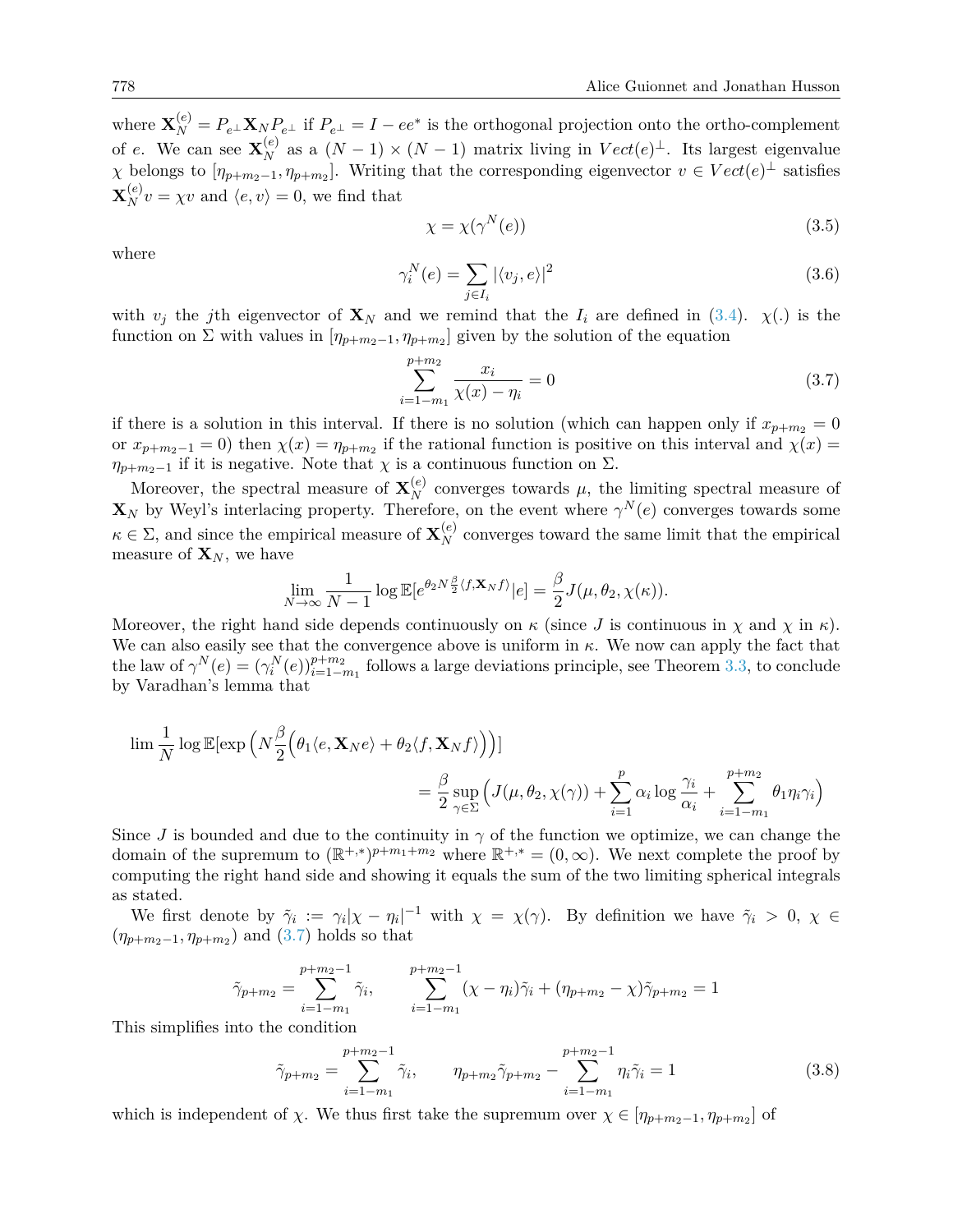$$
I(\chi, \tilde{\gamma}) = J(\mu, \theta_2, \chi) + \sum_{i=1}^p \alpha_i \log[|\eta_i - \chi| \frac{\tilde{\gamma}_i}{\alpha_i}] - \theta_1 (\chi - \eta_{p+m_2}) \eta_{p+m_2} \tilde{\gamma}_{p+m_2}
$$
  
+ 
$$
\sum_{i=1-m_1}^{p+m_2-1} \theta_1 (\chi - \eta_i) \eta_i \tilde{\gamma}_i
$$
  
= 
$$
H(\chi) + \sum_{i=1}^p \alpha_i \log \frac{\tilde{\gamma}_i}{\alpha_i} + \theta_1 \eta_{p+m_2}^2 \tilde{\gamma}_{p+m_2} - \sum_{i=1-m_1}^{p+m_2-1} \theta_1 \eta_i^2 \tilde{\gamma}_i
$$

with

$$
H(\chi) = J(\mu, \theta_2, \chi) + \sum_{i=1}^{p} \alpha_i \log |\eta_i - \chi| - \chi \theta_1.
$$
 (3.9)

Recall the formula for *J* from Lemma [3.4.](#page-7-2) When  $\theta_2 \leq G_{\mu}(\chi)$ , that is  $\chi \leq G_{\mu}^{-1}(\theta_2)$ , *J* does not depend on  $\chi$  and the function *H* increases till  $G_{\mu}^{-1}(\theta_1)$  and decreases afterwards. When  $\theta_2 \ge G_{\mu}(\chi)$ , that is  $\chi \geq G^{-1}(\theta_2)$ , Lemma [3.4](#page-7-2) gives

$$
H(\chi) = \theta_2 \chi - \sum_{i=1}^p \alpha_i \log(\chi - \eta_i) - \log \theta_2 - 1 + \sum_{i=1}^p \alpha_i \log |\eta_i - \chi| - \chi \theta_1
$$
  
=  $\chi(\theta_2 - \theta_1) - \log \theta_2 - 1$ 

which is decreasing since  $\theta_1 > \theta_2$ . Therefore, *H* increases till  $G_{\mu}^{-1}(\theta_1)$  and decreases afterwards. As a consequence,

<span id="page-10-0"></span>
$$
\max_{\chi \in [\eta_{p+m_2-1}, \eta_{p+m_2}]} H(\chi) = \begin{cases} H(\eta_{p+m_2-1}) & \text{if } G_{\mu}^{-1}(\theta_1) \le \eta_{p+m_2-1}, \\ H(G_{\mu}^{-1}(\theta_1)) & \text{if } G_{\mu}^{-1}(\theta_1) \in [\eta_{p+m_2-1}, \eta_{m+p_2}], \\ H(\eta_{p+m_2}) & \text{if } G_{\mu}^{-1}(\theta_1) > \eta_{p+m_2}. \end{cases}
$$
(3.10)

Let us also optimize on  $\tilde{\gamma}$  satisfying [\(3.8\)](#page-9-1) the function

$$
L(\tilde{\gamma}) = \sum_{i=1}^{p} \alpha_i \log[\frac{\tilde{\gamma}_i}{\alpha_i}] + \theta_1 \eta_{p+m_2}^2 \tilde{\gamma}_{p+m_2} - \sum_{i=1-m_1}^{p+m_2-1} \theta_1 \eta_i^2 \tilde{\gamma}_i.
$$

Replacing  $\tilde{\gamma}_{p+m_2}$  by  $\sum_{i=1-m_1}^{p+m_2-1} \tilde{\gamma}_i$  we get

$$
L(\tilde{\gamma}) = \sum_{i=1}^{p} \alpha_i \log[\frac{\tilde{\gamma}_i}{\alpha_i}] + \theta_1 \sum_{i=1-m_1}^{p+m_2-1} (\eta_{p+m_2}^2 - \eta_i^2) \tilde{\gamma}_i
$$

with by [\(3.8\)](#page-9-1),  $\sum (\eta_{p+m_2} - \eta_i)\tilde{\gamma}_i = 1$ . We may again do the change of variables  $\bar{\gamma}_i = (\eta_{p+m_2} - \eta_i)\tilde{\gamma}_i$ which are non-negative and with sum equal to one by  $(3.8)$ . We get by  $(3.8)$ 

$$
L(\tilde{\gamma}) = \sum_{i=1}^{p} \alpha_i \log[\frac{\bar{\gamma}_i}{\alpha_i(\eta_{p+m_2} - \eta_i)}] + \theta_1 \sum_{i=1-m_1}^{p+m_2-1} (\eta_{p+m_2} + \eta_i) \bar{\gamma}_i
$$
  

$$
= \sum_{i=1}^{p} \alpha_i \log[\frac{\bar{\gamma}_i}{\alpha_i(\eta_{p+m_2} - \eta_i)}] + \theta_1 \sum_{i=1-m_1}^{p+m_2-1} \eta_i \bar{\gamma}_i + \theta_1 \eta_{p+m_2}
$$
  

$$
= I_{\theta_1, \eta}^{p+m_2-1}(\bar{\gamma}) + \sum_{i=1}^{p} \alpha_i \log[\frac{1}{(\eta_{p+m_2} - \eta_i)}] + \theta_1 \eta_{p+m_2}
$$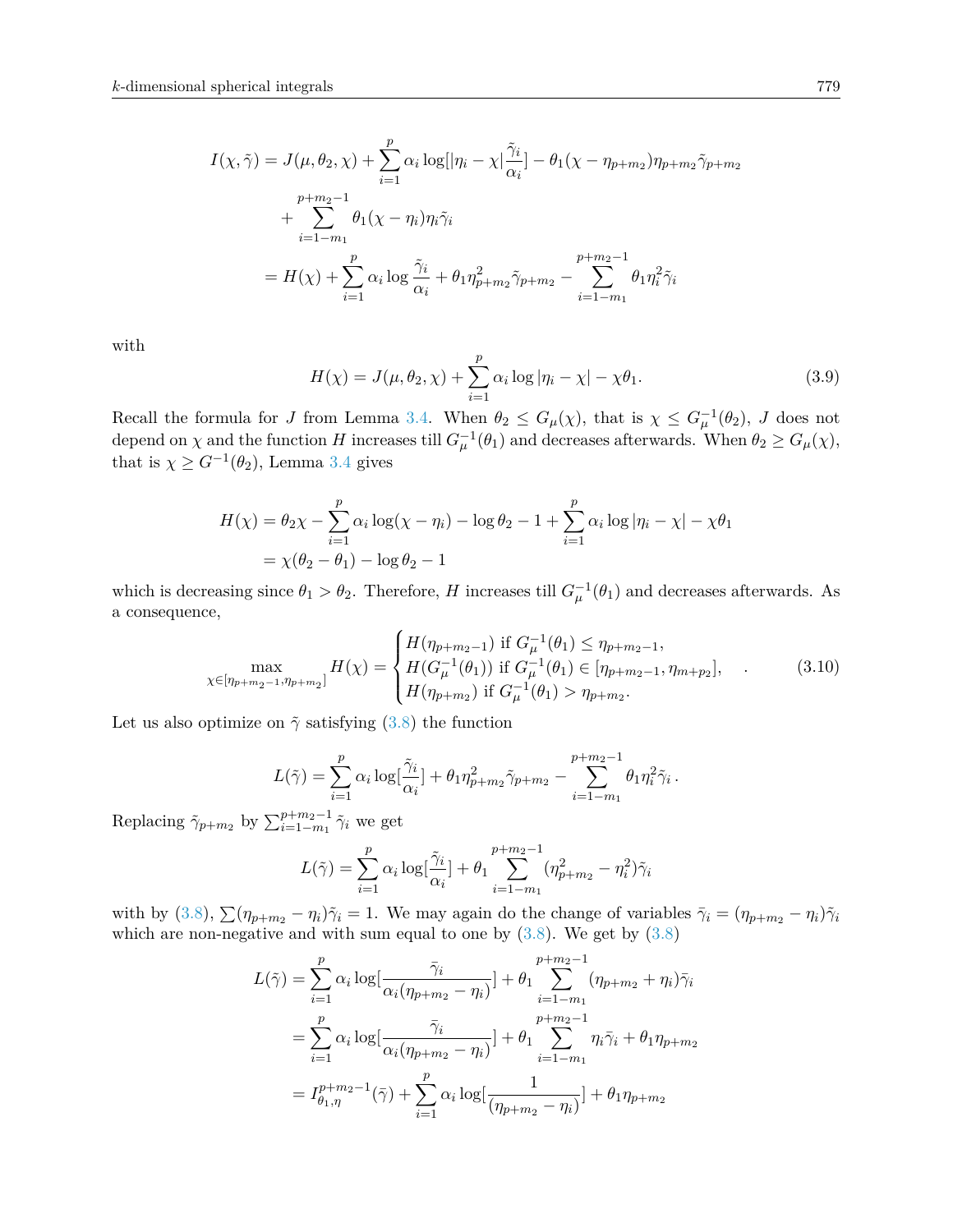where  $I_{\theta_1,\eta}^{p+m_2-1}$  is defined as in [\(3.4\)](#page-8-0) with largest outlier  $\eta_{p+m_2-1}$ . Its maximum is  $J(\mu,\theta_1,\eta_{p+m_2-1})$ . We thus get

$$
\max L = \sum_{i=1}^{p} \alpha_i \log \left[ \frac{1}{(\eta_{p+m_2} - \eta_i)} \right] + \theta_1 \eta_{p+m_2} + J(\mu, \theta_1, \eta_{p+m_2-1})
$$

We finally compute max  $I(\chi, \tilde{\gamma}) = \max L(\tilde{\gamma}) + \max H(\chi)$ .

• For  $G^{-1}(\theta_1) \leq \eta_{p+m_2-1} \leq \eta_{p+m_2}$ , we check that  $J(\mu, \theta_1, \eta_{p+m_2})$  equals

$$
J(\mu, \theta_1, \eta_{p+m_2-1}) + \sum \alpha_i \log \frac{|\eta_i - \eta_{p+m_2-1}|}{|\eta_i - \eta_{p+m_2}|} + \theta_1(\eta_{p+m_2} - \eta_{p+m_2-1})
$$
(3.11)

so that by  $(3.10)$  we find

$$
\max I = J(\mu, \theta_1, \eta_{p+m_2}) + J(\mu, \theta_2, \eta_{p+m_2-1}).
$$

• For  $G_{\mu}^{-1}(\theta_1) \in [\eta_{p+m_2-1}, \eta_{m+p_2}], J(\mu, \theta_2, G_{\mu}^{-1}(\theta_1)) = J(\mu, \theta_2, G_{\mu}^{-1}(\theta_2)) = J(\mu, \theta_2, \eta_{p+m_2-1})$ since  $\theta_1 > \theta_2$  and  $\eta_{p+m_2-1} < G_{\mu}^{-1}(\theta_1) < G_{\mu}^{-1}(\theta_2)$ . Moreover as  $\theta_1 > G_{\mu}(\eta_{p+m_2}),$ 

$$
\max L = J(\mu, \theta_1, \eta_{p+m_2}) + J(\mu, \theta_1, \eta_{m_2+p-1}) + \log \theta_1 + 1
$$

which again does not depend on  $\eta_{m_2+p-1}$ . Hence

$$
\max I = J(\mu, \theta_2, \eta_{p+m_2-1}) + \sum \alpha_i \log |\eta_i - G_{\mu}^{-1}(\theta_1)| - \theta_1 G_{\mu}^{-1}(\theta_1)
$$
  
+  $J(\mu, \theta_1, \eta_{p+m_2}) + J(\mu, \theta_1, G^{-1}(\theta_1)) + \log \theta_1 + 1$   
=  $J(\mu, \theta_2, \eta_{p+m_2-1}) + J(\mu, \theta_1, \eta_{p+m_2})$ 

• For  $G_{\mu}^{-1}(\theta_1) > \eta_{m+p_2}$ , we compute

$$
\max I = J(\mu, \theta_2, \eta_{p+m_2}) + J(\mu, \theta_1, \eta_{p+m_2-1})
$$
  
=  $J(\mu, \theta_2, \eta_{p+m_2-1}) + J(\mu, \theta_1, \eta_{p+m_2})$ 

since  $\theta_2 < \theta_1 < G_\mu(\eta_{p+m_2}) < G(\eta_{p+m_2-1})$  so that the above supremum does not depend on the outliers.

In the case where  $N_{p+m_2} \geq 2$ , we have  $\chi = \eta_{p+m_2}$  by Weyl interlacing property and therefore it does not depend on the choice of  $\gamma$ . The result follows immediately after conditioning as in the  $\Box$ 

A similar (but easier) argument shows that

**Proposition 3.6.** *Let*  $\theta_1 \geq 0 \geq \theta_2$ *. Then,* 

$$
\lim_{N \to \infty} \frac{1}{N} \log \mathbb{E} \Big[ \exp \Big( \frac{\beta N}{2} (\theta_1 \langle e, \mathbf{X}_N e \rangle + \theta_2 \langle f, \mathbf{X}_N f \rangle) \Big) \Big]
$$
  
=  $\frac{\beta}{2} (J(\mu, \theta_1, \eta_{p+m_2}) + J(\mu, \theta_2, \eta_{1-m_1}))$ .

*Here J is extended to negative values of*  $\theta_2$  *by putting* 

$$
J(\mu, \theta_2, \eta_{1-m_1}) = J(\mu_-, -\theta_2, -\eta_{1-m_1})
$$

*if*  $\mu_-(x \in .) = \mu(-x \in .)$ .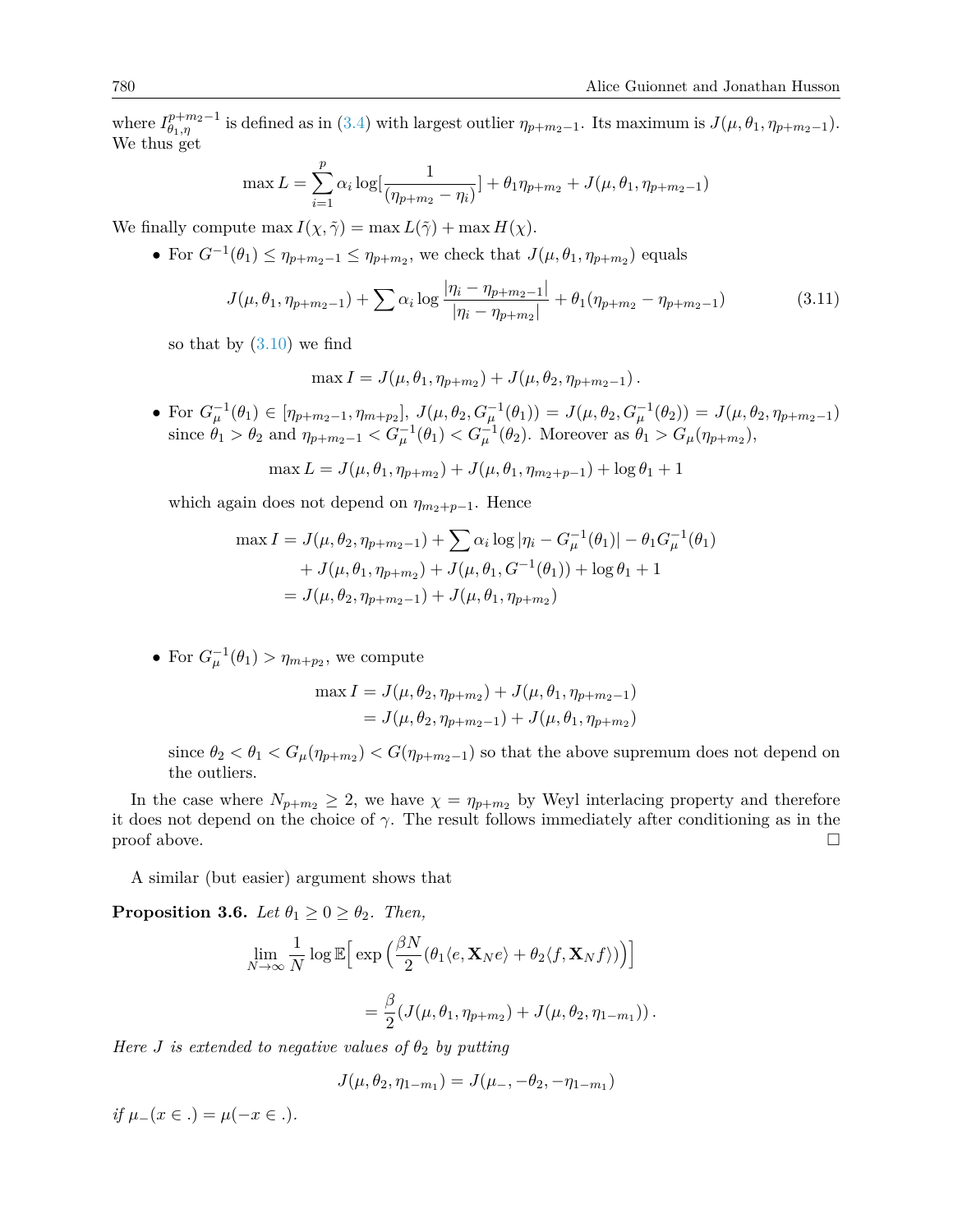3.3. *Limiting k-d spherical integrals.* We now consider more general *k*-dimensional spherical integrals with  $k \geq 2$ . In the sequel we let  $\lambda_1 \geq \lambda_2 \geq \cdots \geq \lambda_k \geq 0$  be the limit of the *k* largest outliers of  $\mathbf{X}_N$ , and  $\lambda_{-1} \leq \cdots \leq \lambda_{-\ell} \leq 0$  be the limit of the  $\ell$  smallest outliers of  $\mathbf{X}_N$ . We assume they all have multiplicity one (but they can be equal, allowing for outliers with any finite multiplicity). With the previous notations,  $\lambda_i = \eta_{p+m_2}$  for  $i \in [1, N_{p+m_2}]$ ,  $\lambda_i = \eta_{p+m_2-1}$  for  $i \in [N_{p+m_2}+1, N_{p+m_2}+N_{p+m_2-1}].$ 

<span id="page-12-0"></span>**Proposition 3.7.** Fix two integer numbers  $k$  and  $\ell$ . Let  $(e_1, \ldots e_k, e_{-1}, \ldots e_{-\ell})$  be  $k+\ell$  orthonormal *vectors following the uniform law in the sphere and assume that the sequence*  $\mathbf{X}_N$  *has the form described at the beginning of this section. Let*  $\theta_1 \geq \theta_2 \geq \cdots \geq \theta_k \geq 0 \geq \theta_{-\ell} \geq \cdots \geq \theta_{-1}$ . Then

$$
\lim_{N \to \infty} \frac{1}{N} \log \mathbb{E} \Big[ \exp \Big( \frac{\beta N}{2} \sum_{i=-\ell, i \neq 0}^{k} \theta_i \langle e_i, \mathbf{X}_N e_i \rangle \Big) \Big] \n= \frac{\beta}{2} \Big( \sum_{i=1}^{k} J(\mu, \theta_i, \lambda_i) + \sum_{i=1}^{\ell} J(\mu, \theta_{-i}, \lambda_{-i}) \Big).
$$

*Proof*: For the sake of simplicity we will assume the outliers  $\lambda_1, ..., \lambda_k$  and  $\lambda_{-1}, ..., \lambda_{-\ell}$  are distinct. The general case can be deduced by equi-continuity of the spherical integral. We will prove this proposition by induction over  $k + \ell$ . We know it is true for  $k + \ell \leq 2$  by the previous section. By symmetry we can assume the proposition true for  $(\ell, k - 1)$  and it is enough to show it still holds for  $(\ell, k)$ . Thus we set  $\eta_{p+m_2-i+1} = \lambda_i$  for  $i \in [1, k]$ , and  $\eta_{-m_1+i} = \lambda_{-i}$  and we assume  $N_{p+m_2-i} = 1$ for  $i \in [1, k]$  and  $N_{-m_1+i} = 1$  for  $i \in [1, \ell]$ . We proceed as in the 2-dimensional case by conditioning on the vector  $e_1$  and so we have :

$$
\mathbb{E}\Big[\exp\Big(\frac{\beta N}{2}\sum_{i=-\ell,i\neq 0}^{k}\theta_i\langle e_i,\mathbf{X}_Ne_i\rangle\Big)\Big] =
$$
  

$$
\mathbb{E}\Big[\exp\Big(\frac{\beta N}{2}\theta_1\langle e_1,\mathbf{X}_Ne_1\rangle\Big)\mathbb{E}\Big[\exp\Big(\frac{\beta N}{2}\sum_{i=-\ell,i\neq 0}^{k}\theta_i\langle e_i,\mathbf{X}_N^{(e_1)}e_i\rangle\Big)\Big|e_1\Big]\Big]
$$

As previously, the eigenvalues of  $\mathbf{X}_{N}^{(e_1)}$  (seen as a  $N-1\times N-1$  matrix) are interlaced with those of  $\mathbf{X}_N$ . Thus if we denote  $\chi_j$  the j-th largest eigenvalue of  $\mathbf{X}_N^{(e_1)}$ ,  $\chi_j = \chi_j(\gamma^N(e))$  where  $\chi_j(x)$  is the unique solution in the interval  $[\eta_{p+m_2-j}, \eta_{p+m_2-j+1}]$  of the equation :

$$
\sum_{i=1-m_1}^{p+m_2} \frac{x_i}{\chi_j(x) - \eta_i} = 0
$$
\n(3.12)

for  $j \in [1, k-1]$ .  $\gamma^{N}(e)$  is defined as in [\(3.6\)](#page-9-2) The same equation holds for the  $\ell$  smallest eigenvalues below the bulk : if we denote  $\chi_{-j}$  the *j*-th smallest eigenvalue of  $\mathbf{X}_{N}^{(e)}$ , it is solution of the same equation in  $[\eta_{-m_1+j}, \eta_{-m_1+j+1}]$ . Observe that unless  $\gamma_i^N(e)$  vanishes,  $\chi_i(\gamma^N(e))$  can not be equal to  $\eta_i$ . So, if we denote for  $i = -m_1 + l + 1, ..., p + m_2 - k$ ,  $\delta_i$  the solution of the same interlacing equation in  $[\eta_i, \eta_{i+1}]$ , up to diagonalisation,  $\mathbf{X}_N^{(e_1)}$  has the following form :

$$
\mathbf{X}_{N}^{(e_{1})} = diag(\chi_{-1}, ..., \chi_{-l}, \underbrace{\eta_{-m_{1}+l+1}}_{N_{-m_{1}+l+1}-1}, \delta_{-m_{1}+l+1}, \underbrace{\eta_{-m_{1}+l+2}}_{N_{-m_{1}+l+2}-1}, ..., \underbrace{\eta_{p+m_{2}-k}}_{N_{p+m_{2}-k}-1}, \delta_{p+m_{2}-k}, \chi_{k-1}, ..., \chi_{1})
$$

where the  $\delta_j$  and the  $\chi_i$  are continuous functions of  $\gamma(e)$ . We deduce by induction and using the continuity in Remark [3.1](#page-7-3) that on the event where  $\gamma^N(e_1)$  converges toward  $\kappa$ :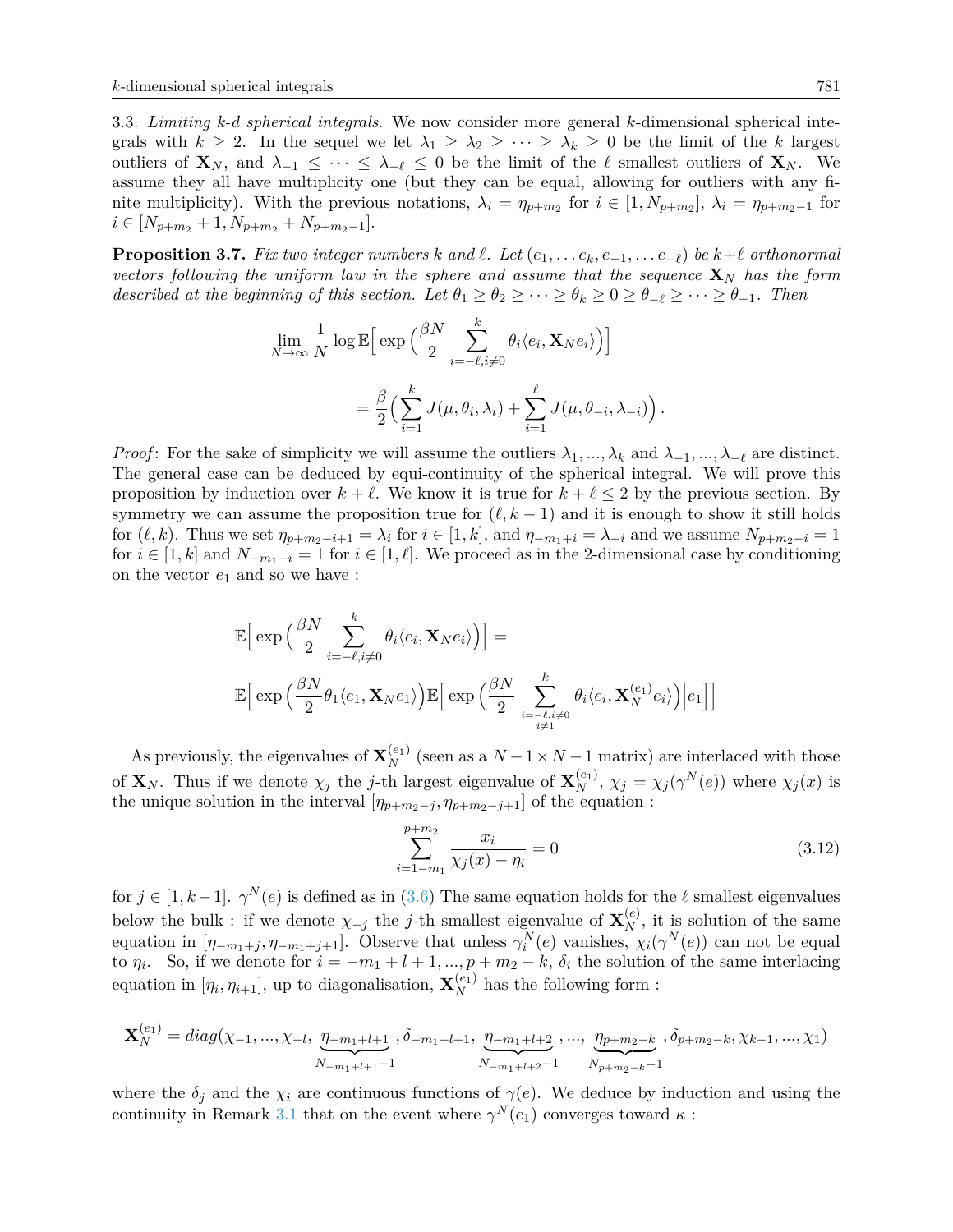$$
\lim_{N \to \infty} \frac{1}{N-1} \log \mathbb{E} \Big[ \exp \Big( \frac{\beta N}{2} \sum_{i=-\ell, i \neq 0,1}^{k} \theta_i \langle e_i, \mathbf{X}_N^{(e_1)} e_i \rangle \Big) \Big| e_1 \Big] = \frac{\beta}{2} \sum_{i=-\ell, i \neq 0,1}^{k} J(\mu, \theta_i, \chi_i(\kappa))
$$

Then, using again that  $\gamma^N$  satisfies a large deviations principle we can deduce from Varadhan's Lemma that :

<span id="page-13-0"></span>
$$
\lim_{N \to \infty} \frac{1}{N} \log \mathbb{E} \Big[ \exp \Big( \frac{\beta N}{2} \sum_{i=-\ell, i \neq 0}^{k} \theta_i \langle e_i, \mathbf{X}_N e_i \rangle \Big) \Big] \n= \frac{\beta}{2} \sup_{\gamma \in (\mathbb{R}^+)^{p+m_1+m_2}, \sum \gamma_i = 1} \Big\{ \sum_{i=-\ell}^{-1} J(\mu, \theta_i, \chi_i(\gamma)) + \sum_{i=2}^{k} J(\mu, \theta_i, \chi_{i-1}(\gamma)) \n+ \sum_{i=1}^{p} \alpha_i \log \frac{\gamma_i}{\alpha_i} + \sum_{i=1-m_1}^{p+m_2} \theta_1 \eta_i \gamma_i \Big\}
$$
\n(3.13)

By continuity, taking this supremum only on the set of  $\gamma$  summing up to 1 and such that  $\gamma_i > 0$ does not change its value. Notice that for such  $\gamma$  we have for all *i* and  $j \chi_i(\gamma) \neq \eta_j$ . We set  $I_{-j} = ]\eta_{-m_1+j}, \eta_{-m_1+j+1}[$  for  $j = 1, ..., \ell$  and  $I_j = ]\eta_{m_2+p-j}, \eta_{m_2+p-j+1}[$  for  $j = 1, ..., k-1$  and we define :

$$
D = \left\{ (\chi, \gamma) \in \prod_{j=-\ell, j \neq 0}^{k-1} I_j \times (\mathbb{R}^{+,*})^{m_1 + m_2 + p} : \sum_i \gamma_i = 1, \sum_i \frac{\gamma_i}{\chi_j - \eta_i} = 0, \forall j \in [-\ell, k-1] \setminus \{0\} \right\}
$$

Therefore we have :

$$
\lim_{N \to \infty} \frac{1}{N} \log \mathbb{E} \Big[ \exp \Big( \frac{\beta N}{2} \sum_{i=-\ell, i \neq 0}^{k} \theta_i \langle e_i, \mathbf{X}_N e_i \rangle \Big) \Big] \tag{3.14}
$$
\n
$$
= \frac{\beta}{2} \sup_{(\chi, \gamma) \in D} \Big\{ \sum_{i=-\ell}^{-1} J(\mu, \theta_i, \chi_i) + \sum_{i=2}^{k} J(\mu, \theta_i, \chi_{i-1}) + \sum_{i=1}^{p} \alpha_i \log \frac{\gamma_i}{\alpha_i} + \sum_{i=1-m_1}^{p+m_2} \theta_i \eta_i \gamma_i \Big\}
$$

We next show that the above right hand side matches the announced formula. For  $i = -m_1 +$  $\ell, ..., m_2 + p - k$ , we set :

$$
\bar{\gamma}_i = \frac{\prod_{j=1}^{\ell} (\eta_{-m_1+j} - \eta_i) \prod_{j=1}^{k-1} (\eta_{m_2+p-j+1} - \eta_i)}{\prod_{j=1}^{\ell} (\chi_{-j} - \eta_i) \prod_{j=1}^{k-1} (\chi_j - \eta_i)} \gamma_i
$$

We have that if  $\gamma_i > 0$  for all *i* then  $\overline{\gamma_i} > 0$  for all *i* and  $\overline{\gamma_i}$  vanishes at the outliers. We want to prove that this definition provides a one to one correspondance between the set *D* of parameters  $(\chi, \gamma)$  and the set  $\overline{D}$  parameters  $(\chi, \overline{\gamma})$  defined as follows :

$$
\bar{D} = \left\{ (\chi, \bar{\gamma}) \in \prod_{j=-\ell, j \neq 0}^{k-1} I_j \times (\mathbb{R}^{+,*})^{m_1 + m_2 + p - k - \ell + 1}, \sum_i \bar{\gamma}_i = 1 \right\}
$$

Note that  $\bar{\gamma}$  lives a priori in a set of  $k + \ell - 1$  dimension smaller but  $\gamma$  was satisfying  $k + \ell - 1$ additional equations. First, let us prove that if  $(\chi, \gamma) \in D$  the  $\bar{\gamma}'_i s$  sum up to 1. We let for a real number  $X$ ,  $F$  to be the rational function

$$
F(X) = \frac{\prod_{j=1}^{\ell} (\eta_{-m_1+j} - X) \prod_{j=1}^{k-1} (\eta_{m_2+p-j+1} - X)}{\prod_{j=1}^{\ell} (\chi_{-j} - X) \prod_{j=1}^{k-1} (\chi_j - X)}
$$

so that  $\bar{\gamma}_i = F(\eta_i)\gamma_i$  for  $i \in [-m_1 + \ell + 1, m_2 + p - k + 1]$  and  $F(\eta_i) = 0$  for the other values of *i*. Let us decompose  $F$  in partial fractions : as it goes to one at infinity, we find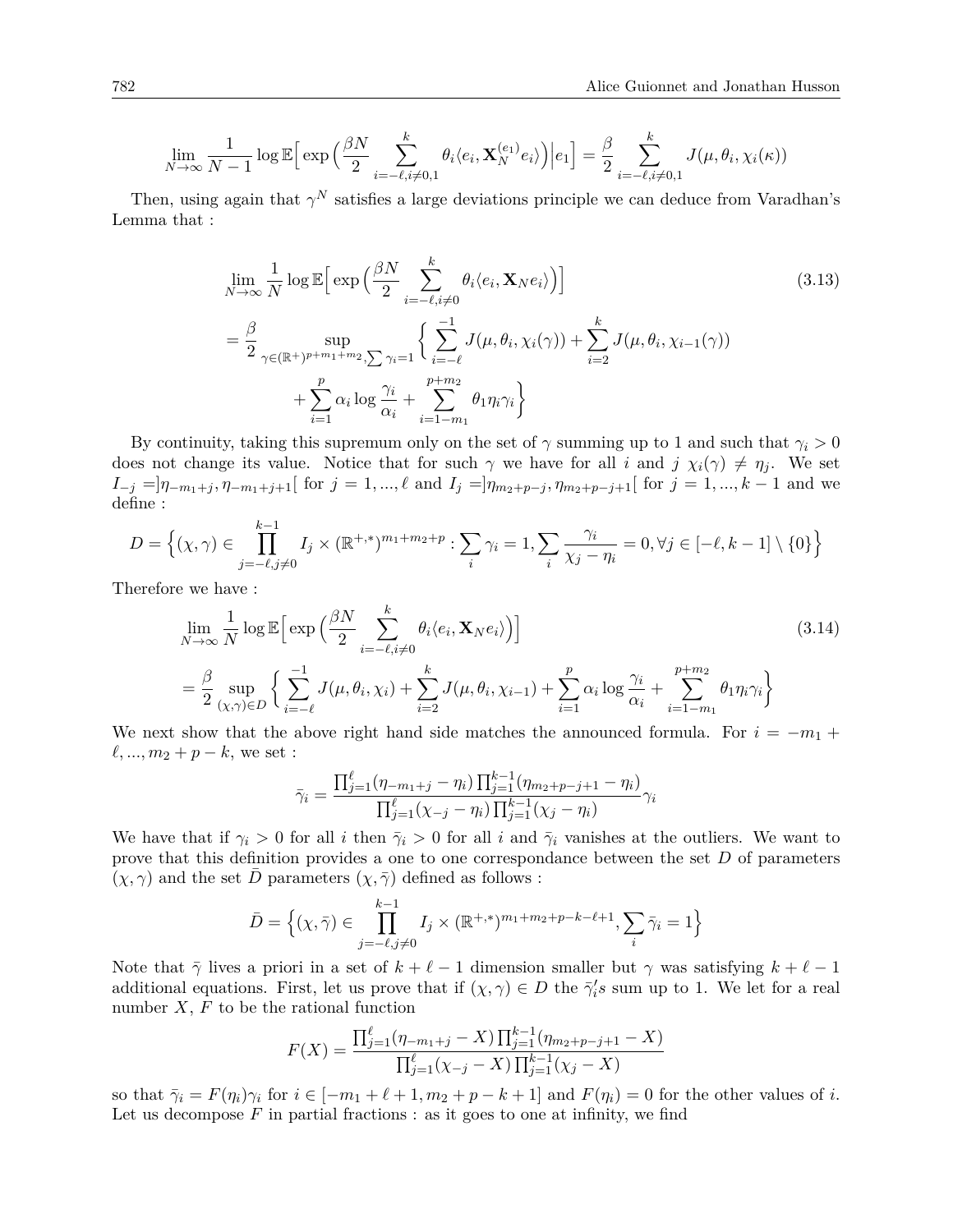$$
F(X)=1+\sum_{j=-\ell, j\neq 0}^{k-1}\frac{a_j}{\chi_j-X}
$$

for some real numbers  $a_j$ . Then, since  $F(\eta_i) = 0$  for  $i \neq -m_1 + 1 + \ell, ..., m_2 + p - k + 1$  we have :

$$
\sum_{i=-m_1+\ell+1}^{m_2+p-k+1} \bar{\gamma}_i = \sum_{i=-m_1+1}^{m_2+p} F(\eta_i) \gamma_i
$$
  
= 
$$
\sum_{i=-m_1+1}^{m_2+p} \gamma_i + \sum_{j=-\ell, j\neq 0}^{k-1} a_j \sum_{i=-m_1+1}^{m_2+p} \frac{\gamma_i}{\chi_j - \eta_i}
$$
  
= 1

where we used the interlacing relations. Therefore, since when  $\chi$  is fixed the function  $\gamma \mapsto \overline{\gamma}$  is an affine map between the affine subspace *E* of  $\mathbb{R}^{p+m_1+m_2}$  defined by the  $k+\ell-1$  interlacing relations and the condition of sum one and the affine subspace *F* of  $\mathbb{R}^{p+m_1+m_2-k-\ell+1}$  defined by the condition of sum one. Since these spaces have the same dimension, to conclude we only need to prove that this map is injective and that for all  $\gamma \in E$ ,  $\bar{\gamma}_i > 0$  for all *i* implies  $\gamma_i > 0$  for all *i*. To prove injectivity first notice that  $\gamma_i = F(\eta_i)^{-1} \bar{\gamma}_i$  for  $i \in [-m_1 + \ell + 1, m_2 + p - k + 1]$ . We next show how to reconstruct  $\gamma_i$  for  $i \in [-m_1 + \ell + 1, m_2 + p - k + 1]^c$ . To this end, for  $j = 1, ..., k - 1$ , we let  $G_j(X) = \frac{F(X)}{(\eta_{p+m_2-j+1}-X)}$  and for  $j = 1, ..., \ell$ , we let  $G_{-j}(X) = \frac{F(X)}{(\eta_{-m_1+j}-X)}$ . Let us first reconstruct  $\gamma_i$  for  $i \in [m_2 + p - k + 2, m_2 + p]$  (the case where  $i \in [-m_1 + 1, -m_1 + l]$  is similar). Then again decomposing  $G_j$  in partial fractions, we have

$$
G_j(X) = \sum_{j' = -\ell, j' \neq 0}^{k-1} \frac{b_{j'}}{\chi_{j'} - X}
$$

for some real numbers  $b_j$ . Again by the interlacing relations

$$
\sum_{i=-m_1+1}^{p+m_2} G_j(\eta_i) \gamma_i = 0 \, .
$$

But we can also write :

$$
\sum_{i=-m_1+1}^{p+m_2} G_j(\eta_i)\gamma_i = \sum_{i=-m_1+\ell}^{p+m_2-k} \frac{\bar{\gamma}_i}{\eta_{p+m_2-j+1} - \eta_i} + G_j(\eta_{p+m_2-j+1})\gamma_{p+m_2-j+1}
$$

so that we deduce for  $j = 1, ..., k - 1$ 

$$
\gamma_{p+m_2-j+1} = -\Big(\sum_{i=-m_1=\ell}^{p+m_2-k+1} \frac{\bar{\gamma}_i}{\eta_{p+m_2-j+1} - \eta_i}\Big) / G_j(\eta_{p+m_2-j+1}).
$$

As a consequence, the map  $\gamma \mapsto \overline{\gamma}$  is injective. Furthermore if  $\overline{\gamma}_i > 0$  for all *i*, then  $\gamma_i > 0$  since  $G_i(\eta_i)$  < 0. The same remains true for *j* negative. Therefore we have that the change of variables from  $(\chi, \gamma) \in D$  to  $(\chi, \overline{\gamma}) \in D$  is one to one. But before changing variables, let us compare  $\sum \eta_i \gamma_i$ and  $\sum \eta_i \bar{\gamma}_i$ . We use the following decomposition :

$$
XF(X) = X + S + \sum_{j=-\ell, j \neq 0}^{k-1} \frac{c_j}{\chi_j - X}
$$

for some real numbers  $c_i$  and where

$$
S = \sum_{j=-\ell, j\neq 0}^{k-1} \chi_j - \sum_{j=1}^{\ell} \eta_{-m_1+j} - \sum_{j=1}^{k-1} \eta_{m_2+p-j+1}.
$$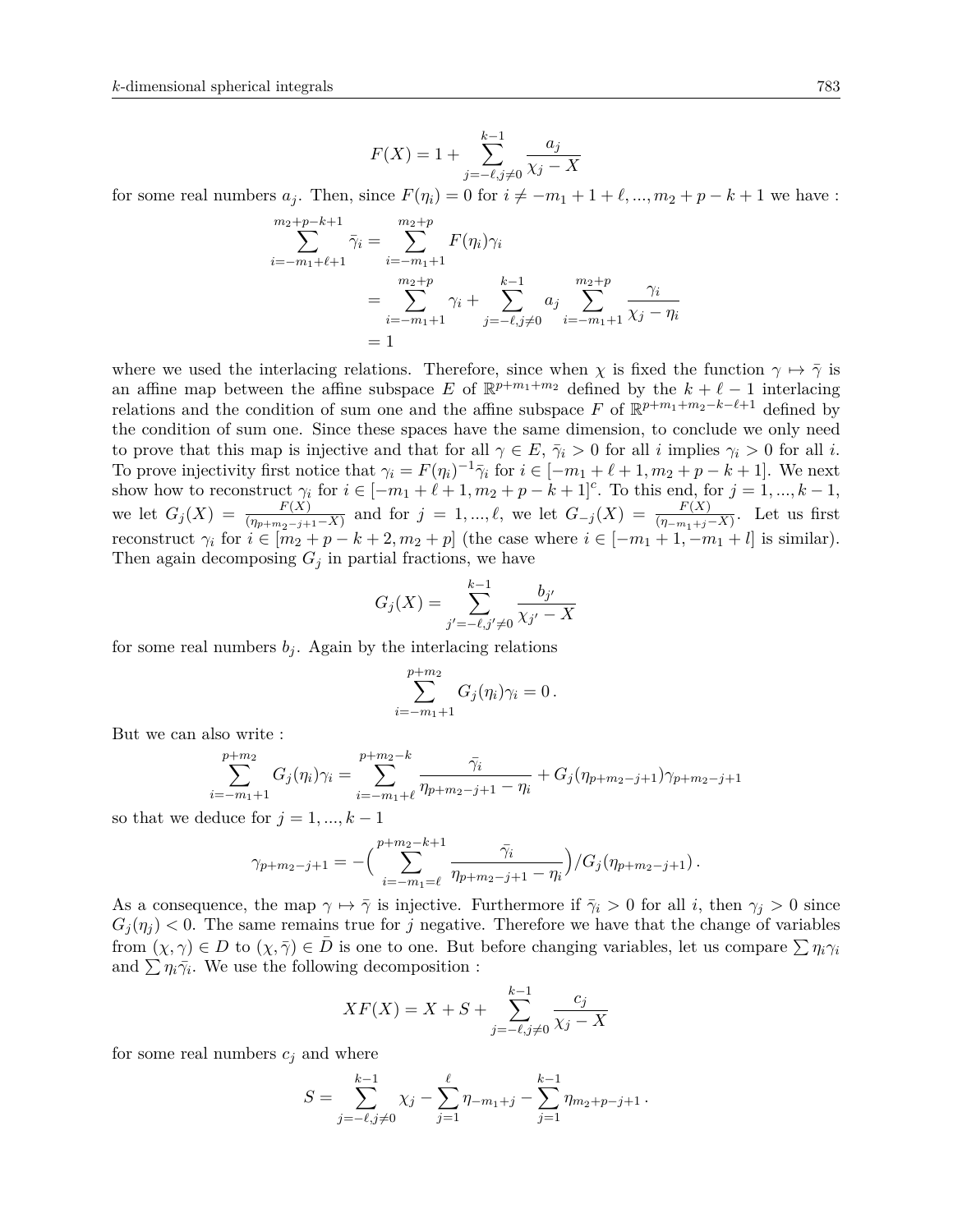We deduce that

$$
\sum_{-m_1+l}^{m_2+p-k+1} \eta_i \bar{\gamma}_i = \sum_{-m_1+1}^{m_2+p} \eta_i F(\eta_i) \gamma_i = \sum_{-m_1+1}^{m_2+p} \eta_i \gamma_i + S
$$

where we used again the interlacing relationships and the fact that the  $\gamma_i$ 's sum up to 1. Coming back to [\(3.13\)](#page-13-0), we have to take the supremum of the following function *I* for  $(\chi, \overline{\gamma}) \in D$ :

$$
I(\bar{\gamma}, \chi) = \sum_{j=1}^{k-1} \left[ J(\mu, \theta_{j+1}, \chi_j) + \sum_{i=1}^{p} \alpha_i \log |\chi_j - \eta_i| - \sum_{i=1}^{p} \alpha_i \log |\eta_{m_2+p-j+1} - \eta_i| \right] + \sum_{j=-\ell}^{-1} \left[ J(\mu, \theta_j, \chi_j) + \sum_{i=1}^{p} \alpha_i \log |\chi_j - \eta_i| - \sum_{i=1}^{p} \alpha_i \log |\eta_{-m_1-j} - \eta_i| \right] + \sum_{i=1}^{p} \alpha_i \log \frac{\bar{\gamma}_i}{\alpha_i} + \theta_1 \Big( \sum_{i=-m_1+1}^{p+m_2} \eta_i \bar{\gamma}_i - \sum_{j=-\ell, j \neq 0}^{k-1} \chi_j + \sum_{j=1}^{\ell} \eta_{-m_1+j} + \sum_{j=1}^{k-1} \eta_{m_2+p-j+1} \Big)
$$

Therefore we have :

$$
I(\bar{\gamma}, \chi) = \sum_{i=1}^{k-1} H(\chi_i, \theta_{i+1}) + \sum_{i=-\ell}^{-1} H(\chi_i, \theta_i) + \sum_{i=1}^{p} \alpha_i \log \frac{\bar{\gamma}_i}{\alpha_i} + \theta_1 \sum_{i=m_1-\ell}^{p+m_2-k+1} \eta_i \bar{\gamma}_i
$$
  

$$
- \sum_{j=1}^{k-1} \sum_{i=1}^{p} \alpha_i \log |\eta_{m_2+p-j+1} - \eta_i| - \sum_{j=-\ell}^{-1} \sum_{i=1}^{p} \alpha_i \log |\eta_{-m_1-j} - \eta_i|
$$
  

$$
+ \theta_1 \sum_{j=1}^{\ell} \eta_{-m_1+j} + \theta_1 \sum_{j=1}^{k-1} \eta_{m_2+p-j+1}
$$

where we set :

$$
H(\chi, \theta) = J(\mu, \theta, \chi) + \sum_{i=1}^{p} \alpha_i \log |\chi - \eta_i| - \chi \theta_1.
$$

The supremum over  $\bar{\gamma}$  and  $\chi$  are now decoupled and the  $\chi_i$  belongs to  $]\eta_{-m_1+i}, \eta_{-m_1+i+1}[\}$  if  $i \in$  $[-\ell, -1]$  and  $]\eta_{p+m_2-i+1}, \eta_{p+m_2-i+2}$  if  $i \in [1, k]$ . As in the two-dimensional case we can compute for  $i = 2, ..., k$ ,

$$
\sup_{\chi \in ]\eta_{p+m_2-i+1},\eta_{p+m_2-i+2}[} H(\chi,\theta_i) = \begin{cases} H(\eta_{p+m_2-i+1},\theta_i) & \text{if } G_{\mu}^{-1}(\theta_1) \leq \eta_{p+m_2-i+1}, \\ H(G_{\mu}^{-1}(\theta_1),\theta_i) & \text{if } G_{\mu}^{-1}(\theta_1) \in [\eta_{p+m_2-i+1},\eta_{m+p_2-i+2}], \\ H(\eta_{p+m_2-i+2},\theta_i) & \text{if } G_{\mu}^{-1}(\theta_1) > \eta_{p+m_2-i+2}. \end{cases}
$$

Moreover, for  $i = 1, ..., \ell$ ,  $H(\chi, \theta_{-i})$  is a decreasing function of  $\chi$  since  $\theta_{-i}$  is negative and so

$$
\sup_{\chi \in ]\eta_{-m_1+i}, \eta_{-m_1+i+1}[} H(\chi, \theta_{-i}) = H(\eta_{-m_1+i}, \theta_{-i}).
$$

It remains to optimize the sum of the third and fourth term in  $I(\bar{\gamma}, \chi)$ . But this sum is equal to  $I_{\theta_1,n}^{p+m_2-k+1}$  $\theta_1, \eta_1, \eta_2 - k + 1 \over \theta_1, \eta_2 + \eta_3 - k + 1}$  ( $\bar{\gamma}$ ), see [\(3.4\)](#page-8-0). Thus, taking the supremum for  $\bar{\gamma}_i > 0$  and  $\sum \bar{\gamma}_i = 1$  gives  $J(\mu, \theta_1, \eta_{p+m_2-k+1}).$ 

To conclude, we need to look at the position of  $G_{\mu}^{-1}(\theta_1)$  relatively to the *k* largest outliers. Let us denote  $H_i = \max H(.,\theta_i)$  for  $i < 0$  and  $H_i = \max H(.,\theta_{i+1})$  for  $i > 0$ . We have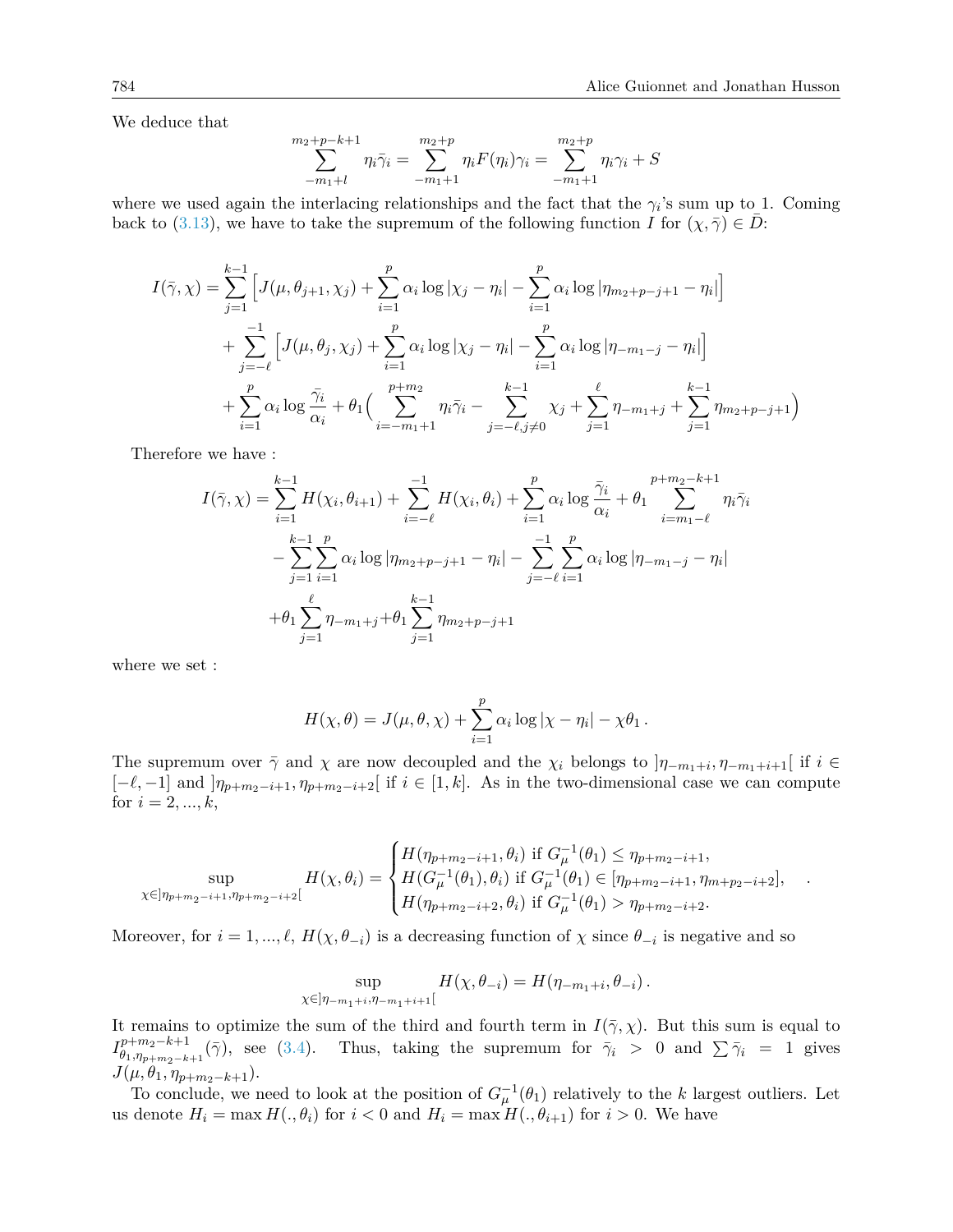$$
\sup I = \sum_{j=1}^{k-1} \left( H_j - \sum \alpha_i \log |\eta_i - \eta_{p+m_2-j+1}| + \theta_1 \eta_{p+m_2-j+1} \right)
$$
  
+ 
$$
\sum_{j=1}^{\ell} \left( H_{-j} - \sum \alpha_i \log |\eta_i - \eta_{-m_1+j}| + \theta_1 \eta_{-m_1+j} \right)
$$
  
+ 
$$
J(\mu, \theta_1, \eta_{p+m_2-k+1})
$$

Here we will treat the case where  $G_{\mu}^{-1}(\theta_1) \in [\eta_{p+m_2-k+1}, \eta_{p+m_2}]$  which is the most complex one. First of all, since for  $j = 1, ..., \ell$   $H_{-j}^{r} = H(\eta_{-m_1+j}, \theta_{-j}),$  we have that in the second sum, the term of index *j* is indeed equal to  $J(\mu, \theta_{-j}, \eta_{-m_1+j})$ . If *j'* is the index such that,  $G_{\mu}^{-1}(\theta_1) \in$  $[\eta_{p+m_2-j'},\eta_{p+m_2-j'+1}]$  then for  $j < j', H_j = H(\eta_{p+m_2-j},\theta_{j+1})$  and the term of index j of the first sum is :

$$
J(\mu, \theta_{j+1}, \eta_{p+m_2-j}) + \sum \alpha_i \log \frac{|\eta_{p+m_2-j} - \eta_i|}{|\eta_{p+m_2-j+1} - \eta_i|} + \theta_1(\eta_{p+m_2-j} - \eta_{p+m_2-j+1})
$$

The term of index  $j'$  is equal to:

$$
J(\mu, \theta_{j+1}, G_{\mu}^{-1}(\theta_1)) + \sum_{i} \alpha_i \log \frac{|G_{\mu}^{-1}(\theta_1) - \eta_i|}{|\eta_{p+m_1-j'+1} - \eta_i|} + \theta_1(\eta_{p+m_2-j'} - G_{\mu}^{-1}(\theta_1))
$$

And the terms  $j > j'$  are equal to  $J(\mu, \theta_{j+1}, \eta_{p+m_2-j+1})$ . Since  $\theta_{j+1} \leq \theta_1$ ,  $G_{\mu}^{-1}(\theta_{j+1}) \geq G_{\mu}^{-1}(\theta_1)$ , so we have that for  $j > j'$ 

 $J(\mu, \theta_{j+1}, \eta_{p+m_2-j+1}) = J(\mu, \theta_{j+1}, \eta_{p+m_2-j})$  and  $J(\mu, \theta_{j'+1}, G_{\mu}^{-1}(\theta_1)) = J(\mu, \theta_{j'+1}, \eta_{p+m_2-j'})$ Therefore the whole sum can be simplified as follows :

$$
\max I = \sum_{j=1}^{k-1} J(\mu, \theta_{j+1}, \eta_{p+m_2-j}) + \sum_{j=1}^{\ell} J(\mu, \theta_{-j}, \eta_{-m_1+j}) + \sum_i \alpha_i \log \frac{|G_{\mu}^{-1}(\theta_1) - \eta_i|}{|\eta_{p+m_2} - \eta_i|} + \theta_1(\eta_{p+m_2} - G_{\mu}^{-1}(\theta_1)) + J(\mu, \theta_1, \eta_{p+m_2-k+1})
$$

Then we notice that  $J(\mu, \theta_1, \eta_{p+m_2-k+1}) = J(\mu, \theta_1, G_{\mu}^{-1}(\theta_1))$  and conclude since :

$$
J(\mu, \theta_1, \eta_{p+m_2}) = J(\mu, \theta_1, G_{\mu}^{-1}(\theta_1)) + \sum_i \alpha_i \log \frac{|G_{\mu}^{-1}(\theta_1) - \eta_i|}{|\eta_{p+m_2} - \eta_i|} + \theta_1(\eta_{p+m_2} - G_{\mu}^{-1}(\theta_1)).
$$

#### <span id="page-16-0"></span>**4. Diffuse spectrum**

We consider in this section the general case where  $\mathbf{X}_N$  is a Hermitian matrix such that

$$
\hat{\mu}_{\mathbf{X}_N} = \frac{1}{N}\sum_{i=1}^N \delta_{\lambda_i}
$$

converges towards a probability measure  $\mu$  with support with rightmost point  $r_{\mu}$  and leftmost point  $l_{\mu}$  which are assumed to be finite. Let  $\lambda_1^N \geq \lambda_2^N \geq \cdots \geq \lambda_k^N \geq r_{\mu}$  be the *k* largest outliers of  $\mathbf{X}_N$ ,  $\lambda_N^N \leq \cdots \leq \lambda_{N-\ell+1}^N \leq l_\mu$  be the smallest outliers of **X***N*. They all are assumed to have multiplicity one (but are possibly equal). Assume that there exists real numbers  $\lambda_1 \geq \lambda_2 \cdots \geq \lambda_k \geq r_{\mu} > l_{\mu} \geq$  $\lambda_{-\ell} \geq \lambda_{1-\ell} \geq \cdots \geq \lambda_{-1}$  such that

<span id="page-16-1"></span>
$$
\lim_{N \to \infty} \lambda_i^N = \lambda_i \text{ for } i \in [1, k], \lim_{N \to \infty} \lambda_{N-i+1}^N = \lambda_{-i} \text{ for } i \in [1, \ell].
$$
\n(4.1)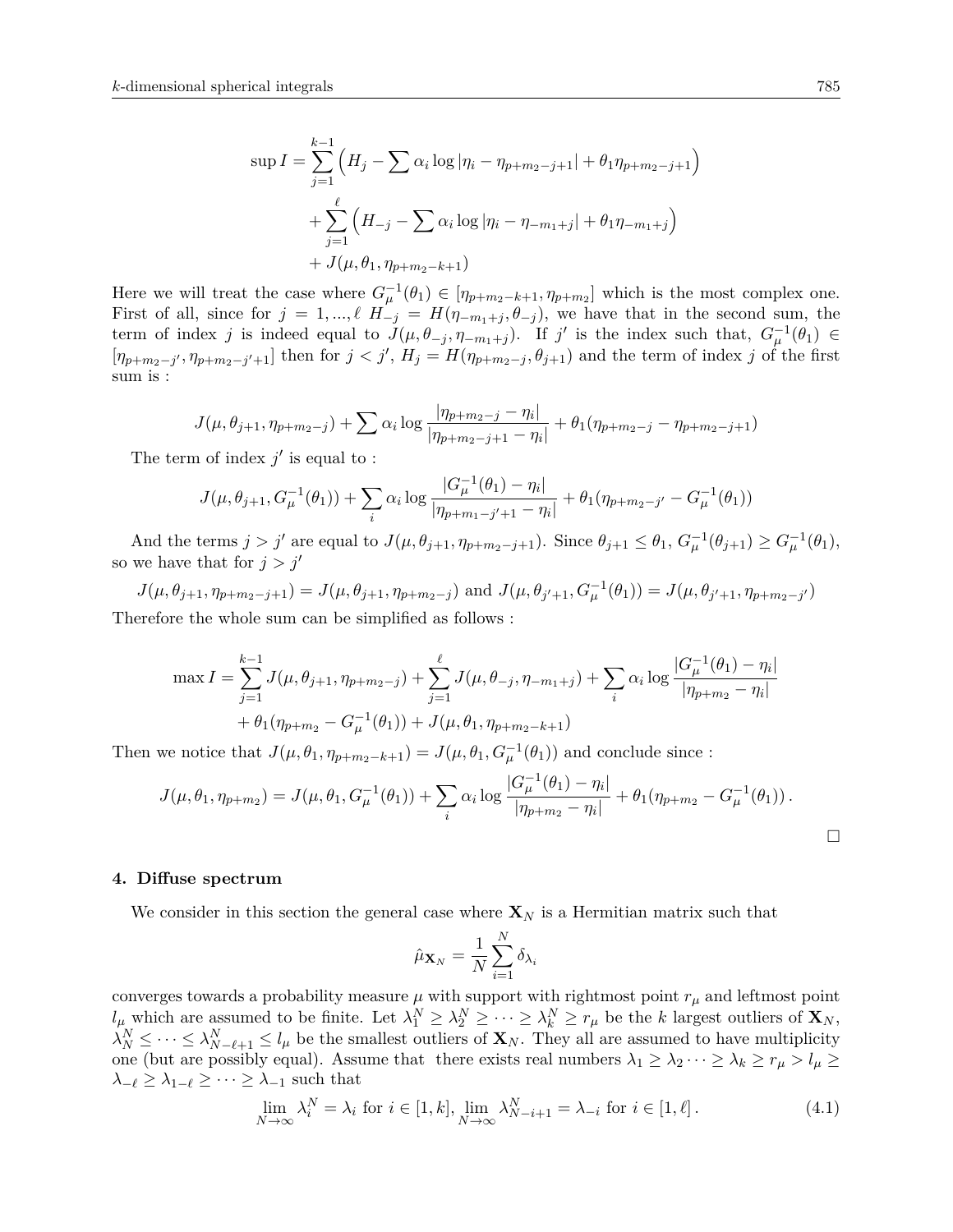*.*

We are going to prove Proposition [2.1.](#page-2-3)

<span id="page-17-0"></span>**Proposition 4.1.** Fix two integer numbers  $k, l$  and assume that  $(\mathbf{X}_N)$  is a sequence of matrices *whose empirical measure*  $\hat{\mu}_{\mathbf{X}_N}$  *converges weakly towards some compactly supported measure*  $\mu$  on  $\mathbb R$ *and the convergence of its outliers* [\(4.1\)](#page-16-1). Let  $\theta_1 \geq \theta_2 \geq \cdots \geq \theta_k \geq 0 \geq \theta_{-\ell} \geq \cdots \geq \theta_{-1}$ . Then

$$
\lim_{N \to \infty} \frac{1}{N} \log \mathbb{E} \Big[ \exp \Big( \frac{\beta N}{2} \sum_{i=-\ell, i \neq 0}^{k} \theta_i \langle e_i, \mathbf{X}_N e_i \rangle \Big) \Big]
$$

$$
= \frac{\beta}{2} \Big( \sum_{i=1}^{k} J(\mu, \theta_i, \lambda_i) + \sum_{i=1}^{\ell} J(\mu, \theta_{-i}, \lambda_{-i}) \Big)
$$

Observe that if all the  $\theta_i$ 's are non-negative (resp. non-positive), we do not need to assume the convergence of the smallest (resp. largest) eigenvalues of  $\mathbf{X}_N$  to derive the convergence of the spherical integral but our argument requires that they are uniformly bounded.

*Proof*: We first remark that we can assume  $\mathbf{X}_N$  diagonal without loss of generality. In a first step, we assume that the partition function  $F_\mu(x) = \mu((-\infty, x])$  of  $\mu$  is continuous. We fix  $\varepsilon > 0$ . We let  $\mathbf{X}_N^{\varepsilon}$ be the diagonal matrix with eigenvalues  $k+\ell$  eigenvalues equal to  $(\lambda_1 \geq \lambda_2 \geq \cdots \lambda_k \geq \lambda_{-\ell} \geq \cdots \lambda_{-1})$ and  $N - k - \ell$  other eigenvalues given for  $i \in [k + 1, N - \ell]$  by

$$
\lambda_i^{N,\varepsilon} = \lfloor \varepsilon^{-1} (\lambda_i^N - \lambda_{-\ell}) \rfloor \varepsilon + \lambda_{-\ell}.
$$

Then the eigenvalue  $\lambda_{-\ell}+j\varepsilon$  has multiplicity  $n_j^{\varepsilon,N} = \hat{\mu}_{\mathbf{X}_N}([\lambda_{-\ell}+j\varepsilon,\lambda_{-\ell}+(j+1)\varepsilon))$  for  $\mathbf{X}_N^{\varepsilon}$  (up to a finite correction bounded by *k* when *j* is close to *N*).  $n_i^{\varepsilon, N}$  $\frac{\varepsilon, N}{j}$  */N* converges towards  $\mu([\lambda_{-\ell} + j\varepsilon, \lambda_{-\ell} + j\varepsilon])$  $(j + 1)\varepsilon$ ) since we assumed the partition function of  $\mu$  to be continuous. Hence,  $\mathbf{X}_N^{\varepsilon}$  satisfies the hypotheses of Proposition [3.7.](#page-12-0) Moreover, by definition, we know that for *N* large enough (so that the outliers are at distance smaller than  $\varepsilon$  from their limit) the spectral norm  $\|\mathbf{X}_N - \mathbf{X}_N^{\varepsilon}\|$  of  $\mathbf{X}_N - \mathbf{X}_N^{\varepsilon}$  is bounded from above by  $\varepsilon$  Therefore,

$$
\Big|\frac{1}{N}\log\frac{\mathbb{E}\Big[\exp\Big(\frac{\beta N}{2}\sum_{i=-\ell,i\neq 0}^{k}\theta_i\langle e_i,\mathbf{X}_N e_i\rangle\Big)\Big]}{\mathbb{E}\Big[\exp\Big(\frac{\beta N}{2}\sum_{i=-\ell,i\neq 0}^{k}\theta_i\langle e_i,\mathbf{X}_N^{\varepsilon} e_i\rangle\Big)\Big]}\Big|\leq \frac{\beta}{2}\sum|\theta_i|\varepsilon.
$$

On the other hand, Proposition [3.7](#page-12-0) implies

$$
\lim_{N \to \infty} \frac{1}{N} \log \mathbb{E} \Big[ \exp \Big( \frac{\beta N}{2} \sum_{i=-\ell, i \neq 0}^{k} \theta_i \langle e_i, \mathbf{X}_N^{\varepsilon} e_i \rangle \Big) \Big] = \frac{\beta}{2} \Big( \sum_{i=-\ell, i \neq 0}^{k} J(\mu^{\varepsilon}, \theta_i, \lambda_i) \Big)
$$

with  $\mu^{\varepsilon} = \sum_j \mu([\lambda_{-\ell} + j\varepsilon, \lambda_{-\ell} + (j+1)\varepsilon]) \delta_{\lambda_{-\ell} + j\varepsilon}$ . By continuity of  $\mu \to J(\mu, \theta_i, \lambda_i)$ , see [Maïda](#page-28-7) [\(2007\)](#page-28-7) or the Appendix (Theorem [6.1\)](#page-26-1), and the weak convergence of  $\mu^{\varepsilon}$  towards  $\mu$ , the conclusion follows.

Finally, to remove the condition that  $\mu$  has a continuous partition function we note that we can always add a small matrix to  $\mathbf{X}_N$  and its contribution will go to zero as its norm goes to zero after *N* goes to infinity. We again assume  $\mathbf{X}_N$  diagonal and replace it by the diagonal matrix with the same outliers and in the bulk the entries are added independent uniform variables with uniform distribution on  $[0, \varepsilon]$ . Again  $\mathbf{X}_N^{\varepsilon} - \mathbf{X}_N$  has norm bounded by  $\varepsilon$ . Moreover, the spectral measure of  $\mathbf{X}_N^{\varepsilon}$  converges towards  $\mu * 1_{[0,\varepsilon]} du/\varepsilon$  whose partition function is continuous. Hence, we can apply our result to this new matrix and then let *ε* go to zero to conclude.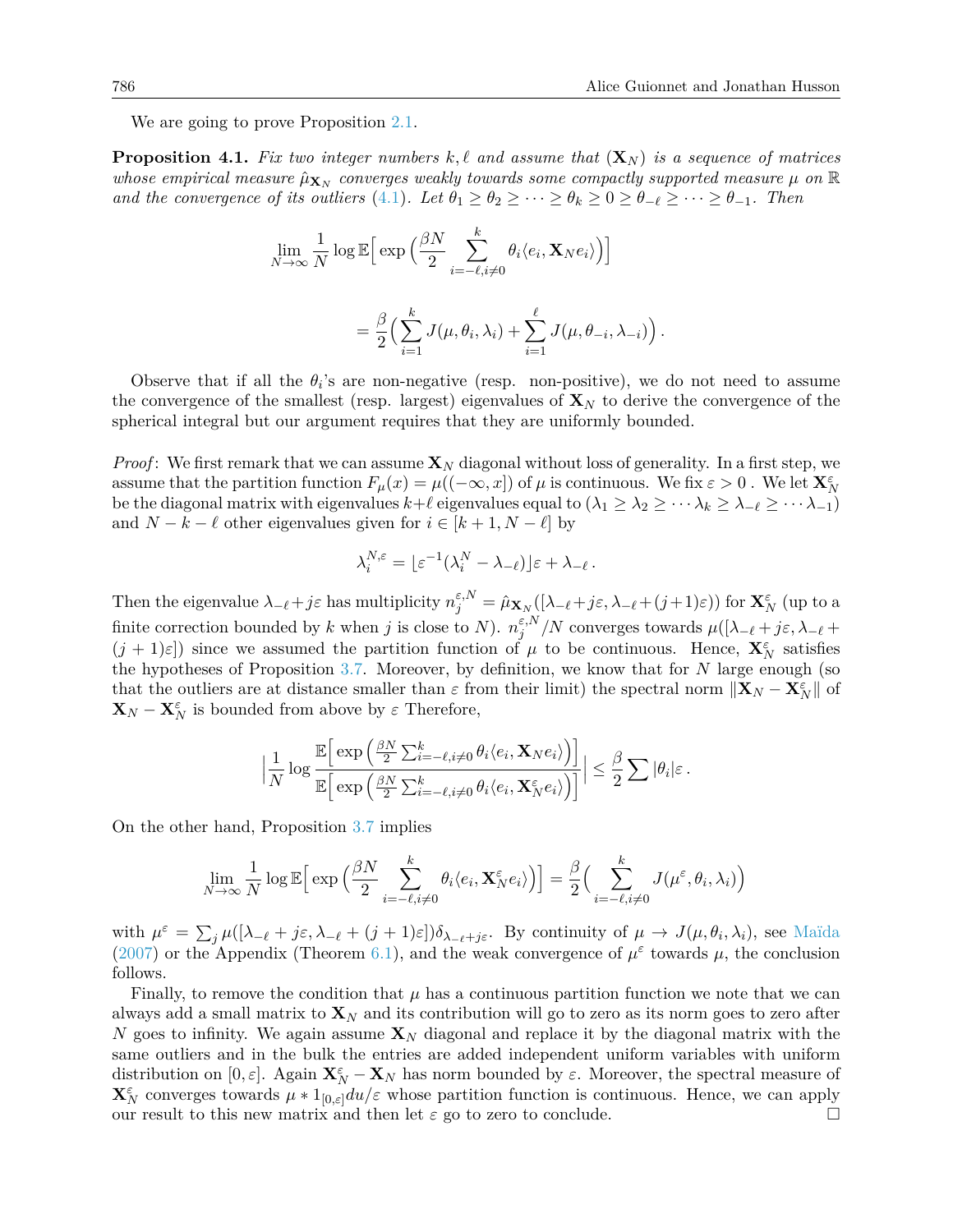#### <span id="page-18-0"></span>**5. Applications to large deviations for the extreme eigenvalues of random matrices**

<span id="page-18-1"></span>5.1. *Universality of the large deviations for the*  $k + \ell$  *extreme eigenvalues of Wigner matrices with sharp sub-Gaussian entries.* In this section, we prove Theorem [2.3](#page-3-0) and to simplify take without loss of generality  $\ell = k$ . The proof follows the ideas of [Guionnet and Husson](#page-27-1) [\(2020\)](#page-27-1) quite closely: we simply sketch the main arguments and changes. First note that it is enough to prove a weak large deviations principle thanks to our assumption which insures that exponential tightness holds. Moreover. let  $\bar{\lambda}^N = (\lambda_1, \ldots, \lambda_k, \lambda_{N-k+1}, \ldots, \lambda_N)$  be the 2*k* extreme eigenvalues of  $\mathbf{X}_N$ . To get a weak large deviations upper bound, we proceed as in [Guionnet and Husson](#page-27-1) [\(2020,](#page-27-1) Corollary 1.16) and we tilt the measure by spherical integrals as above : if  $(e_i)_{-k \leq i \leq k}$  follows the uniform law on the set of 2*k* orthonormal vectors on the sphere ( $\theta_0 = 0$  and  $e_0 = 0$  is added to shorten the notations),  $\theta_i$  are real numbers of the same sign than  $i \in [-k, k]$  to be chosen later, we write

$$
\mathbb{P}\Big(\|\bar{\lambda}^{N}-\bar{x}\|_{2} \leq \varepsilon\Big) \leq \mathbb{E}_{\mathbf{X}_{N}}\Big[1_{\|\bar{\lambda}^{N}-\bar{x}\|_{2} \leq \varepsilon} \frac{\mathbb{E}_{e}\Big[\exp\Big(\frac{\beta N}{2}\sum_{i=-k}^{k} \theta_{i} \langle e_{i}, \mathbf{X}_{N} e_{i} \rangle\Big)\Big]}{\mathbb{E}_{e}\Big[\exp\Big(\frac{\beta N}{2}\sum_{i=-k}^{k} \theta_{i} \langle e_{i}, \mathbf{X}_{N} e_{i} \rangle\Big)\Big]}\Big] \leq e^{-N\frac{\beta}{2}F(\bar{x}, \bar{\theta})+o(\varepsilon)N} \mathbb{E}_{\mathbf{X}_{N}} \mathbb{E}_{e}\Big[\exp\Big(\frac{\beta N}{2}\sum_{i=-k}^{k} \theta_{i} \langle e_{i}, \mathbf{X}_{N} e_{i} \rangle\Big)\Big]
$$

where

$$
F(\bar{x}, \bar{\theta}) = \sum_{i=-k}^{k} J(\sigma, \theta_i, x_i).
$$

We used in the second line that by Theorem [6.2,](#page-26-2) the spherical integrals are uniformly continuous and are asymptotically given by  $F(\bar{x}, \theta)$ , and our assumption that the spectral measure of  $\mathbf{X}_N$ converges towards the semi-circle law  $\sigma$  faster than any exponential. Here  $o(\varepsilon)$  goes to zero when *ε* does. We also used the bound

<span id="page-18-2"></span>
$$
\frac{\mathbb{E}_{\mathbf{X}_{N}}\left[1_{\|\bar{\lambda}^{N}-\bar{x}\|_{2}\leq\varepsilon}\mathbb{E}_{e}\left[\exp\left(\frac{\beta N}{2}\sum_{i=-k}^{k}\theta_{i}\langle e_{i},\mathbf{X}_{N}e_{i}\rangle\right)\right]\right]}{\mathbb{E}_{\mathbf{X}_{N}}\left[\mathbb{E}_{e}\left[\exp\left(\frac{\beta N}{2}\sum_{i=-k}^{k}\theta_{i}\langle e_{i},\mathbf{X}_{N}e_{i}\rangle\right)\right]\right]} \leq 1
$$
\n(5.1)

We next compute the expectation of the spherical integral by using that our entries are sharp sub-Gaussian as in the proof of [Guionnet and Husson](#page-27-1) [\(2020,](#page-27-1) Lemma 3.2) :

$$
\mathbb{E}_{\mathbf{X}_N} \Big[ \mathbb{E}_e \Big[ \exp \Big( \frac{\beta N}{2} \sum_{i=-k}^k \theta_i \langle e_i, \mathbf{X}_N e_i \rangle \Big) \Big] \Big]
$$
  

$$
\leq \mathbb{E}_e \Big[ \exp \{ \frac{\beta}{4} N \sum_{i=-k}^k \sum_{k \leq j} 2^{1_{k \neq j}} \sum_{k \geq j} \theta_i e_i(k) e_i(j) \Big|^2 \} \Big] = \exp \{ \frac{\beta}{4} \sum_{j=-k}^k \theta_j^2 \}
$$

We hence get the upper bound

$$
\limsup_{\varepsilon \to 0} \limsup_{N \to \infty} \frac{1}{N} \log \mathbb{P} \Big( \| \bar{\lambda}^N - \bar{x} \|_2 \le \varepsilon \Big) \le -\frac{\beta}{2} \sup_{\theta_i} \{ \sum_{j=-k}^k \frac{\theta_j^2}{2} - F(\bar{x}, \bar{\theta}) \}
$$

where we take the supremum over non-negative  $\theta_i$  for  $i \in [1, k]$  and non-positive  $\theta_i$ 's for  $i \in [-k, -1]$ . Finally we observe that the supremum decouples and recall from [Guionnet and Husson](#page-27-1) [\(2020,](#page-27-1) Section 4.1) that the supremum over each  $\theta_i$  of  $\theta_i^2/2 - J(\sigma, \theta_i, x_i)$  gives  $\int_2^{|x_i|}$ √  $t^2 - 4dt$ . To get the lower bound, we need to show that there exists  $\theta = (\theta_{-k}, \ldots, \theta_{-1}, \theta_1, \ldots, \theta_k)$  such that [\(5.1\)](#page-18-2) is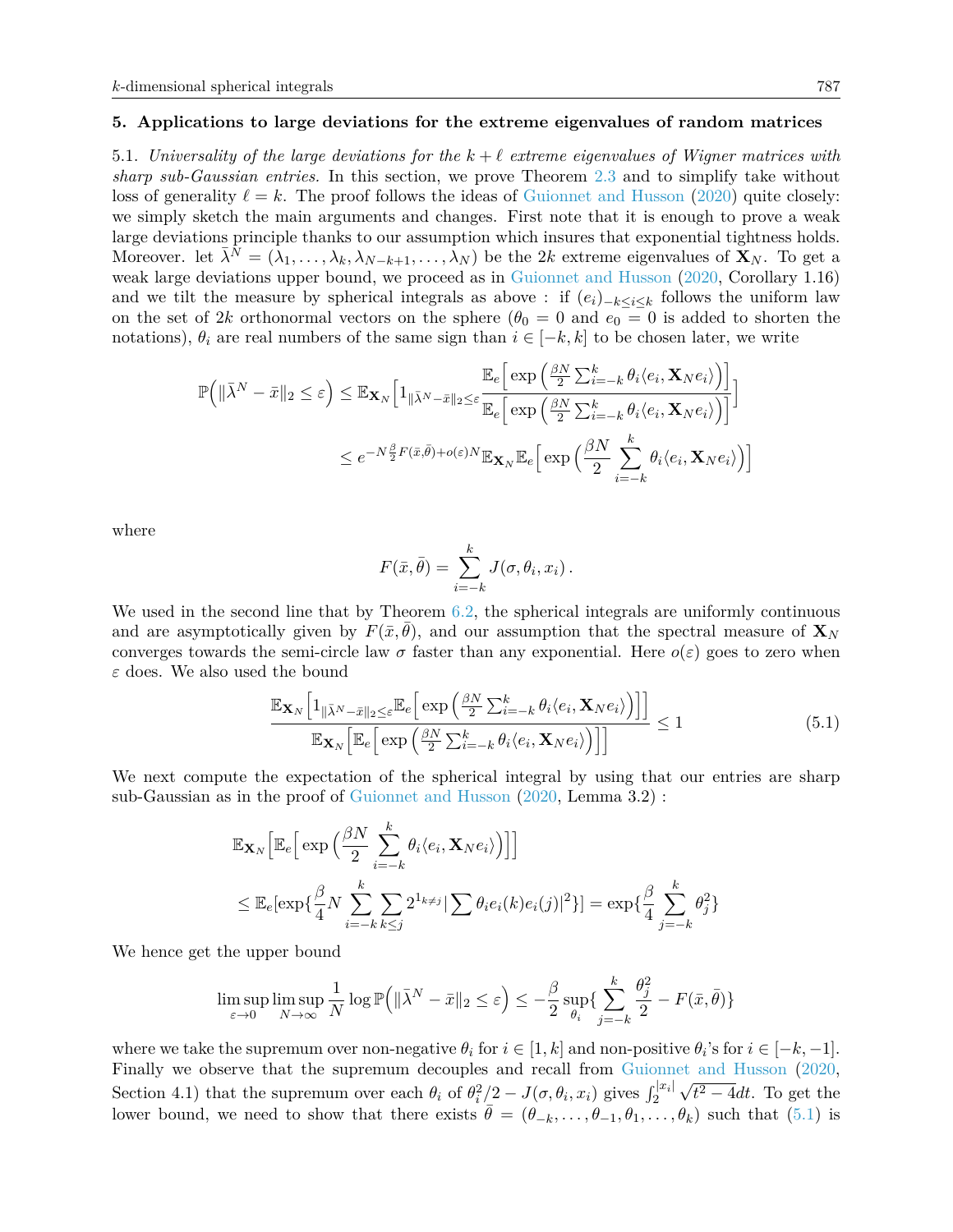almost an equality in the sense that for every  $\varepsilon > 0$ 

<span id="page-19-2"></span>
$$
\liminf_{N \to \infty} \frac{1}{N} \log \frac{\mathbb{E}_{\mathbf{X}_N} \Big[ 1_{\|\bar{\lambda}^N - \bar{x}\|_2 \leq \varepsilon} \mathbb{E}_e \Big[ \exp \Big( \frac{\beta N}{2} \sum_{i=-k}^k \theta_i \langle e_i, \mathbf{X}_N e_i \rangle \Big) \Big] \Big]}{\mathbb{E}_{\mathbf{X}_N} \Big[ \mathbb{E}_e \Big[ \exp \Big( \frac{\beta N}{2} \sum_{i=-k}^k \theta_i \langle e_i, \mathbf{X}_N e_i \rangle \Big) \Big] \Big]} \geq 0 \tag{5.2}
$$

and

<span id="page-19-1"></span>
$$
\liminf_{N \to \infty} \frac{1}{N} \log \mathbb{E}_{\mathbf{X}_N} \Big[ \mathbb{E}_e \Big[ \exp \Big( \frac{\beta N}{2} \sum_{i=-k}^k \theta_i \langle e_i, \mathbf{X}_N e_i \rangle \Big) \Big] \Big] \ge \frac{\beta}{2} \sum_{j=-k}^k \theta_j^2. \tag{5.3}
$$

In both cases we use the fact that under the uniform measure, the vectors  $e_i$  are delocalised with overwhelming probability, namely if  $V_N^{\kappa} = \bigcap_{1 \le i \le k} {\{|e_i||_{\infty} \le N^{-1/4-\kappa}\}\$  then  $\mathbb{P}(V_N^{\kappa})$  goes to one for any  $\kappa \in (0, 1/4)$ . Therefore, to prove  $(5.3)$  we notice that

$$
\mathbb{E}_{\mathbf{X}_{N}}\Big[\mathbb{E}_{e}\Big[\exp\Big(\frac{\beta N}{2}\sum_{i=-k}^{k} \theta_{i} \langle e_{i}, \mathbf{X}_{N} e_{i} \rangle\Big)\Big]\Big]\n\n\geq \mathbb{E}_{e}\Big[1_{e \in V_{N}^{\kappa}}\prod_{i \leq j} \mathbb{E}[\exp\{\frac{\beta}{2}N2^{1_{i \neq j}}\sum_{r} \theta_{r} \Re(e_{r}(i)\bar{e}_{r}(j)X_{ij})\}]\Big]\n\n\geq \exp\{N\frac{\beta}{2}\sum_{r=-k}^{k} \theta_{j}^{2} + O(N^{1-2\kappa})\}\mathbb{P}(V_{N}^{\kappa})
$$

where we used that  $\sum_r \theta_r e_r(i) \bar{e}_r(j)$  is of order at most  $N^{-1/2-2\kappa}$  on  $V_N^{\kappa}$  so that we can expand the Laplace transform of the entries around the origin. This proves  $(5.3)$ . To prove  $(5.2)$  we notice that it is enough to show that for *N* large enough

$$
\inf_{\bar{e}\in V_N^\varepsilon}\frac{\mathbb{E}_{\mathbf{X}_N}\Big[1_{\|\bar{\lambda}^N-\bar{x}\|_2\leq \varepsilon}\exp\Big(\frac{\beta N}{2}\sum_{i=-k}^k\theta_i\langle e_i,\mathbf{X}_Ne_i\rangle\Big)\Big]}{\mathbb{E}_{\mathbf{X}_N}\Big[\exp\Big(\frac{\beta N}{2}\sum_{i=-k}^k\theta_i\langle e_i,\mathbf{X}_Ne_i\rangle\Big)\Big]}\geq \frac{1}{2}\,.
$$

But under the law tilted by  $\exp\left(\frac{\beta N}{2}\right)$  $\sum_{i=-k}^{N} \partial_i \langle e_i, \mathbf{X}_N e_i \rangle$ ,  $\mathbf{X}_N$  still has independent entries. We can compute their mean and covariance under the tilted law and using again that  $\sum_r \theta_r e_r(i) \bar{e}_r(j)$ is of order at most  $N^{-1/2-2\kappa}$ , we see that its mean is  $\sum \theta_i e_i e_i^*$  and its covariance is close to  $1/N$ . We deduce as in [Guionnet and Husson](#page-27-1) [\(2020,](#page-27-1) Subsection 5.1) and the BBP transition [Baik et al.](#page-27-14) [\(2005\)](#page-27-14); [Pizzo et al.](#page-28-9) [\(2013\)](#page-28-9) that under this tilted law the outliers of  $\mathbf{X}_N$  are given by  $\theta_i + \theta_i^{-1}$ : it is therefore sufficient to choose  $\theta_i = \frac{1}{2}$  $\frac{1}{2}(x_i \pm \sqrt{x_i^2 - 4})$ . We refer the reader to [Guionnet and Husson](#page-27-1) [\(2020\)](#page-27-1) for more details.

<span id="page-19-0"></span>5.2. *Universality of the large deviations for the k largest eigenvalues of Wishart matrices with sharp sub-Gaussian entries.* We here prove Theorem [2.4](#page-3-1) and, as in the previous subsection, we will only sketch the changes from the proof in [Guionnet and Husson](#page-27-1) [\(2020\)](#page-27-1). It is enough to study the largest eigenvalues of the linearized matrix  $\mathbf{Y}_N$  of the matrix  $N^{-1}\mathbf{G}_{L,M}\mathbf{G}_{L,M}^*$ :

$$
\mathbf{Y}_N=\begin{pmatrix}0_{L\times L} & \frac{1}{\sqrt{N}}\mathbf{G}_{L,M} \\ \frac{1}{\sqrt{N}}\mathbf{G}_{L,M}^* & 0_{M\times M}\end{pmatrix}
$$

Up to a factor  $(N/L)^{1/2} = ((1+\alpha) + o(N^{-\kappa}))^{1/2}$ ,  $\mathbf{Y}_N$  is the linearization of  $\mathbf{W}_{L,M}$ . The main difference with the proof for Wigner matrices will be that computing the asymptotics of the annealed spherical integral requires more skill as it depends on the large deviations for the scalar products of projections of vectors uniformly distributed on the sphere: we can not merely assume that they are delocalized since this could a priori change the large deviations weight. To be more precise, let  $\Lambda_N$  be the annealed spherical integral given for  $\bar{\theta} = (\theta_1, \dots, \theta_k) \in (\mathbb{R}^+)^k$  by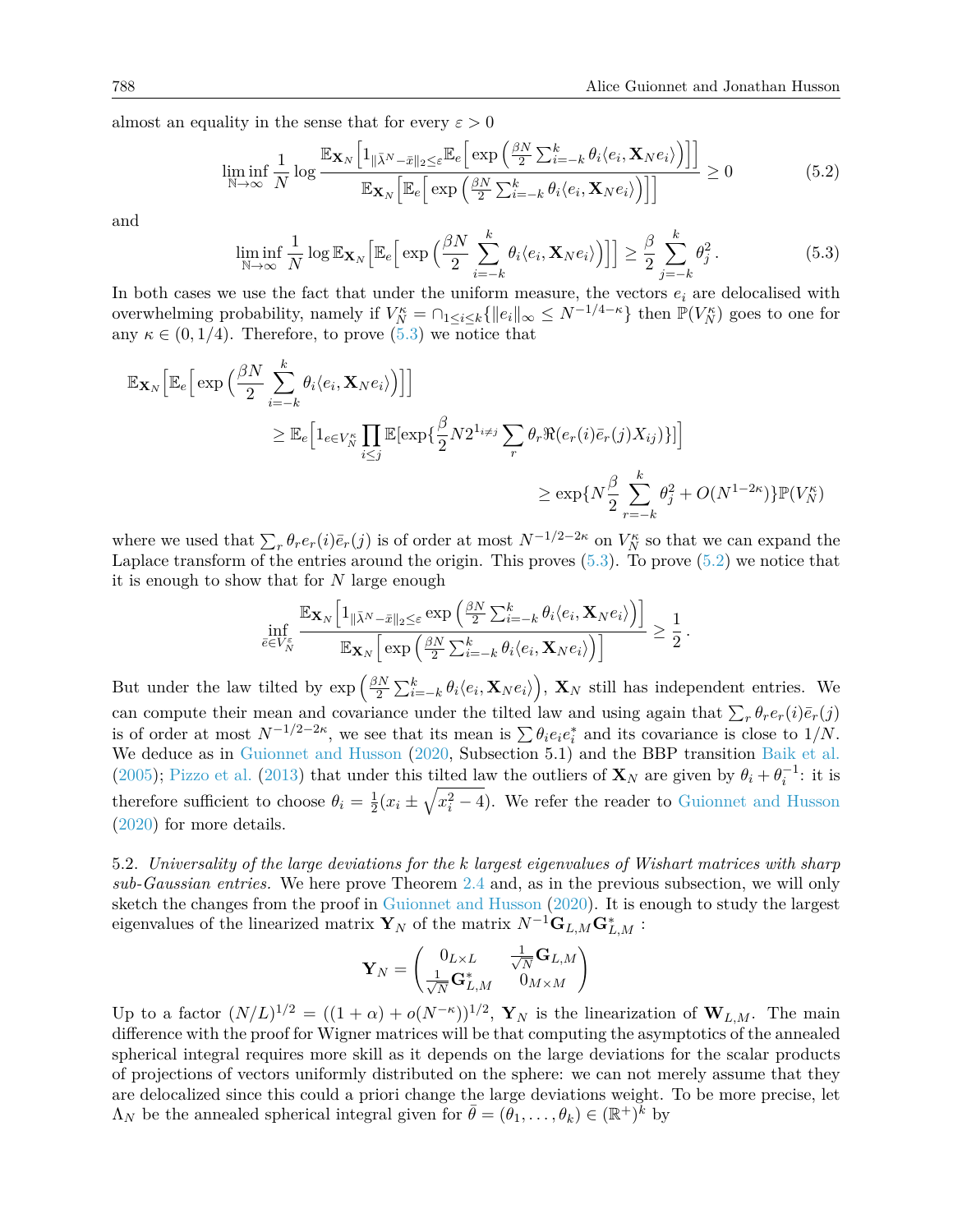$$
\Lambda_N(\bar{\theta}) = \frac{1}{N} \log \mathbb{E}_{\mathbf{Y}_N} \Big[ \mathbb{E}_e \Big[ \exp \Big( \frac{\beta N}{2} \sum_{i=1}^k \theta_i \langle e_i, \mathbf{Y}_N e_i \rangle \Big) \Big] \Big].
$$

We shall prove that

<span id="page-20-0"></span>
$$
\lim_{N \to \infty} \frac{1}{N} \log \Lambda_N(\bar{\theta}) = \Lambda(\bar{\theta}) = \sum_{i=1}^k \Lambda(\theta_i)
$$
\n(5.4)

with, if  $\alpha' = (1 + \alpha)^{-1}$ , and with  $\alpha$  the limit of  $M/N$ ,

$$
\Lambda(\theta) = \sup_{a \in [0,1[} \left( \theta^2 a(1-a) + \alpha' \log \frac{a}{\alpha'} + (1-\alpha') \log \frac{1-a}{1-\alpha'} \right).
$$

The above supremum is achieved at  $x_{\theta,\alpha}$ , as defined in Lemma 3.4 of [Guionnet and Husson](#page-27-1) [\(2020\)](#page-27-1). We first prove the upper bound in  $(5.4)$ .

$$
e^{N\Lambda_N(\bar{\theta})} = \mathbb{E}_e \mathbb{E}_{\mathbf{Y}} \Big[ \Big[ \exp \Big( \frac{\beta N}{2} \sum_{i=1}^k \theta_i \langle e_i, \mathbf{Y}_N e_i \rangle \Big) \Big] \Big]
$$
  
\n
$$
= \mathbb{E}_e \mathbb{E}_{\mathbf{Y}} \Big[ \Big[ \exp \Big( \frac{\beta}{2} \sum_{i=1}^k \sum_{\substack{l=1,\dots,L \\ m=L+1,\dots,N}} \theta_i \sqrt{N} \Re(e_i(l)\bar{e}_i(m)X_{l,m}) \Big) \Big] \Big]
$$
  
\n
$$
\leq \mathbb{E}_e \Big[ \exp \Big( \frac{\beta N}{4} \sum_{\substack{l=1,\dots,L \\ m=L+1,\dots,N}} \sum_{i,j=1}^k \theta_i \theta_j \Re(e_i(l)\bar{e}_i(m)\bar{e}_j(l)e_j(m)) \Big) \Big]
$$

where we used that the entries are sharp sub-Gaussian. Now, let us call  $e^{(1)}$  the vector of  $\mathbb{C}^L$  whose coordinates are the *L* first coordinates of *e* and  $e^{(2)}$  the vector of  $\mathbb{C}^M$  whose coordinates are the *M* last of *e*. If we let  $\psi_{l,m}^{(p)} = \langle e_l^{(p)} \rangle$  $\binom{p}{l}, e_m^{(p)}\rangle$ , the upper bound gives :

$$
\Lambda_N(\bar{\theta}) \le \frac{1}{N} \log \mathbb{E}_e \Big[ \exp \Big( \frac{\beta N}{2} \sum_{i,j=1}^k \theta_i \theta_j \psi_{i,j}^{(1)} \psi_{j,i}^{(2)} \Big) \Big]
$$

but since the  $e_i$  are unitary and orthogonal, if we let  $\Psi^{(p)} = (\psi^{(p)}_{i,j})_{1 \leq i,j \leq k}$  we have  $\Psi^{(1)} + \Psi^{(2)} = I_{2k}$ and so  $\psi_{i,j}^{(1)}\psi_{j,i}^{(2)} = \psi_{i,j}^{(1)}(1_{i=j} - \bar{\psi}_{i,j}^{(1)})$ . Furthermore the  $\Psi^{(1)}$  is an element of a Jacobi ensemble as the following lemma states :

<span id="page-20-1"></span>**Lemma 5.1.** *The distribution of the matrix*  $\Psi^{(1)}$  *when*  $N > k$  *is given by the following density for the Lebesgue measure on the set of symmetric/Hermitian matrices :*

$$
\frac{1}{Z}\det(\Psi^{(1)})^{\beta\frac{L-k+1}{2}-1}\det(I_k-\Psi^{(1)})^{\beta\frac{M-k+1}{2}-1}\mathbb{1}_{0\leq \Psi^{(1)}\leq I_k}d\Psi^{(1)}
$$

*Proof*: Let *U* be a orthogonal/unitary  $N \times N$  Haar matrix,  $U_1$  its  $L \times k$  top left block. Then  $\Psi^{(1)}$  has the same law as  $U_1^*U_1$ . If we denote  $\Pi$  the matrix  $diag(1, ..., 1, 0, ...0)$  and  $\Pi'$  the matrix  $L \times$  $diag(1, ..., 1, 0, ...0)$ , then  $U_1^*U_1 = \Pi'U^* \Pi U \Pi'$ . Then we can apply [Collins](#page-27-15) [\(2005,](#page-27-15) Theorem 2.2) (up k times

to adapt this theorem to the real case).

Therefore, using Laplace's method, we see that the distribution of  $\Psi^{(1)}$  satisfies a large deviations principle with rate function *I* :

$$
I(M) = \begin{cases} -\frac{\beta}{2} \left[ \frac{1}{1+\alpha} \log \det(M) + \frac{\alpha}{1+\alpha} \log \det(I_k - M) \right] - C & \text{if } 0 \le M \le I_k, \\ +\infty & \text{otherwise.} \end{cases}
$$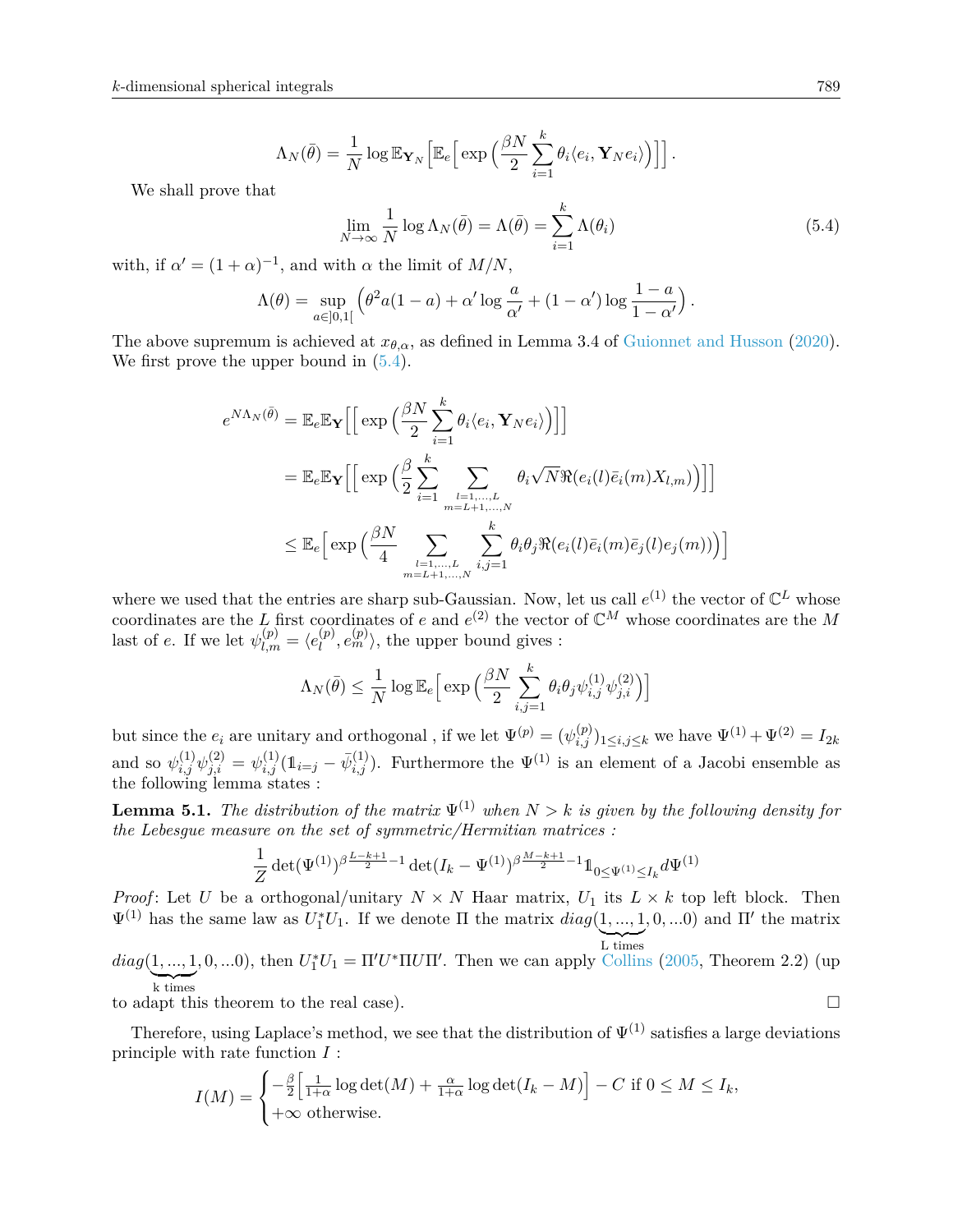where *C* is such that  $\min I = 0$ . As a consequence, Varadhan's lemma implies that

$$
\limsup_{N \to \infty} \Lambda_N(\bar{\theta}) \le \Lambda(\bar{\theta})
$$

where :

$$
\Lambda(\bar{\theta}) = \sup_{0 \le M \le I_k} [f(M) - I(M)]
$$

with  $f(M) = \frac{\beta}{4} \sum_{i,j=1}^{k} \theta_i \theta_j M_{i,j} (I_k - M)_{j,i}$ . We notice by taking  $M = \alpha' I_k$  that

$$
Z \leq -\frac{k\beta}{2} \Big( \alpha \log \alpha' + (1 - \alpha') \log(1 - \alpha') \Big) .
$$

On the other hand, because  $\det(A) \leq \prod A_{ii}$  for any positive self-adjoint matrix A, for all matrix *M* such that  $0 \leq M \leq I_k$ :

$$
I(M) \geq -\frac{\beta}{2} \Big[ \sum_{i=1}^{k} {\alpha' \log(M_{i,i}) + (1 - \alpha') \log(1 - M_{i,i})} \Big] + Z
$$

whereas  $f(M) \geq \frac{\beta}{4}$  $\frac{\beta}{4} \sum_{i=1}^{k} \theta_i \theta_j M_{i,i} (I_k - M)_{i,i}$  since the off-diagonal terms are non-positive (because *M* is symmetric and the  $\theta_i$ 's non-negative). We deduce (with  $M_{i,i} = a_i$ ) that

$$
\Lambda(\bar{\theta}) \le \frac{\beta}{2} \sup_{(a_i)_{i=1}^k \in [0,1]^k} \sum_{i=1}^k \left( \theta_i^2 a_i (1 - a_i) + \alpha' \log \frac{a_i}{\alpha'} + (1 - \alpha') \log \frac{1 - a_i}{1 - \alpha'} \right) = \sum_{i=1}^k \Lambda(\theta_i)
$$

To obtain the lower bound on  $\liminf_N \Lambda_N(\bar{\theta})$  as in [Guionnet and Husson](#page-27-1) [\(2020\)](#page-27-1), it is enough to find a sequence of events  $V_N^{\kappa}$  independent of  $\Psi^{(1)}$  such that on these events  $|e_i(l)| \leq CN^{-1/4-\kappa}$  for some  $\kappa > 0$  and all *i* and *l* since then we will be in the regime where the sharp sub-Gaussian bound is also a lower bound. Note here that  $\Psi^{(2)}$  is determined by  $\Psi^{(1)}$ , so we only condition on  $\Psi^{(1)}$ . To do that let us denote *U* the  $k \times L$  matrix with column vectors  $(e_i^{(1)})$  $i^{(1)}$ ,  $1 \le i \le k$ ). Then

$$
U = (\Psi^{(1)})^{1/2}V
$$

and conditionally to  $\Psi^{(1)}$ ,  $V = (v_1, \ldots, v_k)$  follows the uniform law on the set of *k* orthonormal vectors on the sphere  $\mathbb{S}_L$ . We can then let  $V_N^{\kappa} = {\max_i \max_l |v_i(l)| \le N^{-1/4-\kappa}}$ . On this set,  $\max_i \max_l |e_i(l)| \leq CN^{-1/4-\kappa}$  so that

$$
\Lambda_N(\bar{\theta}) \geq \mathbb{E}_e \Big[ 1_{e \in V_N^{\kappa}} \exp \Big( \frac{\beta N}{4} (1 + o(1)) \sum_{\substack{l=1,\dots,L \\ m=L+1,\dots,N}} \sum_{i,j=1}^k \theta_i \theta_j \Re(e_i(l)\bar{e}_i(m)\bar{e}_j(l)e_j(m)) \Big) \Big]
$$
  
= 
$$
\mathbb{E}_e \Big[ 1_{e \in V_N^{\kappa}} \exp \Big( \frac{\beta N}{2} \sum_{i,j=1}^k \theta_i \theta_j \psi_{i,j}^{(1)} \psi_{j,i}^{(2)} \Big) \Big]
$$

where we expended the Laplace transform of the entries close to the origin. We finally notice that  $V_N^{\kappa}$  is independent of  $\Psi^{(1)}$  and with probability going to one. We can therefore apply the large deviations principle to deduce that

$$
\limsup_{N \to \infty} \Lambda_N(\bar{\theta}) \ge \sup_{0 \le M \le I_k} [f(M) - I(M)].
$$

 $\sum \Lambda(\theta_i)$ , which completes the proof of [\(5.4\)](#page-20-0). To deduce the large deviations principle for the *k* We finally conclude by taking *M* diagonal that the above right hand side is bounded below by largest eigenvalues of Wishart matrices, we first obtain a large deviations upper bound by tilting the measure by the *k*-dimensional spherical integral. Because it factorizes as well as  $\Lambda(\theta)$  the upper bound has a rate function given by the sum of the rate functions for each outliers. To obtain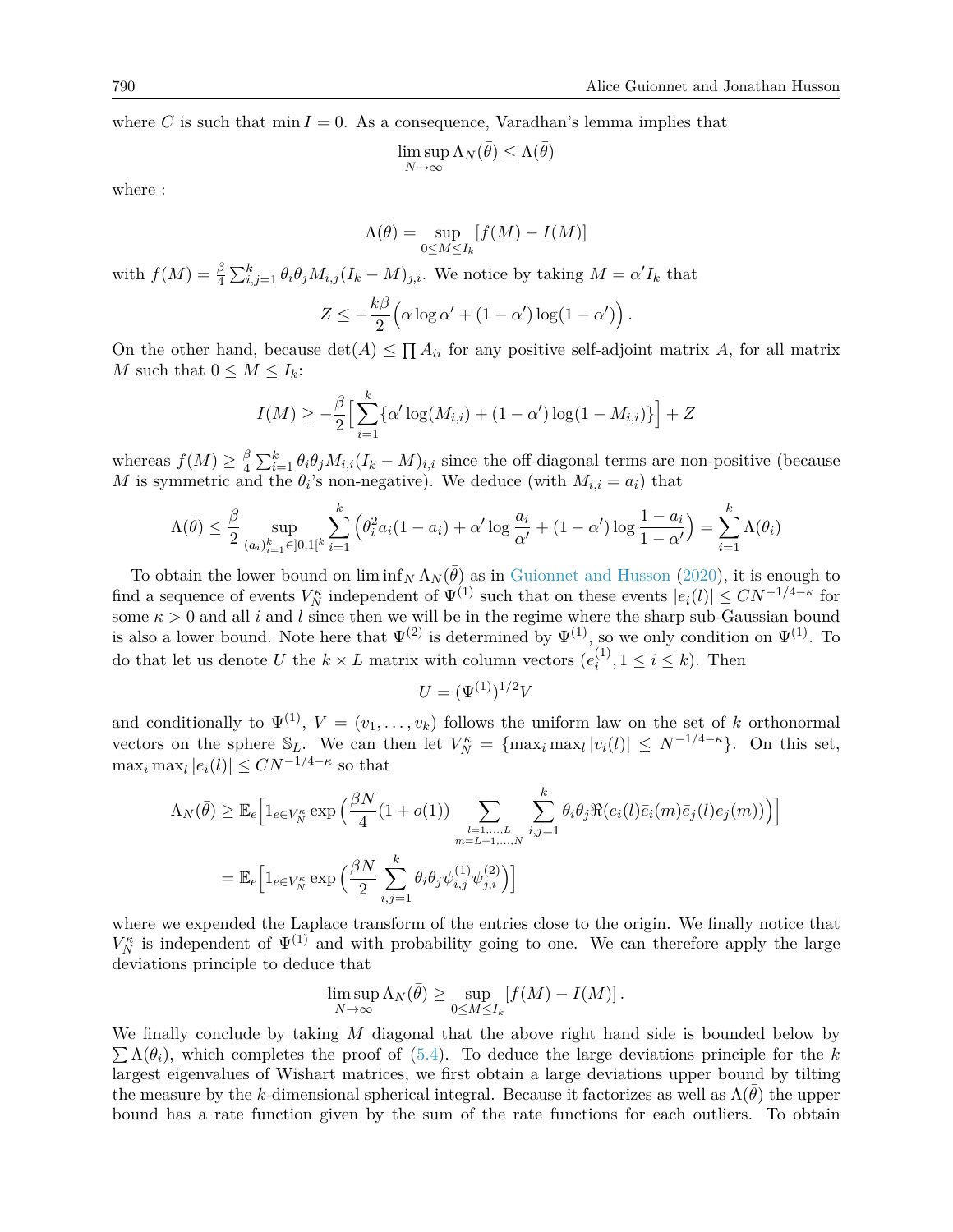*k*

the large deviations upper bound, we tilt again the measure by  $\exp(\frac{\beta N}{2}\sum_{i=1}^{k}\theta_i\langle e_i, \mathbf{Y}_N e_i \rangle)$  with  $e_i \in V_N^{\epsilon}$ . Under this tilted measure, we have the following expectations :

$$
\mathbb{E}^{(e,\theta)}[\mathbf{Y}_N] = \sum_{i=1}^k \theta_i \Big( e_i^{(1)} (e_i^{(2)})^* + e_i^{(2)} (e_i^{(1)})^* \Big)
$$

(where we identify  $\mathbb{C}^L$  and  $\mathbb{C}^M$  respectively with  $\mathbb{C}^L \times \{0\}^M$  and  $\{0\}^L \times \mathbb{C}^M$ ). We can then write

$$
\mathbf{Y}_N = \tilde{\mathbf{Y}}_N + \sum_{i=1}^k \theta_i \Big( e_i^{(1)} (e_i^{(2)})^* + e_i^{(2)} (e_i^{(1)})^* \Big) + o(1)
$$

where  $\tilde{\mathbf{Y}}_N$  has the same form as  $\mathbf{Y}_N$  under the original measure. Then to identify the eigenvalues of  $\mathbf{Y}_N$  outside the bulk of the limit measure we need to solve the following equation

$$
\det\left(I_N + (\tilde{Y}_N - z)^{-1} \sum_{i=1}^k \theta_i (e_i^{(1)}(e_i^{(2)})^* + e_i^{(2)}(e_i^{(1)})^*)\right) = 0
$$

Note that the above arguments also show that in  $\mathbb{P}^{\bar{\theta}}$ -probability  $\Psi^{(1)}$  converges towards the diagonal matrix with entries  $(x_{\theta_i,\alpha})_{1\leq i\leq k}$ . We also have local laws for  $(z-\tilde{Y}_N)^{-1}$  under  $\mathbb{P}^{\bar{\theta}}$ . Therefore, if we denote  $\tilde{\lambda}_+ = \sqrt{(1 + \alpha)^{-1} \lambda_+}$  (which is the rightmost point of the support of the limit measure of  $\mathbf{Y}_N$ , the left hand side converges uniformly on any band  $\{z \in \mathbb{C} : \tilde{\lambda}_+ + \epsilon \leq \Re z \leq A, |\Im z| \leq 1\}$ toward :

$$
g: z \mapsto \prod_{i=1}^{k} \left(1 - \theta^2 z^2 x_{\theta_i, \alpha} (1 - x_{\theta_i, \alpha})(1 + \alpha)^2 G_{MP(\alpha)}((1 + \alpha)z^2) G_{MP(1/\alpha)}((1 + \alpha)z^2)\right)
$$

where  $MP(\alpha)$  is the Marchenko-Pastur distribution of parameter  $\alpha$ . Using the fact the these functions are holomorphic, we have the *k* largest eigenvalue converges toward  $z_{\theta_1,\alpha} \geq z_{\theta_k,\alpha}$  where  $z_{\theta,\alpha}$  is defined as the unique solution of

$$
1 - \theta^2 x_{\theta,\alpha} (1 - x_{\theta,\alpha}) (1 + \alpha)^2 z^2 G_{MP(\alpha)}((1 + \alpha)z^2) G_{MP(1/\alpha)}((1 + \alpha)z^2) = 0
$$

on  $|\lambda_+, +\infty|$  (see [Guionnet and Husson](#page-27-1) [\(2020\)](#page-27-1) for details).

<span id="page-22-0"></span>5.3. *Universality of the large deviations for the k largest eigenvalues of Hermitian matrices with variance profiles and sharp sub-Gaussian entries.* We consider in this section the setting of Theorem [2.6,](#page-5-0) which generalizes the previous subsection. We will proceed as in [Husson](#page-28-3) [\(2020\)](#page-28-3) and we will first deal with the piecewise constant case with the supplementary technical assumption that the variance profile is non-negative.

The main point is to prove the following estimate for the annealed spherical integral.

### **Lemma 5.2.** *Let*

$$
\Lambda_N^{\sigma}(\bar{\theta}) = \frac{1}{N} \log \mathbb{E}_{\mathbf{X},e}[\exp(N\sum_{i=1}^k \theta_i \langle e_i, \mathbf{X}_N^{\sigma} e_i \rangle)]
$$

*Then, let*  $\sigma$  *be piecewise constant and under the assumptions of Theorem [2.6,](#page-5-0) for all*  $\theta_i \in \mathbb{R}^+$ 

$$
\lim_{N \to \infty} \Lambda_N^{\sigma}(\bar{\theta}) = \sum_{i=1}^k \Lambda^{\sigma}(\theta_i)
$$

 $with, if R_{ij} := \sigma_{ij}^2 \text{ and } S := \{ \psi \in (\mathbb{R}^+)^p : \psi(1) + ... + \psi(p) = 1 \}$  and denoting for an element  $\psi$  of  $S, \psi(i)$  *its i*-th coordinate in  $\mathbb{R}^p$ ,

$$
\Lambda^{\sigma}(\theta) = \frac{\beta}{2} \sup_{\psi \in S} \left[ \frac{\theta^2}{2} \langle \psi, R\psi \rangle + \sum_{i=1}^{p} \alpha_i \log \frac{\psi(i)}{\alpha_i} \right]
$$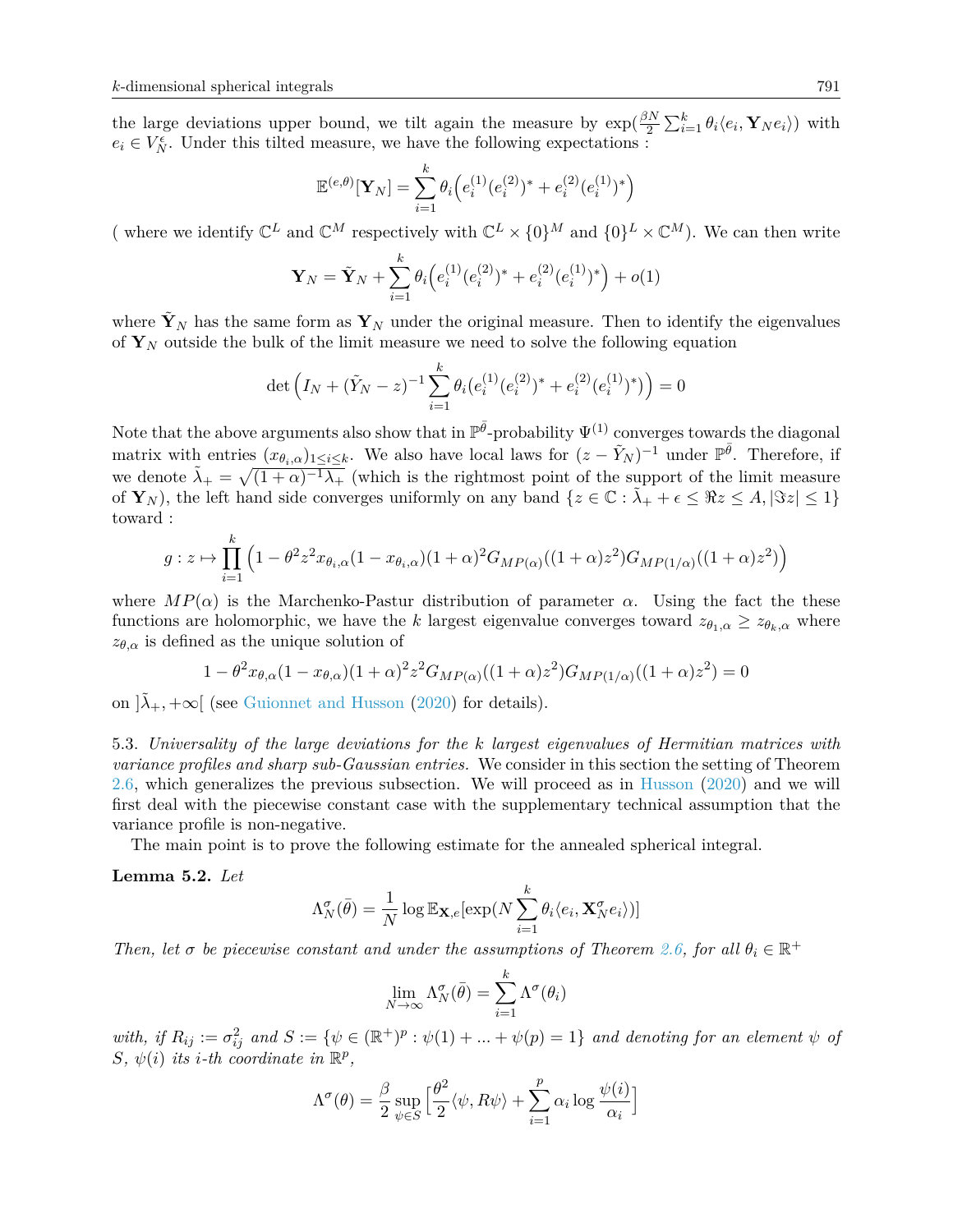Indeed, let us define for  $e \in \mathbb{S}^{\beta N-1}$  and  $j \in [1,p]$ ,  $e^{(p)}$  the vector of  $\mathbb{C}^{\alpha_i(N)}$  whose coordinates are the coordinates of *e* whose indices lie in  $I_N^i$ . We then define for  $j = 1, ..., p$  the random matrix  $\Psi^{(j)} = (\langle e_l^{(j)} \rangle$  $\binom{j}{l}, e_m^{(j)}\rangle_{1\leq l,m\leq k}$ . Following the same computations as before and using the sharp sub-Gaussian character of the entries, we have :

$$
\Lambda_N^{\sigma}(\bar{\theta}) \leq \mathbb{E}_e \Big[ \exp \Big( \frac{\beta N}{4} \sum_{l,m=1}^k \sum_{i,j=1}^p \theta_l \theta_m \Psi_{l,m}^{(i)} \bar{\Psi}_{l,m}^{(j)} \sigma_{i,j}^2 \Big) \Big]
$$

Notice that the  $\Psi^{(j)}$  are Gram matrices (hence self-adjoint and positive) and that their sum is  $I_k$ . There again we will use a slightly improved version of the Lemma [5.1](#page-20-1) to determine the distribution of the  $\Psi^{(j)}$  :

**Lemma 5.3.** *The joint distribution of the matrices*  $\Psi^{(1)}, \dots, \Psi^{(p-1)}$  *when*  $\alpha_1(N), \dots, \alpha_p(N) > k$  *is given by the following density for the Lebesgue measure on the set of symmetric/Hermitian matrices :*

$$
\frac{1}{Z} \prod_{i=1}^{p-1} \left( 1_{0 \le \Psi(i)} \det(\Psi^{(i)})^{\beta \frac{\alpha_i(N)-k+1}{2}-1} \right) \det(I_k - \sum_{i=1}^{p-1} \Psi^{(i)})^{\beta \frac{\alpha_p(N)-k+1}{2}-1} 1_{\sum_{i=1}^{p-1} \Psi^{(i)} \le I_k} \prod_{i=1}^{p-1} d\Psi^{(i)}
$$

*Proof*: Here we need an improved version of [Collins](#page-27-15) [\(2005,](#page-27-15) Theorem 2.2) which states as follows. Let *U* be a  $N \times N$  Haar-distributed orthogonal or unitary matrix,  $n_0 = 0 < n_1 < ... < n_p = N$  a *p*-uplet of integers and for  $i \in [1, p]$ ,  $\tilde{\pi}_i$  the orthogonal projection on the vector span of the columns of *U* with indices between  $n_{i-1} + 1$  and  $n_i$ . Let  $\pi$  be a constant projection of rank *k*. Then, if we identify  $\pi S_N(\mathbb{R})\pi$  (respectively  $\pi H_N(\mathbb{C})\pi$ ) to  $S_k(\mathbb{R})$  (respectively  $H_k(\mathbb{C})$ ), the joint distribution of  $(M_1, ..., M_{p-1}) = \pi \tilde{\pi}_1 \pi, ..., \pi \tilde{\pi}_{p-1} \pi$  has the following density on  $S_N(\mathbb{R})^{p-1}$  (resp.  $H_N(\mathbb{C})^{p-1}$ ):

$$
\frac{1}{Z} \prod_{i=1}^{p-1} \left( 1_{0 \le M_i} \det(M_i)^{\beta \frac{m_i - k + 1}{2}} - 1 \right) \det(I_k - \sum_{i=1}^{p-1} M_i)^{\beta \frac{m_p - k + 1}{2}} - 1 \mathbb{1}_{\sum_{i=1}^{p-1} M_i \le I_k} \prod_{i=1}^{p-1} dM_i
$$

where  $m_i = n_i - n_{i-1}$ .

The proof of this result is the same as the proof of [Collins](#page-27-15) [\(2005,](#page-27-15) Theorem 2.2). The difference is that one needs to prove that  $(\pi \tilde{\pi}_i \pi)_{1 \leq p-1}$  has the same law as  $(\Sigma^{-1/2} X_i \Sigma^{-1/2})$  where the  $X_i$  are independent Gaussian Wishart of parameters  $(k, m_i)$  and  $\Sigma = X_1 + ... + X_p$ . Once we have this result, we take a Haar-distributed unitary matrix *U* and we denote  $U_i$  the  $\alpha_i(N) \times k$  matrix extracted from *U* by taking its *k* first columns and its rows of indices in  $I_N^i$ . We denote  $\Pi' = \text{diag}(1, ..., 1, 0, ..., 0)$ k times

and  $\Pi_i$  the diagonal matrix with entries equal to 1 for indices in  $I_N^i$  and 0 elsewhere. Then, since  $(\Psi^{(i)})_{1\leq p-1}$  has the same law as  $(\Pi' U^* \Pi_i U \Pi')_{i\leq p-1}$ , we can use the previous theorem.

We deduce from this explicit distribution of the  $p-1$ -uplet  $(\Psi^{(i)})_{1\leq i\leq p}$  that it follows a large deviations principle with rate function :

$$
I((M_i)_{1 \le i \le p-1}) = \begin{cases} -\frac{\beta}{2} \Big[ \sum_{i=1}^p \alpha_i \log \det(M_i) \Big] - C & \text{if } \forall i \in [1, p], 0 \le M_i \le I_k, \text{ and } \sum_{i=1}^p M_i = I_k \\ +\infty & \text{otherwise.} \end{cases}
$$

Then we have using Varadhan's lemma :

$$
\limsup_N \Lambda_N^{\sigma}(\bar{\theta}) \leq \Lambda^{\sigma}(\bar{\theta})
$$

where :

$$
\Lambda^{\sigma}(\bar{\theta}) = \sup_{(M_i)_{1 \le i \le p}} [f((M_i)) - I((M_i))]
$$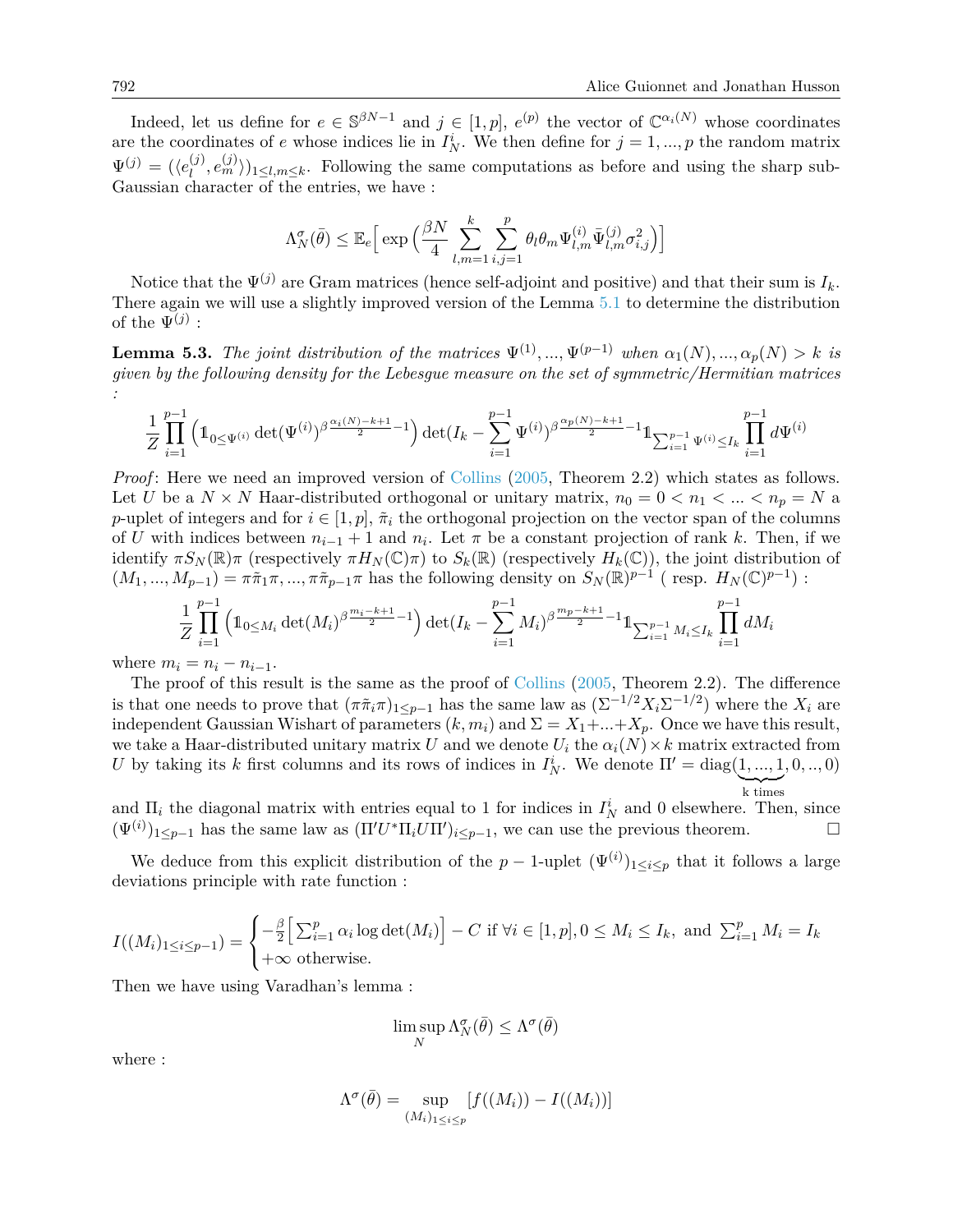with  $f((M_i)) = \frac{\beta}{4} \sum_{i,j=1}^k \theta_i \theta_j \langle M^{i,j}, RM^{i,j} \rangle$  where R is the  $p \times p$  matrix  $(\sigma_{i,j}^2)$  and  $M^{i,j}$  is the vector  $(M_1(i, j), ..., M_p(i, j))$ . But, as before, if  $d(M)$  represents the diagonal matrix with entries  $(M_{ii})_{1\leq i\leq k}$  we have that

$$
I((M_i)) \ge I((d(M_i)))
$$
 and for  $i \ne j \langle M^{i,j}, RM^{i,j} \rangle \le 0$ 

where the last inequality is due to Assumption [2.5](#page-4-0) which implies  $\sum_{i=1}^{p} M_i = I_k$  and therefore that for  $i \neq j$   $\sum_{l=1}^{p} M^{i,j}(l) = 0$ . Therefore we can again restrict the sup to diagonal matrices and it then decouples into

$$
\Lambda^{\sigma}(\bar{\theta})=\frac{\beta}{2}\sup_{(\psi_i)_{1\leq i\leq k}\in S^k}\Big[\sum_{j=1}^k\frac{\theta_i^2}{2}\langle\psi_j,R\psi_j\rangle+\sum_{j=1}^k\sum_{i=1}^p\alpha_i\log\frac{\psi_i(j)}{\alpha_i}\Big]=\sum_{j=1}^k\Lambda^{\sigma}(\theta_j)
$$

where we remind that  $S := \{ \psi \in (\mathbb{R}^+)^p : \psi(1) + \dots + \psi(p) = 1 \}.$  In particular, since the function  $\psi \mapsto \langle \psi, R\psi \rangle$  is concave on *S* thanks to Assumption [2.5,](#page-4-0) the function optimized is strictly concave and thus is maximum at a unique  $\psi$ . Furthermore  $\psi_j$  only depends on  $\theta_j$  so that we will denote  $\psi_j =$  $\psi_{\theta_j}$ . Using again the strict concavity and the implicit function theorem, we have that the function  $\theta \mapsto \psi_{\theta}$  is analytic in  $\theta$ . Furthermore, if we tilt our measure by  $\mathbb{E}_{\mathbf{X}}[\exp(N \sum \theta_i \langle e_i, \mathbf{X}_{N}^{\sigma} e_i \rangle)],$  the  $\Psi^{(i)}$ 's follow a large deviations principle and converges respectively toward diag( $\psi_{\theta_1}(i),...,\psi_{\theta_k}(i)$ ). For the lower bound we restrict the integral as in the preceding subsection to delocalized vectors with fixed  $\Psi$  and conclude similarly.

To prove the large deviations principle, we first observe that the large deviations upper bound is direct after a tilt by spherical integrals and decoupling of the annealed spherical integrals. For the large deviations lower bound, we tilt by  $\exp(N \sum_{i=1}^k \theta_i \langle e_i, \mathbf{X}_{N}^{\sigma} e_i \rangle)$ . Under this tilted measure  $\mathbb{P}^{e,\bar{\theta}}$ , we have the following expectation  $\mathbb{E}^{e,\bar{\theta}}[\mathbf{X}_N^{\sigma}] = \sum_{i=1}^k \theta_i \sum_{l,m=1}^p \sigma_{l,m}^2 e_i^{(l)}$  $\binom{l}{i}(e_i^{(m)}$  $\binom{m}{i}^*$ . Using the BBP transition phenomenon, the local law for  $\mathbf{X}_N$  as in [Husson](#page-28-3) [\(2020,](#page-28-3) Lemma 5.3) and the fact that the  $\Psi^{(k)}$  converges in  $\mathbb{P}^{\bar{\theta}}$  - probability, we have that the eigenvalues outside the bulk are asymptotically solution of the following equation in *z* :

$$
\prod_{i=1}^{k} \det(I_p - \theta_i RD(\theta_i, z)) = 0
$$

where  $D(\theta, z)$  is defined as in [Husson](#page-28-3) [\(2020,](#page-28-3) Section 5). To conclude, it suffices to prove that for any  $z_1 > ... > z_k > r_\sigma$ , there exists  $\theta_1 \geq ... \geq \theta_k \geq 0$  such that  $z_i$  is the unique solution of  $\det(I_p - \theta RD(\theta, z)) = 0$  on  $[r_\mu, +\infty[$ . We already know thanks again to the proof of the large deviations lower bound in [Husson](#page-28-3) [\(2020\)](#page-28-3) that there is for every *z*, a  $\theta$  such that *z* is the largest solution. Let us prove that with Assumption [2.5,](#page-4-0) this solution is unique on  $|r_{\sigma}$ , + $\infty$ . First, one can notice that this assumption implies that the quadratic form whose matrix is *R* has signature (1*, p*−1) and so it is also true for the quadratic form whose matrix is  $\sqrt{D(\theta, z)}R\sqrt{D(\theta, z)}$ . Therefore, if we denote  $\rho(\theta, z)$  the largest eigenvalue of  $\sqrt{D(\theta, z)}R\sqrt{D(\theta, z)}$ , the equation  $\det(I_p - \theta_i RD(\theta_i, z)) = 0$ is equivalent for  $\theta > 0$  and  $z > r_{\sigma}$  to  $\theta \rho(\theta, z) = 1$ . Since  $z \mapsto \rho(\theta, z)$  is strictly decreasing, the result is then proved.

For the continuous case, we can as in [Husson](#page-28-3) [\(2020,](#page-28-3) Section 6) approximate our continuous variance profiles by piecewise constant ones. This approximation step is in fact easier than in the more general case of [Husson](#page-28-3) [\(2020\)](#page-28-3) since if  $\sigma$  satisfy Assumption [2.5](#page-4-0) then we can approximate  $\mathbf{X}_N^{\sigma}$ by the  $\mathbf{X}_N^{(p)}$  defined as follows :

$$
\mathbf{X}_N^{(p)} = \sigma_N^{(p)}(i,j) \frac{X_{i,j}}{\sqrt{N}}
$$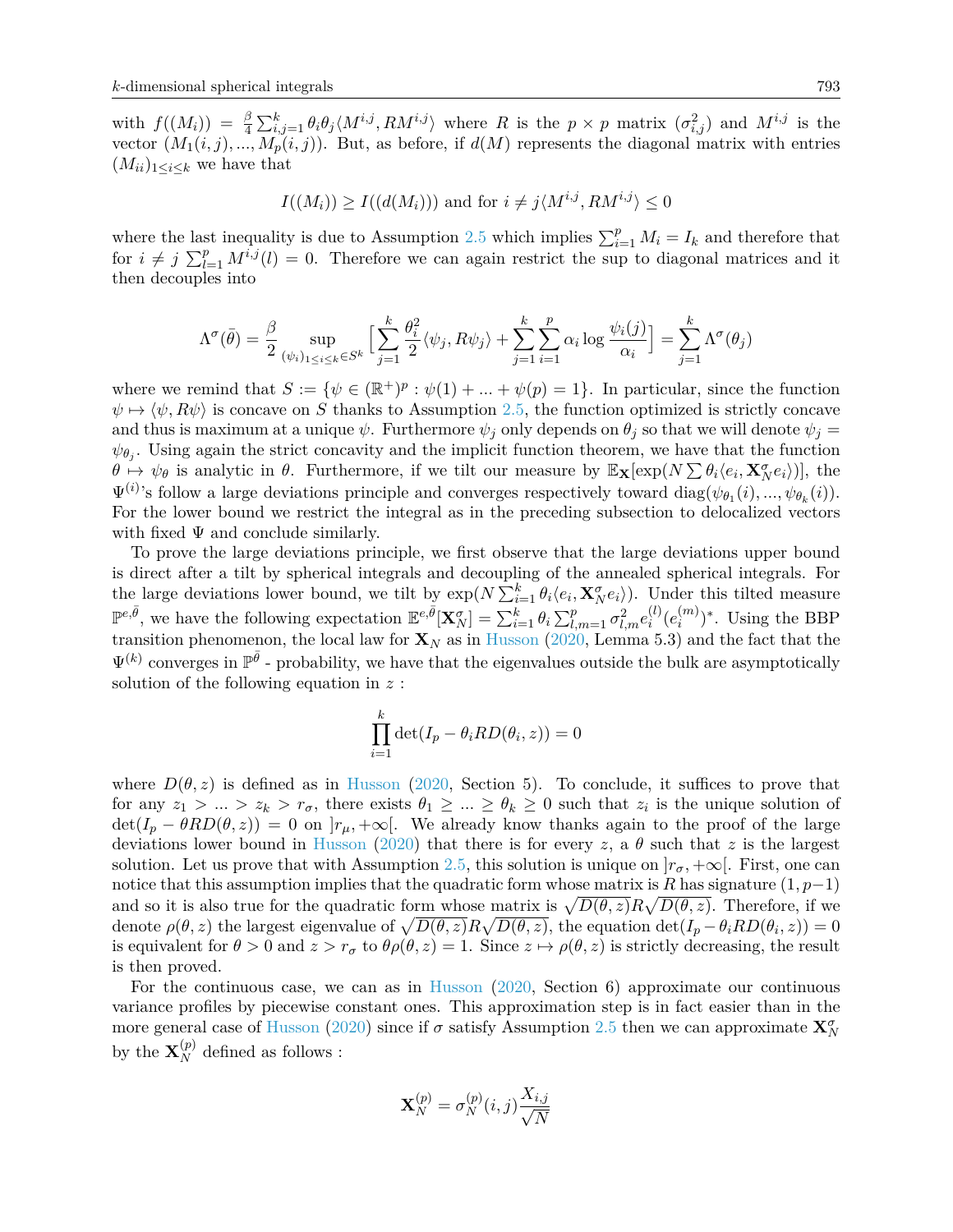where  $\sigma_N^{(p)}(i,j) = \sum_{k,l=1}^p \sigma_{k,l}^{(p)} 1_{I_N^k \times I_N^l}(i,j)$  if  $I_N^1 = [0, N/p]$  and  $I_N^i = ]N(i-1)/p, Ni/p]$  for  $i = 2...p$ and

$$
\sigma_{i,j}^{(p)} = \sqrt{p^2 \int_{(i-1)/p}^{i/p} \int_{(j-1)/p}^{j/p} \sigma^2(x, y) dx dy}.
$$

Since  $\sigma$  satisfy Assumption [2.5,](#page-4-0) it is easy to check that  $\sigma^{(p)}$  also satisfies Assumption [2.5](#page-4-0) for all *p* and therefore if we denote  $\lambda_N^{(p),1}, \ldots, \lambda_N^{(p),k}$  its *k* largest eigenvalues, they satisfy a large deviations principle with rate function  $I^{(p)}(x_1, ..., x_p) = \sum I^{(p)}(x_i)$ . If we denote  $\lambda_N^1, ..., \lambda_N^k$  the *k* largest eigenvalues of  $\mathbf{X}_N$ , we have for all  $i = 1, ..., k$ ,  $|\lambda_N^i - \lambda_N^{(p),i}| \le ||\mathbf{X}_N - \mathbf{X}_N^{(p)}||$ . Using [Husson](#page-28-3) [\(2020,](#page-28-3) Lemma 6.6), we have that  $||\mathbf{X}_N - \mathbf{X}_N^{(p)}||$  can be neglected at exponential scale once p is large enough. And using again [Husson](#page-28-3) [\(2020,](#page-28-3) Lemma 6.4 and Lemma 6.5), we have that the rate function converges toward the sum of the rate functions for one eigenvalue. Therefore,  $\lambda_N^1, ..., \lambda_N^k$ satisfy a large deviations principle and the rate function is the sum of the rate functions for one eigenvalue.

*Remark* 5.4*.* Contrary to the Wigner case where we can see that asymptotically the positive and negative eigenvalues deviate independently from one another, this is not the case for matrices with variance profiles. An example is the linearization of a Wishart matrix where the negative eigenvalues are always exactly the opposite of the positive ones.

<span id="page-25-0"></span>5.4. *Large deviations for the k largest eigenvalues for the Gaussian ensembles with a k-dimensional perturbation.* We next prove Proposition [2.7.](#page-5-1) We first observe that the result is well known when  $\hat{\theta} = 0$ , see e.g. Theorem [2.3.](#page-3-0) We next remark that the joint law of the eigenvalues of  $\mathbf{X}_N^{\theta}$  is given by

$$
d\mathbb{P}_N^{\theta}(\lambda) = \frac{1}{Z_N} \Delta(\lambda)^{\beta} \int \exp\{-\frac{\beta}{4} N \text{Tr} |UD(\lambda)U^* - \sum_{i=1}^k \theta_i e_i e_i^*|^2\} dU \prod_{1 \le i \le N} d\lambda_i
$$

where *U* follows the Haar measure on the unitary group (resp. the orthogonal group) when  $\beta = 2$ (resp,  $\beta = 1$ ).  $\Delta(\lambda) = \prod_{i < j} |x_i - x_j|$  is the Vandermonde determinant and  $D(\lambda)$  is a diagonal matrix with entries given by  $\lambda = (\lambda_1, \ldots, \lambda_N)$ . Expanding the integral under the unitary (or orthogonal) group, we find that

$$
d\mathbb{P}_N^{\theta}(\lambda) = \frac{1}{\tilde{Z}_N} \mathbb{E}_e[e^{\frac{\beta}{2}N \sum_{i=1}^k \theta_i \langle e_i, D(\lambda) e_i \rangle}] d\mathbb{P}_N^0(\lambda),
$$

where  $(e_1, \ldots, e_k)$  follows the uniform law on *k* orthonormal vectors in dimension *N*. Hence the density is exactly given by the spherical integral. Using that Assumption [2.2](#page-2-0) holds under  $\mathbb{P}_{N}^{0}$  (see e.g [Guionnet and Zeitouni](#page-27-16) [\(2000\)](#page-27-16)), we see that the empirical measure of  $\lambda$  is close to the semi-circle law with overwhelming probability. Assume that  $\theta_1 \ge \theta_2 \cdots \ge \theta_p \ge 0 \ge \theta_{p+1} \cdots \ge \theta_k$ . Then, on the set where the extreme eigenvalues  $\lambda_N^N \geq \cdots \lambda_{N-p}^N$  and  $\lambda_1^N \leq \cdots \leq \lambda_{k-p+1}^N$  are close to  $x_1 \geq x_2 \geq \cdots \geq x_p \geq 2 \geq -2 \geq x_{-k+p} \geq \cdots \geq x_{-1}$ , Theorem [4.1](#page-17-0) and Varadhan's Lemma give the result.

<span id="page-25-1"></span>5.5. *Large deviations for k extreme eigenvalues for Gaussian Wishart matrices with a k-dimensional perturbation.* The proof of Proposition [2.8](#page-6-2) is similar to the previous one. Again the proof is based on the explicit joint law of  $\lambda_1^{N,\gamma} \ge \lambda_2^{N,\gamma} \ge \cdots \lambda_M^{N,\gamma}$  given by the law on  $(\mathbb{R}^+)^M$ 

$$
d\mathbb{P}_{M,N}^{\bar{\gamma}}(d\lambda) = \frac{1}{Z_N} \Delta(\lambda)^{\beta} \int e^{-\frac{\beta}{2}N \text{Tr}(UD(\lambda)U^* \Sigma^{-1})} dU \prod_{1 \le i \le M} \lambda_i^{\frac{\beta}{2}(N-M+1)} d\lambda_i
$$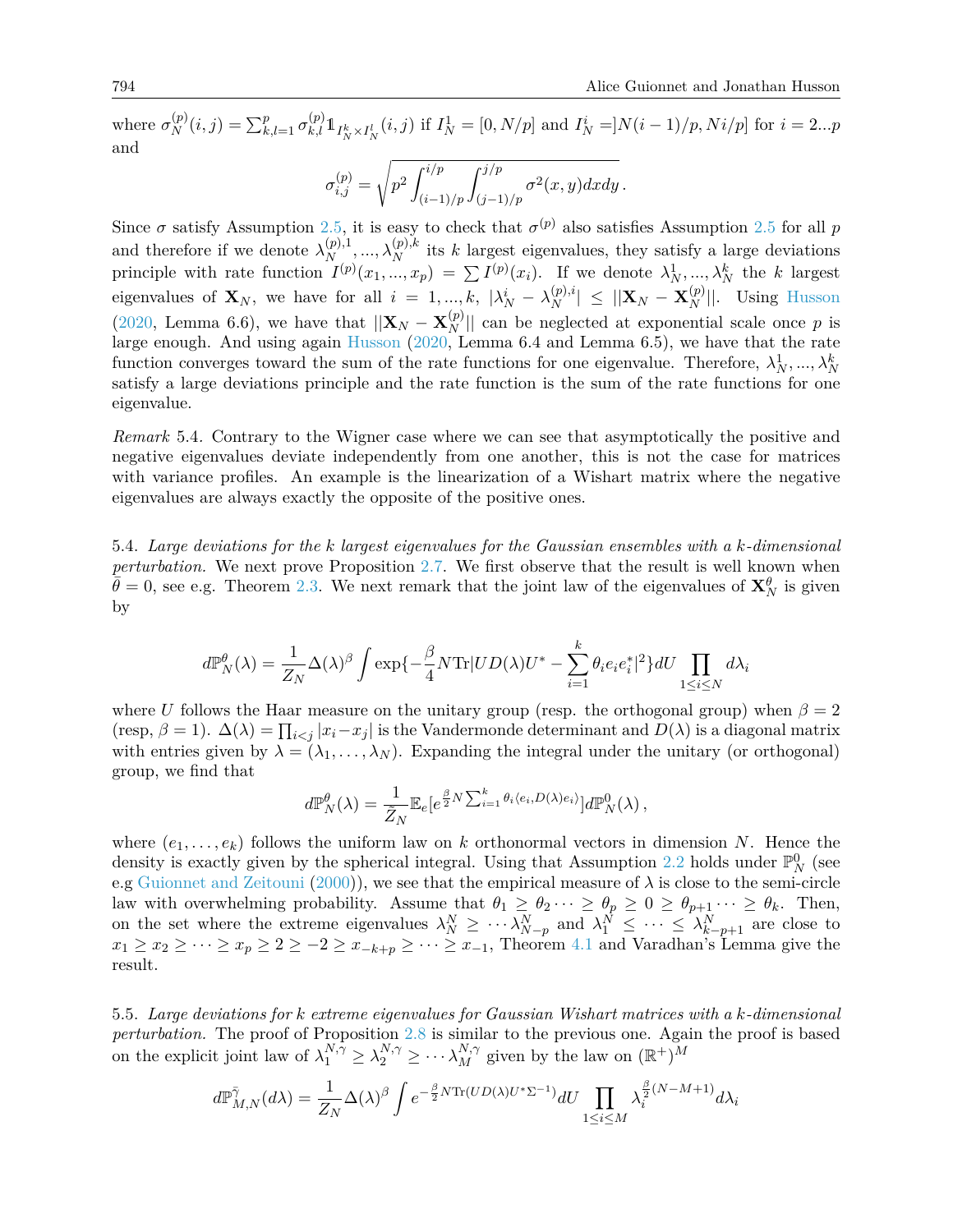Noticing that

$$
\Sigma^{-1} = I + \sum_{i=1}^{k} \frac{\gamma_i}{1 - \gamma_i} e_i e_i^*
$$

we recognize again that the density with respect to the case  $\gamma = 0$  is given by a spherical integral. The result follows as for the Wigner case.

#### <span id="page-26-0"></span>**6. Appendix**

In this Appendix we investigate the continuity property of spherical integrals. First we need to prove the continuity of the deterministic limit itself :

<span id="page-26-1"></span>**Theorem 6.1.** Let *d* be a distance compatible with the weak topology on the set  $\mathcal{P}(\mathbb{R})$  and  $||.||$  any *norm on*  $\mathbb{R}^{k+\ell}$ *, and for*  $M > 0$ *,*  $\mathcal{K}_M$  the subset of  $E = \mathbb{R}^{k+\ell} \times (\mathbb{R}^+)^k \times (\mathbb{R}^-)^{\ell} \times \mathcal{P}(\mathbb{R})$  defined by

$$
\mathcal{K}_M:=\{(\bar{\lambda},\bar{\theta},\mu)\in E| M\geq \theta_1\geq \ldots \geq \theta_k\geq 0\geq \theta_{-\ell}\geq \ldots \geq \theta-1\geq -M\\ M\geq \lambda_1\geq \ldots \geq \lambda_k\geq r_\mu\geq l_\mu\geq \lambda_{-\ell}\geq \ldots \theta_{-1}\geq -M\}
$$

*where*  $r_{\mu}$  and  $l_{\mu}$  are respectively the rightmost and the leftmost point of the support of  $\mu$ . We endow  $\mathcal{K}_M$  with the distance D given by  $D((\bar{\lambda}, \bar{\theta}, \mu), (\bar{\lambda}', \bar{\theta}', \mu')) = d(\mu, \mu') + ||\bar{\lambda} - \bar{\lambda}'|| + ||\bar{\theta} - \bar{\theta}'||$ . Then  $\mathcal{K}_M$ *is a compact set and the function J*

$$
J(\mu,\bar{\theta},\bar{\lambda})=\sum_{i=-\ell,\neq 0}^k J(\mu,\theta_i,\lambda_i)
$$

*is continuous on*  $K_M$ .

*Proof*: It is clear that we only need to prove the continuity of  $(\theta, \lambda, \mu) \mapsto J(\mu, \theta, \lambda)$  where either  $\theta \geq 0$  and  $\lambda \geq r_{\mu}$  or  $\theta \leq 0$  and  $\lambda \leq l_{\mu}$ . We assume without loss of generality that we are in the first case. Furthermore since  $J(\mu, \theta, \lambda) = J(\theta * \mu, \theta \lambda, 1)$  we only need to prove the continuity for the first two arguments with the third being fixed equal to 1. Let us take a sequence  $(\mu_n, \lambda_n)$  such that  $\forall n \in \mathbb{N}, l_{\mu} \geq -M, r_{\mu_n} \leq \lambda_n$  and  $\lim_{n} \lambda_n = \lambda$  and  $\lim_{n} \mu_n = \mu$ . First, since  $J(\mu_n, \lambda_n, 1) - J(\mu_n, \lambda +$  $\mathcal{L}(\epsilon,1) \leq |\lambda_n - \lambda| + \epsilon$  for *n* large enough so that  $\lambda + \epsilon \geq r_{\mu_n}$ , and  $|J(\mu,\lambda,1) - J(\mu_n,\lambda + \epsilon,1)| \leq \epsilon$ we can restrict ourselves to proving  $\lim J(\mu_n, \lambda + \epsilon, 1) = J(\mu, \lambda + \epsilon, 1)$ . But, when we differentiate *J*( $\mu$ ,  $\lambda$ , 1) on the variable  $\lambda$ , we find

$$
\frac{\partial}{\partial \lambda} J(\mu, \lambda, 1) = \mathbbm{1}_{[G_{\mu}^{-1}(1), +\infty[}(\lambda)(1 - G_{\mu}(\lambda))
$$

On  $[\lambda + \epsilon, +\infty]$ , since  $r_{\mu_n} \leq \lambda + \epsilon$  it is in fact easy to see that the weak convergence of  $\mu_n$  imply the uniform convergence of  $\partial/\partial \lambda J(\mu_n, \lambda, 1)$ . The we conclude by choosing  $\Lambda > \lambda + \epsilon$  so that  $G_{\mu}(\Lambda) \leq 1/2$  so that  $v(\mu_n, 1, \Lambda) = \Lambda$  for *n* large enough and then using the weak convergence and the fact that  $x \mapsto \log(\Lambda - x)$  is bounded on  $[-M, \lambda + \epsilon]$ , we have that  $J(\mu_n, 1, \Lambda)$  converges toward  $J(\mu, 1, \Lambda)$ .

With this continuity and the compactness of  $\mathcal{K}_M$ , we can prove the following theorem of uniform continuity, which generalizes [Maïda](#page-28-7) [\(2007\)](#page-28-7) :

<span id="page-26-2"></span>**Theorem 6.2.** *Let*  $k, \ell \in \mathbb{N}$ ,  $\bar{\theta} \in (\mathbb{R}^-)^{\ell} \times (\mathbb{R}^+)^k$  *and* 

$$
J_N(X_N, \bar{\theta}) = \frac{1}{N} \log \mathbb{E} \Big[ \exp \Big( \frac{\beta N}{2} \sum_{i=-\ell, i \neq 0}^k \theta_i \langle e_i, \mathbf{X}_N e_i \rangle \Big) \Big]
$$

Let us denote  $\lambda_{-1}^N \leq ... \leq \lambda_{-\ell}^N$  the smallest outliers of  $\mathbf{X}_N$  and  $\lambda_1^N \geq ... \geq \lambda_k^N$  the largest outliers. *We will denote this*  $k + \ell$ -tuple  $\bar{\lambda}_N$ . Then for every  $M > 0$  and  $\epsilon > 0$ , there is  $N_0 \in \mathbb{N}$  so that for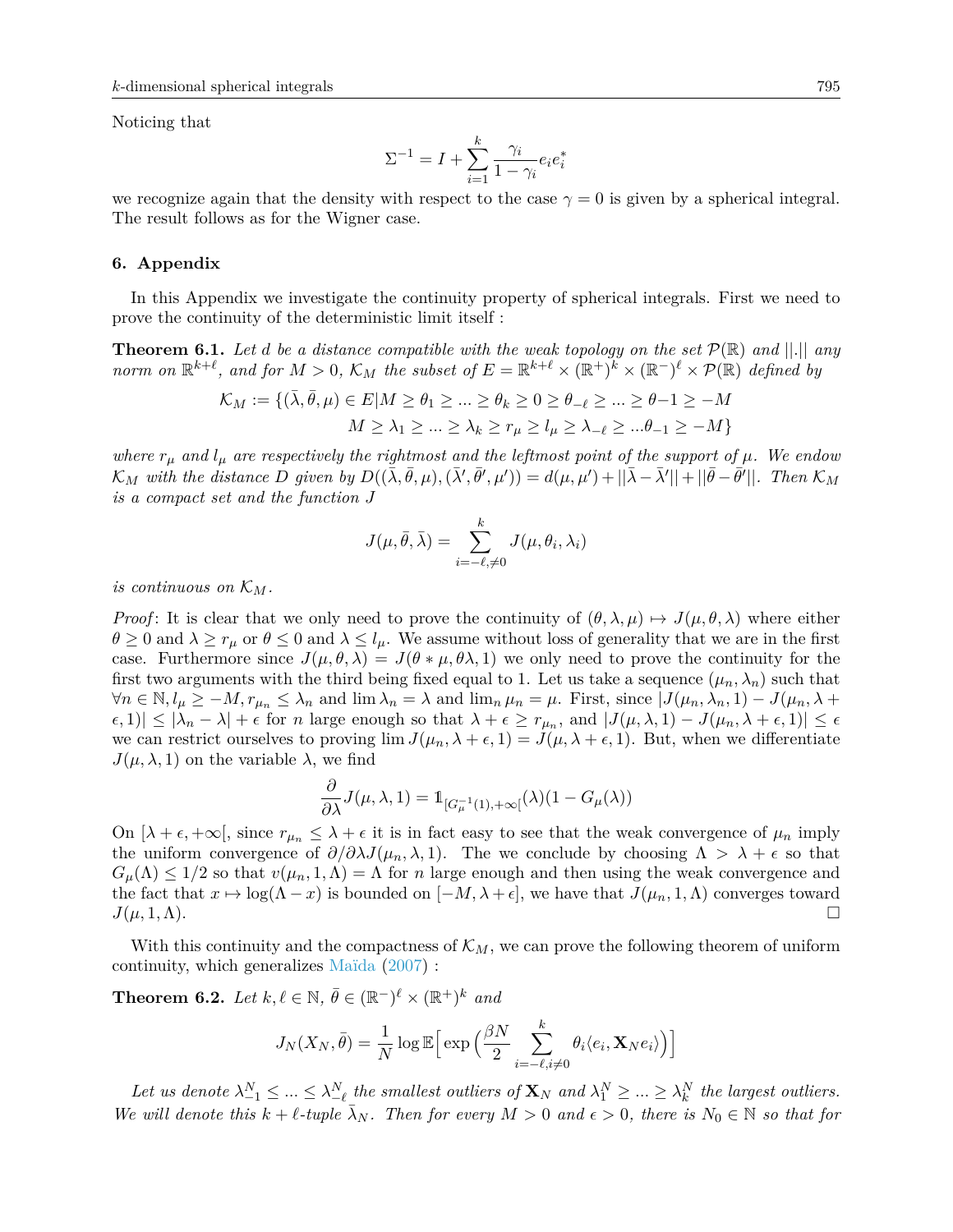$e^{j} \geq N_0$ , for any matrix  $\mathbf{X}_N$  such that  $(\bar{\lambda}_N, \bar{\theta}, \mu_{\mathbf{X}_N}) \in \mathcal{K}_M$ 

$$
|J_N({\bf X}_N,\bar{\theta}) - J(\mu_{{\bf X}_N},\bar{\lambda}_N,\bar{\theta})| \leq \epsilon
$$

*Proof*: We first notice that in the proof of Proposition [4.1](#page-17-0) we approximated  $J_N(\mathbf{X}_N, \bar{\theta})$  by  $J_N(\mathbf{X}_N^{\varepsilon}, \bar{\theta})$ with an error depending only on  $\varepsilon$ . Hence we may and shall replace in the above statement  $\mathbf{X}_N$  by **X***<sup>δ</sup> <sup>N</sup>* for some small enough *δ* = *δ*(). **X***<sup>δ</sup> <sup>N</sup>* has the same extreme eigenvalues than **X***<sup>N</sup>* and otherwise eigenvalues  $\lambda_{-\ell}^N + j\delta$  with multiplicity  $[N\hat{\mu}^N([\lambda_{-\ell}^N + j\delta, \lambda_{-\ell}^N + (j+1)\delta])].$  Therefore, we see that  $J_N(\mathbf{X}_N, \bar{\theta})$  is a function of the extreme eigenvalues and the empirical measure, hence a function on  $\mathcal{K}_N$ . By the previous uniform approximation and the continuity of the limit, we deduce that it is uniformly continuous on  $\mathcal{K}_N$ , hence the result.

### **References**

- <span id="page-27-10"></span>Anderson, G. W., Guionnet, A., and Zeitouni, O. *An introduction to random matrices*, volume 118 of *Cambridge Studies in Advanced Mathematics*. Cambridge University Press, Cambridge (2010). ISBN 978-0-521-19452-5. [MR2760897.](http://www.ams.org/mathscinet-getitem?mr=MR2760897)
- <span id="page-27-14"></span>Baik, J., Ben Arous, G., and Péché, S. Phase transition of the largest eigenvalue for nonnull complex sample covariance matrices. *Ann. Probab.*, **33** (5), 1643–1697 (2005). [MR2165575.](http://www.ams.org/mathscinet-getitem?mr=MR2165575)
- <span id="page-27-2"></span>Belinschi, S., Guionnet, A., and Huang, J. Large deviations principles via spherical integrals. *ArXiv Mathematics e-prints* (2020). To appear in *Prob. Math. Phys* (2022+). [arXiv: 2004.07117.](http://arxiv.org/abs/2004.07117)
- <span id="page-27-11"></span>Ben Arous, G., Dembo, A., and Guionnet, A. Aging of spherical spin glasses. *Probab. Theory Related Fields*, **120** (1), 1–67 (2001). [MR1856194.](http://www.ams.org/mathscinet-getitem?mr=MR1856194)
- <span id="page-27-6"></span>Benaych-Georges, F. Rectangular *R*-transform as the limit of rectangular spherical integrals. *J. Theoret. Probab.*, **24** (4), 969–987 (2011). [MR2851240.](http://www.ams.org/mathscinet-getitem?mr=MR2851240)
- <span id="page-27-12"></span>Biroli, G. and Guionnet, A. Large deviations for the largest eigenvalues and eigenvectors of spiked Gaussian random matrices. *Electron. Commun. Probab.*, **25**, Paper No. 70, 13 (2020). [MR4158230.](http://www.ams.org/mathscinet-getitem?mr=MR4158230)
- <span id="page-27-15"></span>Collins, B. Product of random projections, Jacobi ensembles and universality problems arising from free probability. *Probab. Theory Related Fields*, **133** (3), 315–344 (2005). [MR2198015.](http://www.ams.org/mathscinet-getitem?mr=MR2198015)
- <span id="page-27-3"></span>Collins, B., Guionnet, A., and Maurel-Segala, E. Asymptotics of unitary and orthogonal matrix integrals. *Adv. Math.*, **222** (1), 172–215 (2009). [MR2531371.](http://www.ams.org/mathscinet-getitem?mr=MR2531371)
- <span id="page-27-9"></span>Collins, B. and Śniady, P. New scaling of Itzykson-Zuber integrals. *Ann. Inst. H. Poincaré Probab. Statist.*, **43** (2), 139–146 (2007). [MR2303115.](http://www.ams.org/mathscinet-getitem?mr=MR2303115)
- <span id="page-27-0"></span>Coquereaux, R., McSwiggen, C., and Zuber, J.-B. On Horn's problem and its volume function. *Comm. Math. Phys.*, **376** (3), 2409–2439 (2020). [MR4104554.](http://www.ams.org/mathscinet-getitem?mr=MR4104554)
- <span id="page-27-13"></span>Dean, D. S. and Majumdar, S. N. Large deviations of extreme eigenvalues of random matrices. *Phys. Rev. Lett.*, **97** (16), 160201, 4 (2006). [MR2274338.](http://www.ams.org/mathscinet-getitem?mr=MR2274338)
- <span id="page-27-7"></span>Gorin, V. and Panova, G. Asymptotics of symmetric polynomials with applications to statistical mechanics and representation theory. *Ann. Probab.*, **43** (6), 3052–3132 (2015). [MR3433577.](http://www.ams.org/mathscinet-getitem?mr=MR3433577)
- <span id="page-27-1"></span>Guionnet, A. and Husson, J. Large deviations for the largest eigenvalue of Rademacher matrices. *Ann. Probab.*, **48** (3), 1436–1465 (2020). [MR4112720.](http://www.ams.org/mathscinet-getitem?mr=MR4112720)
- <span id="page-27-5"></span>Guionnet, A. and Maïda, M. A Fourier view on the *R*-transform and related asymptotics of spherical integrals. *J. Funct. Anal.*, **222** (2), 435–490 (2005). [MR2132396.](http://www.ams.org/mathscinet-getitem?mr=MR2132396)
- <span id="page-27-4"></span>Guionnet, A. and Maurel-Segala, E. Combinatorial aspects of matrix models. *ALEA Lat. Am. J. Probab. Math. Stat.*, **1**, 241–279 (2006). [MR2249657.](http://www.ams.org/mathscinet-getitem?mr=MR2249657)
- <span id="page-27-16"></span>Guionnet, A. and Zeitouni, O. Concentration of the spectral measure for large matrices. *Electron. Comm. Probab.*, **5**, 119–136 (2000). [MR1781846.](http://www.ams.org/mathscinet-getitem?mr=MR1781846)
- <span id="page-27-8"></span>Guionnet, A. and Zeitouni, O. Large deviations asymptotics for spherical integrals. *J. Funct. Anal.*, **188** (2), 461–515 (2002). [MR1883414.](http://www.ams.org/mathscinet-getitem?mr=MR1883414)